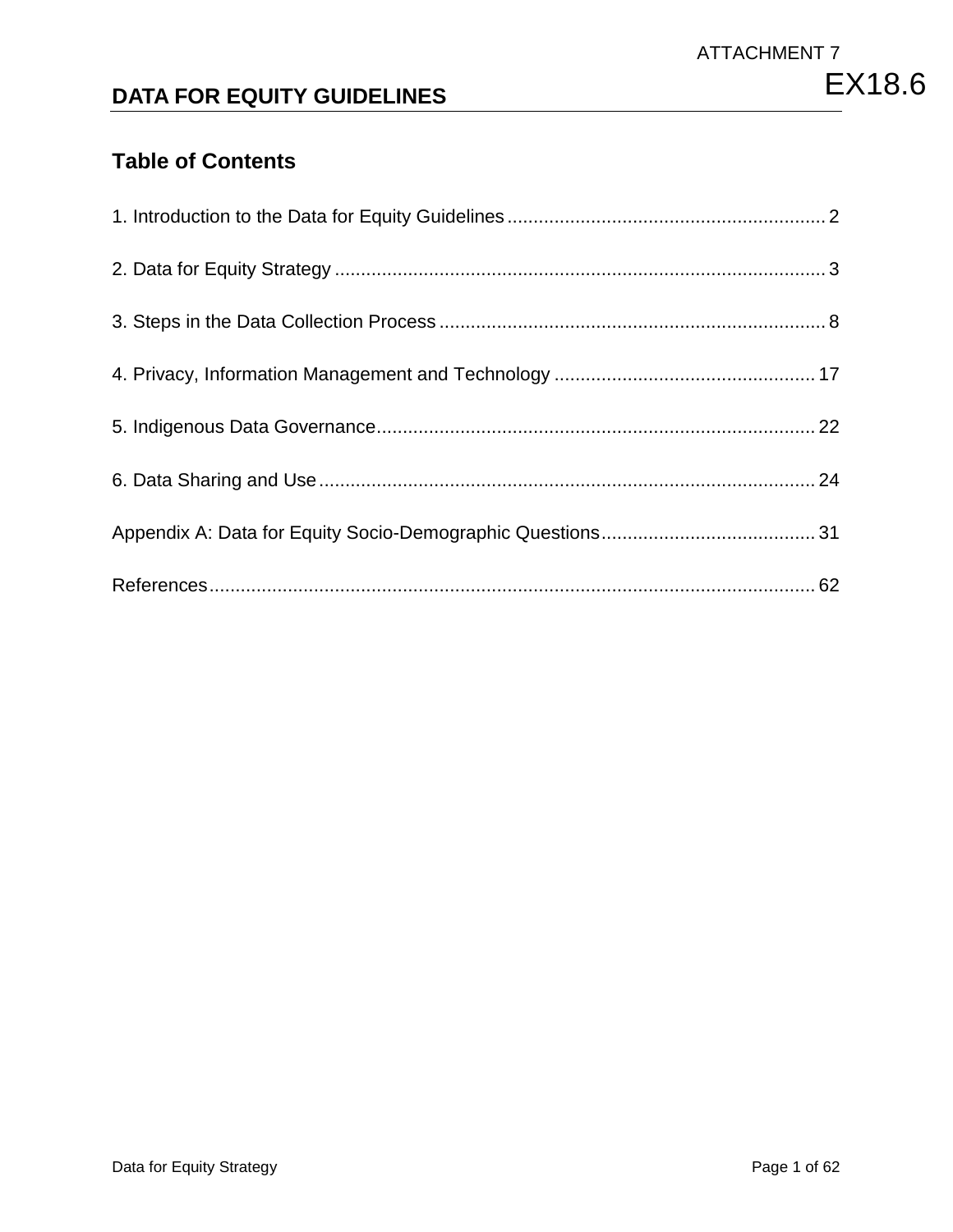## <span id="page-1-0"></span>**1. Introduction to the Data for Equity Guidelines**

These guidelines were developed as part of the Data for Equity Strategy to provide guidance to City of Toronto divisions on why, when and how to collect and manage socio-demographic data in a consistent manner. The guidelines also provide advice on sharing and reporting on data that is broken down by socio-demographic groups for equity purposes.

The goals of the guidelines are to:

- 1. Outline the steps involved with preparing for socio-demographic data collection and use
- 2. Support the consistent collection of socio-demographic data from City service users and Toronto residents with standardized questions and answer options
- 3. Provide evidence-based guidance

These guidelines were adapted from the *Guide to demographic data collection in health-care settings* (2017) by Sinai Health System and includes content from the Ontario Government's *Data Standards for the Identification and Monitoring of Systemic Racism* (2018) and other sources listed in the references section.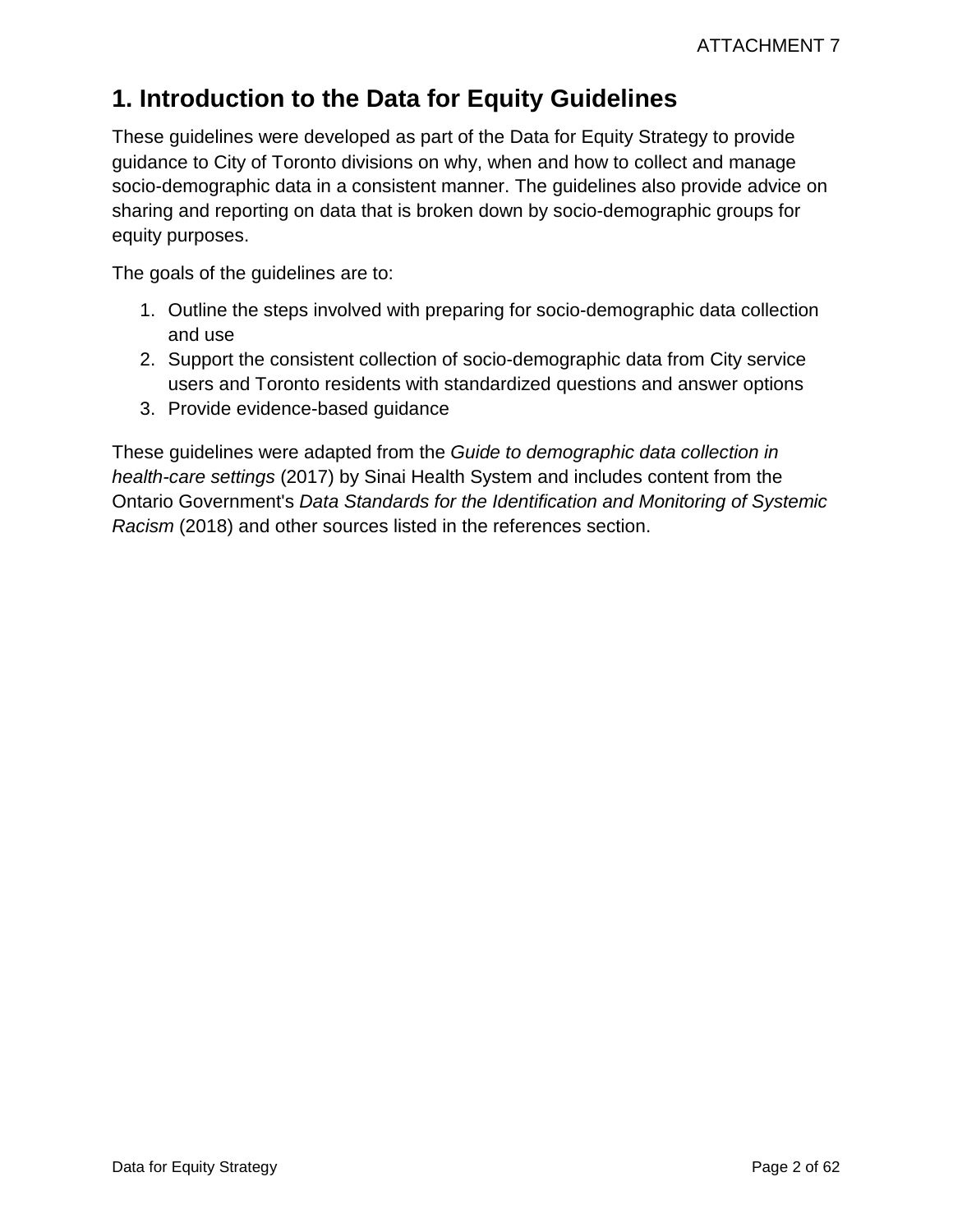# <span id="page-2-0"></span>**2. Data for Equity Strategy**

Data for Equity refers to the use of disaggregated data<sup>[1](#page-2-1)</sup> that is broken down by sociodemographic groups to understand needs, identify equity and prosperity goals, develop programs and policies that serve all residents more equitably, monitor progress, and assess equity impacts.

## **Goal**

The goal of the Data for Equity Strategy is to support the collection of sociodemographic data and use of disaggregated data<sup>1</sup> to:

- Inform program planning, policy development and service delivery that is inclusive of and responsive to the needs of all Torontonians, particularly Indigenous<sup>2</sup>, Black and equity-seeking groups $3$
- Support equitable, evidence-based and accountable decision-making

## **Objectives**

- 1. **To collect consistent, high quality socio-demographic data** (such as race, gender, disability) on a voluntary basis<sup>[4](#page-2-4)</sup> from Toronto residents and service users within City programs, services, needs assessments and public consultations that are comparable to other data sets.
- 2. **To analyze, report and use City program, service, needs assessment, program evaluation and public consultation data that is broken down by socio-demographic groups** to assess equity impacts and inform service planning, delivery and policy development.
- 3. **To use existing population-level data[5](#page-2-5)** that provides information about all Toronto residents and is broken down by socio-demographic groups to inform service planning, delivery and policy development.

<span id="page-2-1"></span> $\overline{a}$ <sup>1</sup> Disaggregated data refers to large data sets that are broken down into smaller units. In the Data for Equity Strategy, disaggregated data refers to data that is broken down and examined by socio-demographic groups such as Indigenous communities, gender identities, racialized groups and neighbourhoods.

<span id="page-2-2"></span><sup>2</sup> For the purposes of these guidelines, the term "Indigenous" is reflective of the many nations that exist within First Nations, Inuit and Métis communities.

<span id="page-2-3"></span><sup>&</sup>lt;sup>3</sup> Equity-seeking groups refer to communities that face significant collective challenges in participating in society because of barriers to equal access, opportunities and resources due to disadvantage and discrimination, and actively seek social justice and reparation.

<span id="page-2-4"></span><sup>4</sup> It is recognized that many City programs must collect socio-demographic data in different ways to meet the requirements of other levels of government and to determine program eligibility. This data may be mandatory for program eligibility purposes and may also vary in the data being collected.

<span id="page-2-5"></span><sup>5</sup> Population-level data provides information about all Toronto residents or specific groups of residents (e.g. children, seniors and low income people). This includes population-level census data, administrative, income, education and health datasets and survey data.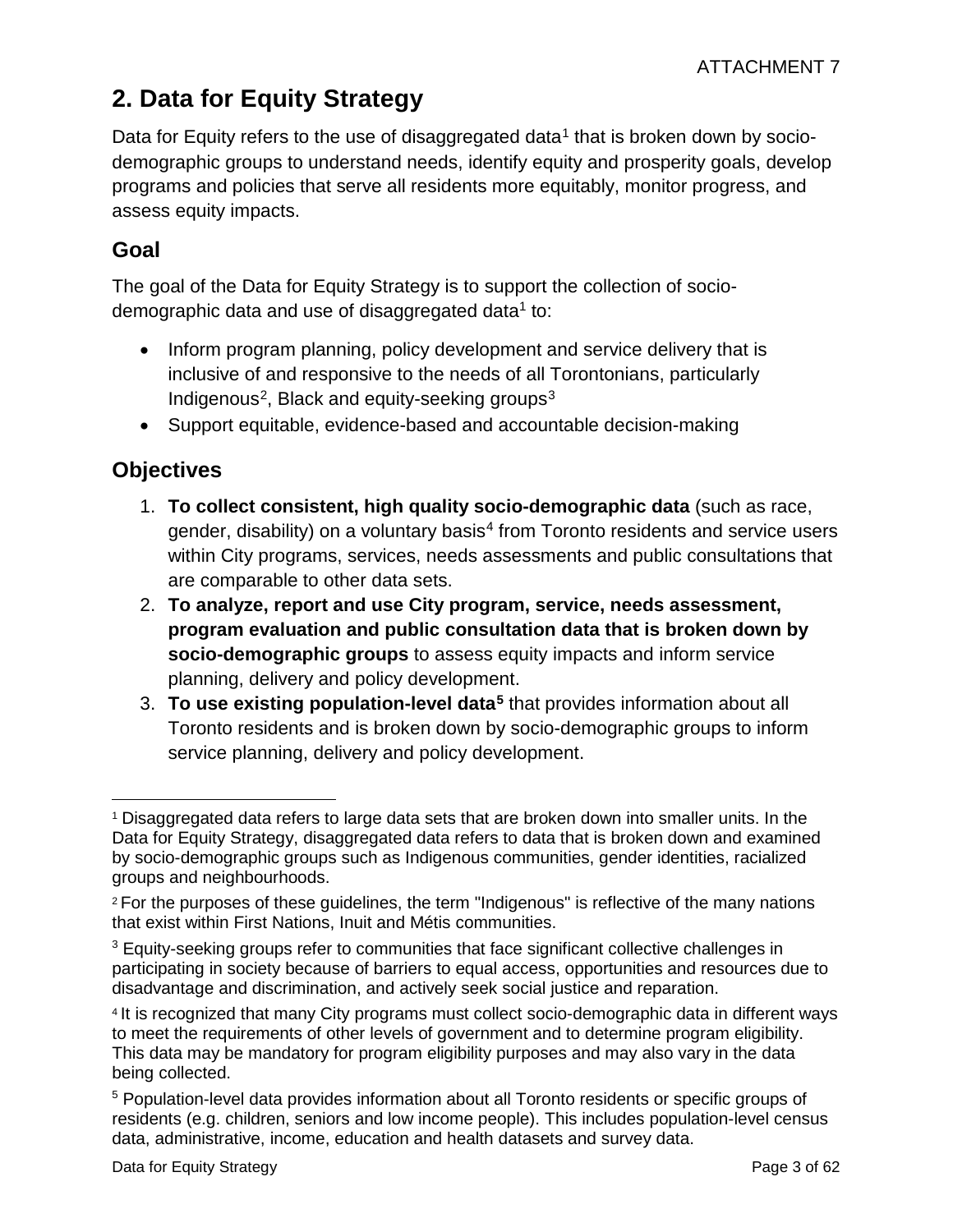#### **Supporting transparent, evidence-informed decision-making**

Ultimately, the Data for Equity Strategy will support an accountable, transparent, equitable and evidence-informed municipal service system that:

- Provides excellent service and advances equity and inclusion
- Has a strong ability and commitment to measure, monitor and report on progress towards addressing equity priorities, prosperity goals, inequities in service access and inequitable outcomes
- Is capable of and committed to using evidence and considering equity as part of regular planning and decision making at the City-wide and program level
- Has earned public trust and confidence that the City cares about people experiencing inequities, built through its demonstrated commitment to appropriately collect, report and use data to identify and address inequities

## **Guiding Principles: The City's Responsibilities**

The Data for Equity Strategy reflects and adheres to the following five key principles:

- 1. Equity, Inclusion and Human Rights
- 2. Privacy and Security
- 3. Open Data
- 4. Indigenous Data Governance
- 5. Black Communities and Data Governance

The Data for Equity Guiding Principles outline the City of Toronto's responsibilities when collecting socio-demographic data and using disaggregated data. These principles are aligned with the City of Toronto's Working Principles for Digital Infrastructure.

#### **1. Equity, Inclusion and Human Rights**

The collection of socio-demographic data and the analysis, reporting and use of disaggregated data will:

- Inform services, operations and outcomes that create and sustain equity, inclusion, accessibility and human rights
- Be used to respond to the needs of Indigenous, Black and equity-seeking groups
- Support the identification of barriers, service needs, differential treatment and systemic inequities in order to improve the lives of people facing inequities
- Align with and support existing City of Toronto equity strategies and initiatives, including the [Access to City Services for Undocumented Torontonians](https://www.toronto.ca/city-government/accountability-operations-customer-service/long-term-vision-plans-and-strategies/access-to-city-services-for-undocumented-torontonians/) policy

Equity, Diversity and Human Rights

#### **Equity & Diversity Unit**

Provides strategic advice to divisions on workforce and service equity. E-mail: [diversity@toronto.ca](mailto:diversity@toronto.ca)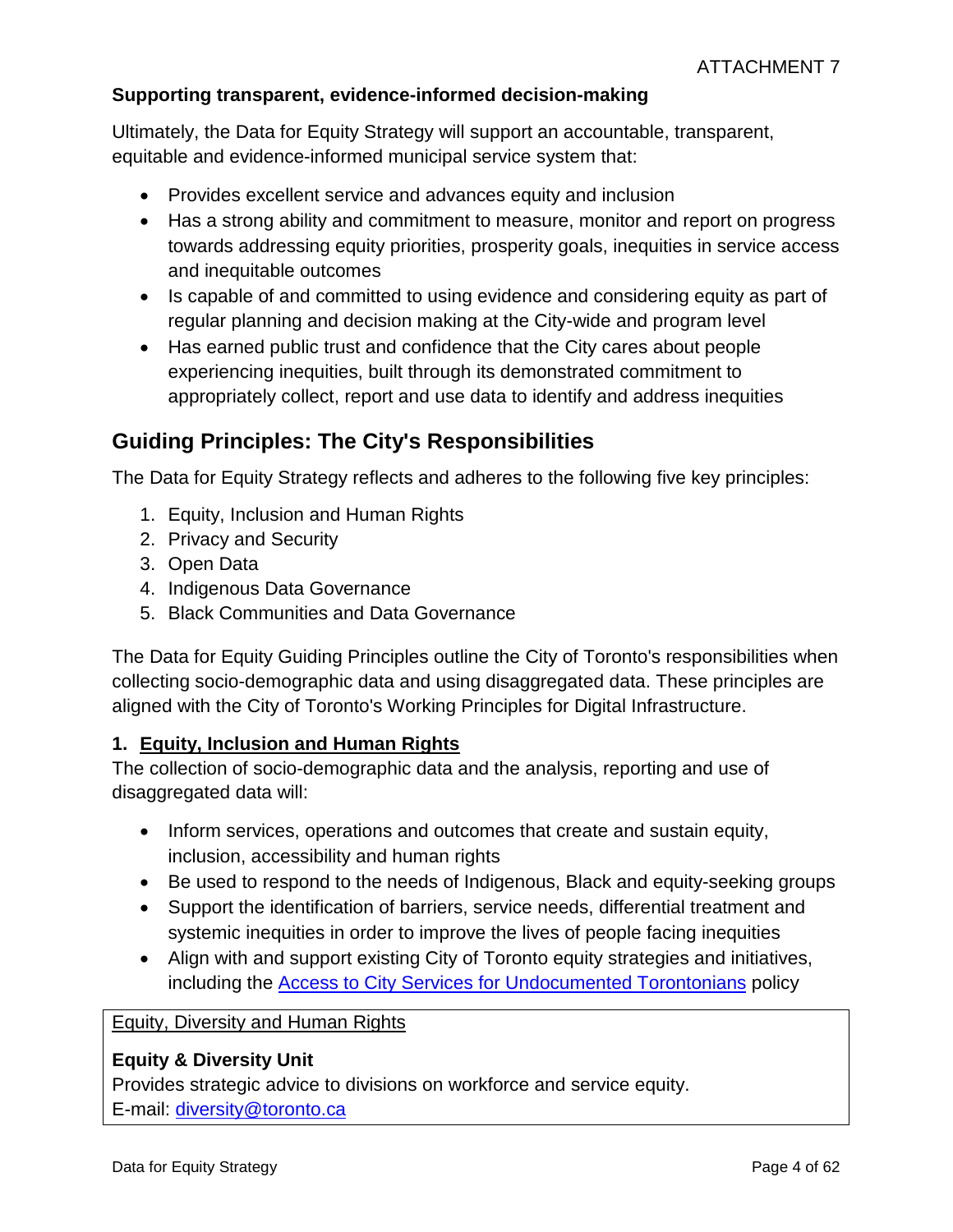#### **Accessibility Unit**

Provides advice on making Toronto accessible for all Torontonians. Email: [accessibility@toronto.ca](mailto:accessibility@toronto.ca)

#### **Human Rights Office**

Provides neutral, confidential advice, information and assistance related to human rights and harassment issues to Toronto Public Service, City Council and the public. Email: [humanrights@toronto.ca](mailto:humanrights@toronto.ca) 

#### **2. Privacy and Security**

The collection of socio-demographic data, and the analysis and reporting of disaggregated data must be conducted in a way that:

- Protects the privacy of individuals at all times, complying with legislative requirements and the guidance for privacy and fair information management provided by the City Clerk's Office, Corporate Information Management Services
- Incorporates privacy protection into all stages of project design, data collection, storage, use and disposal
- Includes appropriate safeguards to keep personal information secure from theft, breaches and hacks
- Considers "community privacy" and the potential for data to perpetuate stereotypes or stigmatize groups of people

#### Corporate Information Management Services (CIMS)

Surveys and data collection tools that collect personal or private information, whether internally or externally, must be reviewed by the Forms team at Corporate Information Management Services (CIMS). CIMS provides recommendations to help divisions meet their [information management responsibilities](https://www.toronto.ca/wp-content/uploads/2018/07/8ec6-information-management-accountability-policy.pdf) when creating forms, surveys or tools to collect information from the public.

In order to keep information that is collected secure and organized, and ensure public and employee trust, all City forms are subject to legislation and policies, and [privacy](http://insideto.toronto.ca/clerks/cims/privacy.htm)  [protection.](http://insideto.toronto.ca/clerks/cims/privacy.htm)

Forms staff at CIMS provide consultation services about information collection tools such as forms and surveys. Forms staff support City divisions to implement forms management best practices and meet legal and policy requirements when designing City tools. City staff can contact this staff team at **forms@toronto.ca** or visit their *intranet* [site.](http://insideto.toronto.ca/clerks/cims/forms/index.htm)

CIMS provides routine and customized training on legislative compliance and best practices in protecting personal information. Staff are encouraged to review training options in the ELI training calendar or contact the training team at [infomgmt@toronto.ca.](mailto:infomgmt@toronto.ca)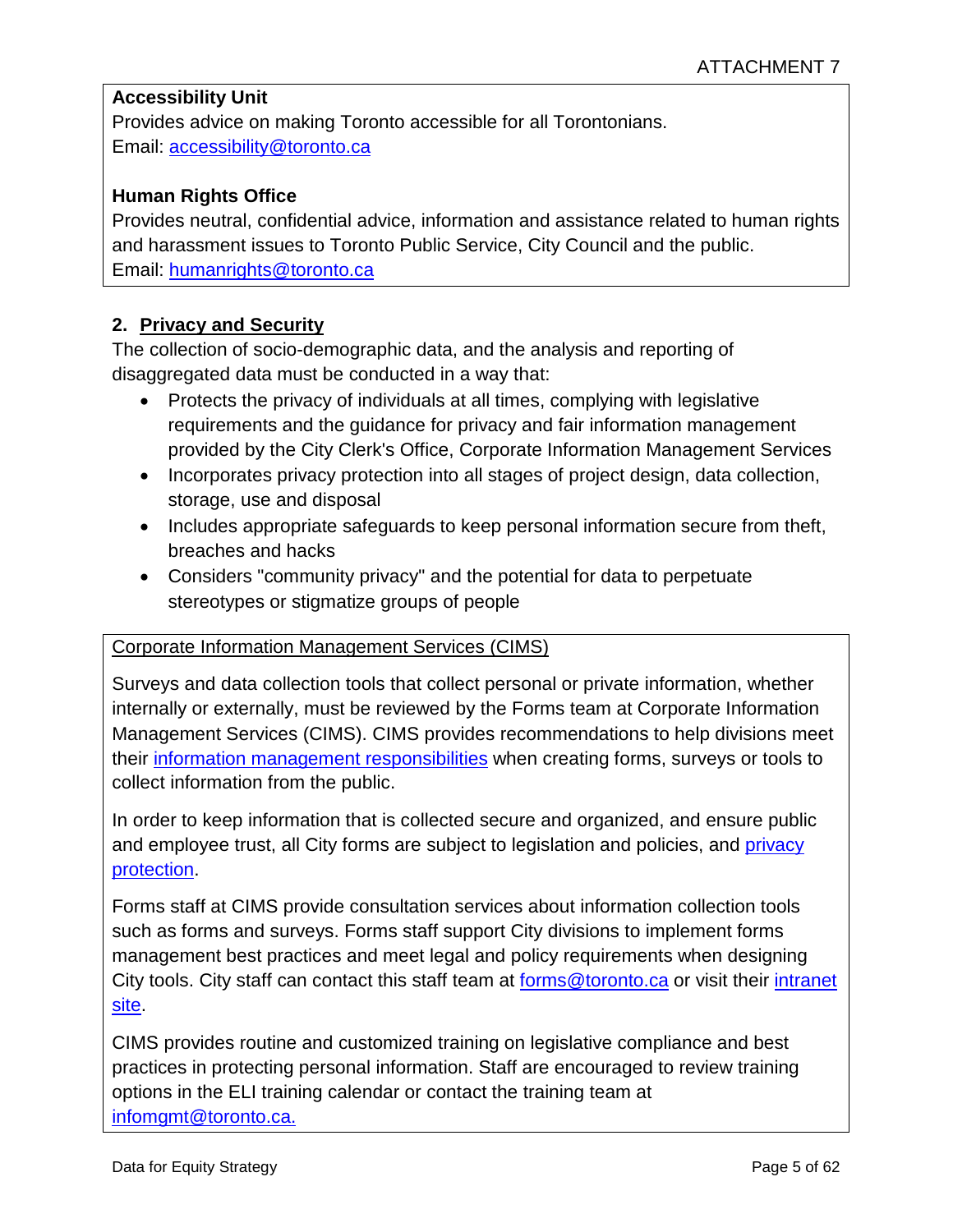#### **3. Open Data**

When appropriate, anonymized datasets including disaggregated data will:

- Be released to the public in accordance with the [Open Data Policy](https://www.toronto.ca/wp-content/uploads/2017/11/969b-open_data_policy.pdf) and the Open [Data Master Plan](https://www.toronto.ca/legdocs/mmis/2018/ex/bgrd/backgroundfile-110740.pdf) in as complete a form as possible while complying with the City's legal obligations to protect personal privacy and other relevant restrictions
- Be made available to the public in a timely fashion to facilitate evidence-informed decision making about City programs, policies and services
- Be made available to anyone to use under the terms and conditions of the [Open](https://www.toronto.ca/city-government/data-research-maps/open-data/open-data-licence/)  [Data Licence,](https://www.toronto.ca/city-government/data-research-maps/open-data/open-data-licence/) with no requirement for registration, no exclusive control, and no license or usage fees

#### Open Data, Technology Services

If you have a dataset for open data publication, please contact the Open Data team by emailing [opendata@toronto.ca.](mailto:opendata@toronto.ca) When contacting the team, you will be asked to provide a completed Approve to Publish form.

- [Open Data Intranet Site](http://insideto.toronto.ca/itweb/policy/opendata/index.html) (internal website)
- [Open Data Internet Site](https://www.toronto.ca/city-government/data-research-maps/open-data/) (external website)

#### **4. Indigenous Data Governance**

Processes to collect socio-demographic data and analyze and report on disaggregated data will:

- Consider and address the principles of Indigenous data governance and methods of First Nations, Inuit and Métis engagement and guidance in how data is collected, protected, used and shared. The First Nations principles of OCAP $\mathbb{R}^6$  $\mathbb{R}^6$ (Ownership, Control, Access and Possession) provide a model for the City's approaches to Indigenous data governance.
- Engage, connect and build relationships with First Nations, Inuit and Métis community members, organizations, researchers and partners, to build collaboration and partnerships, and to ensure First Nations, Inuit and Métis input in data collection and use
- Ensure that data is shared with and used to benefit First Nations, Inuit and Métis communities and not stigmatize, harm, or negatively impact First Nations, Inuit and Métis communities

See section 5 on [Indigenous Data Governance](#page-21-0) for more information.

<span id="page-5-0"></span> $\overline{a}$ <sup>6</sup> OCAP® is a registered trademark of the First Nations Information Governance Centre (FNIGC). For more information please see [www.FNIGC.ca/OCAP](https://fnigc.ca/www.fnigc.ca/OCAP)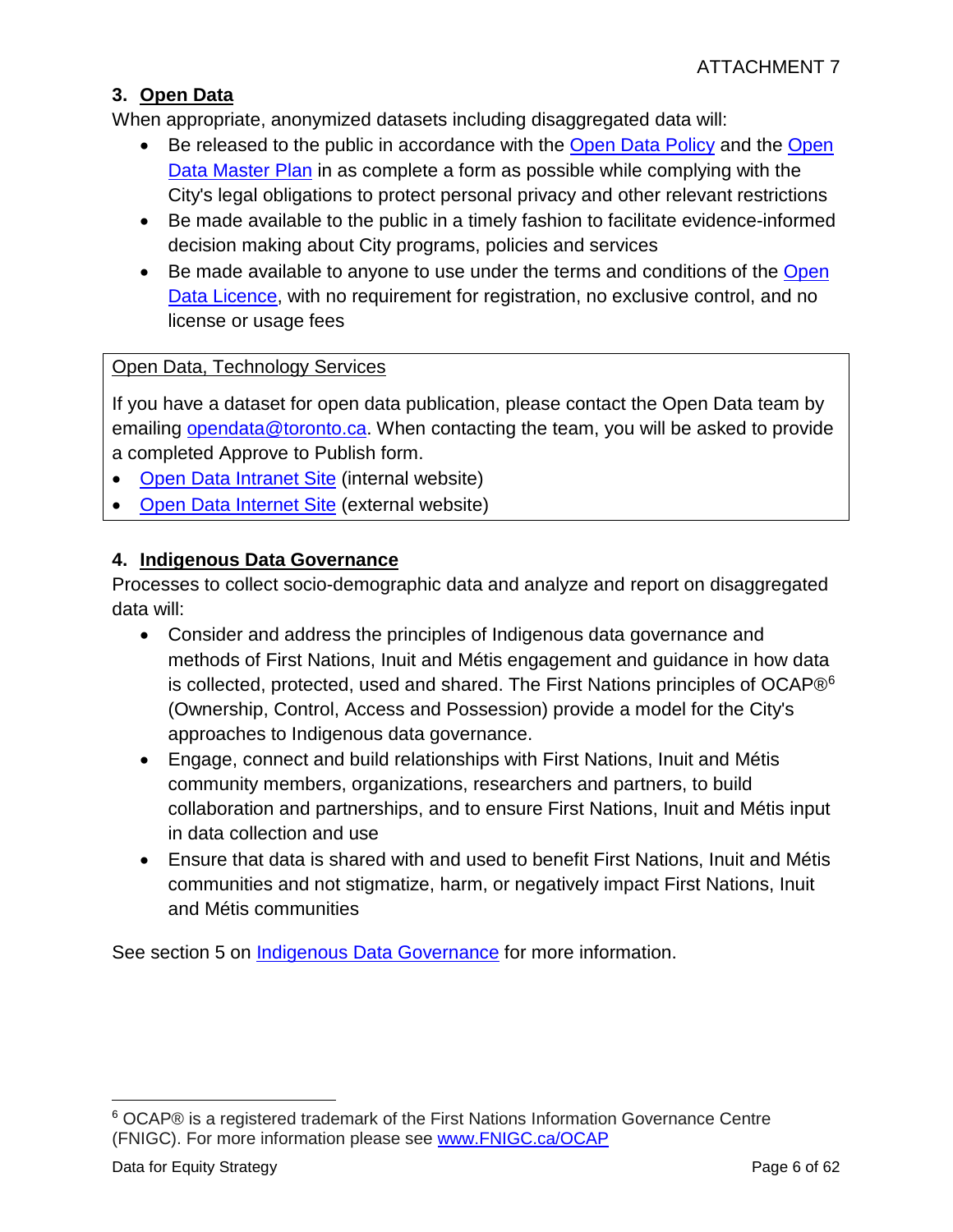#### Indigenous Affairs Office (IAO)

Focused on supporting City divisions in their work with First Nations, Inuit and Métis peoples and working with all urban Indigenous communities. The IAO strives to strengthen the City's relationships with Indigenous communities and support City staff in advancing truth, reconciliation and decolonization.

#### [External Website](https://www.toronto.ca/city-government/accessibility-human-rights/indigenous-affairs-office/)

Email: [Indigenous@toronto.ca](mailto:Indigenous@toronto.ca)

#### **5. Black Communities and Data Governance**

Processes to collect socio-demographic data and analyze and report on disaggregated data will:

- Use an Anti-Black Racism Analysis as embedded in the Toronto Action Plan to Confront Anti-Black Racism to guide the creation, implementation and evaluation of any initiative
- Ensure that Black communities are engaged in the City's development, collection, analysis, reporting, and use of data and that disaggregated data is reported to Black communities
- Share data, collaborate and engage with Black communities, experts and organizations to ensure that data supports positive community outcomes and does not stigmatize, harm, or negatively impact Black communities

#### Confronting Anti-Black Racism Unit (CABR)

Established in 2017, CABR implements the Toronto Action Plan to Confront Anti-Black Racism to respond to the priorities identified by Toronto's diverse Black communities.

Email: [CABR@toronto.ca](mailto:CABR@toronto.ca)

#### **Staff Supports**

#### **Data for Equity Unit**

A Data for Equity Unit within the People and Equity Division will be established to lead the implementation of the Data for Equity Strategy.

Prior to the approval and establishment of the Data for Equity Unit, staff within Equity, Diversity and Human Rights are available to provide:

- advice and support to divisions on applying the guidelines
- support to divisions to interpret data from an equity perspective

Email: [diversity@toronto.ca](mailto:diversity@toronto.ca)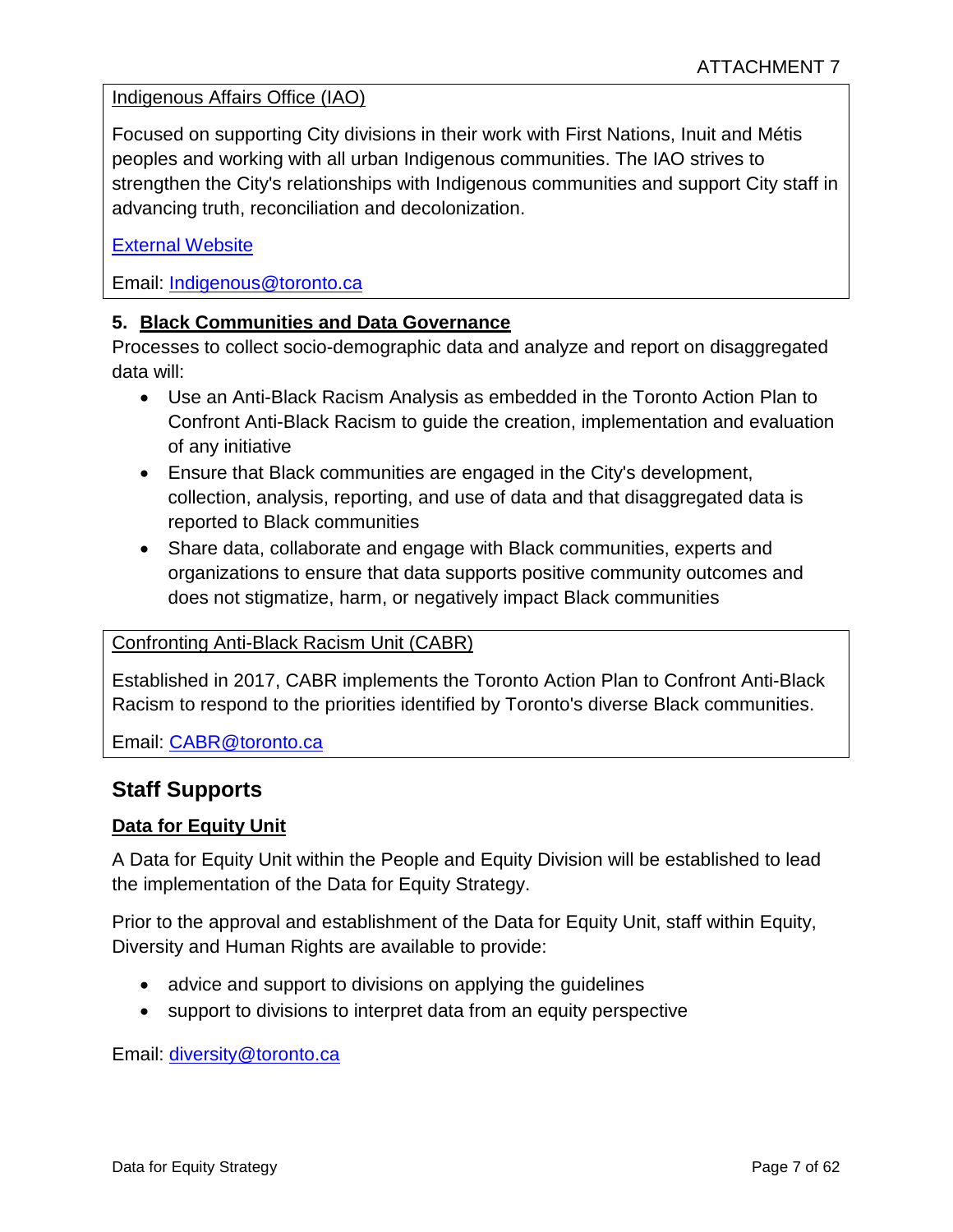# <span id="page-7-0"></span>**3. Steps in the Data Collection Process**

Collecting socio-demographic data requires careful planning and implementation including appropriate resources, expertise and infrastructure within City divisions, and must be done with extreme care. Prior to launching socio-demographic data collection in your division, the following actions need to be taken:

- commit to analyzing and using the data collected to improve resident outcomes
- allocate appropriate resources as outlined below
- train staff to collect and utilize data collected
- ensure privacy and information management measures are in place
- develop communication strategies to inform service users and/or Toronto residents about data collection

The section below outlines key steps and considerations in planning for successful socio-demographic data collection within City programs and services. This section should be reviewed alongside section 4 on [Privacy, Information Management and](#page-15-0)  [Technology](#page-15-0) to ensure your division's data collection plans comply with applicable privacy legislation.

## **Step 1: Assign Staff Lead**

It is recommended that a Staff Lead be assigned to oversee the planning and implementation of socio-demographic data collection in your division, unit or program. This individual will:

- liaise with Data for Equity project staff
- lead Steering Committee meetings (see Step 2)
- coordinate socio-demographic data collection education and resource sharing
- act as an internal champion for advancing equity through data collection
- oversee the development and progress of a work plan, including goals, deliverables and timelines

Defining clear roles and responsibilities will help divisions comply with the guidelines, support transparency, and promote accountability for the proper management of sociodemographic information, as well as reporting for the purposes set out in the guidelines.

## **Step 2: Form Steering Committee**

Forming a steering committee with key staff in your division will ensure the successful planning and implementation of your division's socio-demographic data plan. The responsibilities of the Steering Committee can be to:

- develop a work plan that includes goals, objectives, and a timeline for the initial implementation of socio-demographic data collection
- identify key stakeholders who are involved in or impacted by this project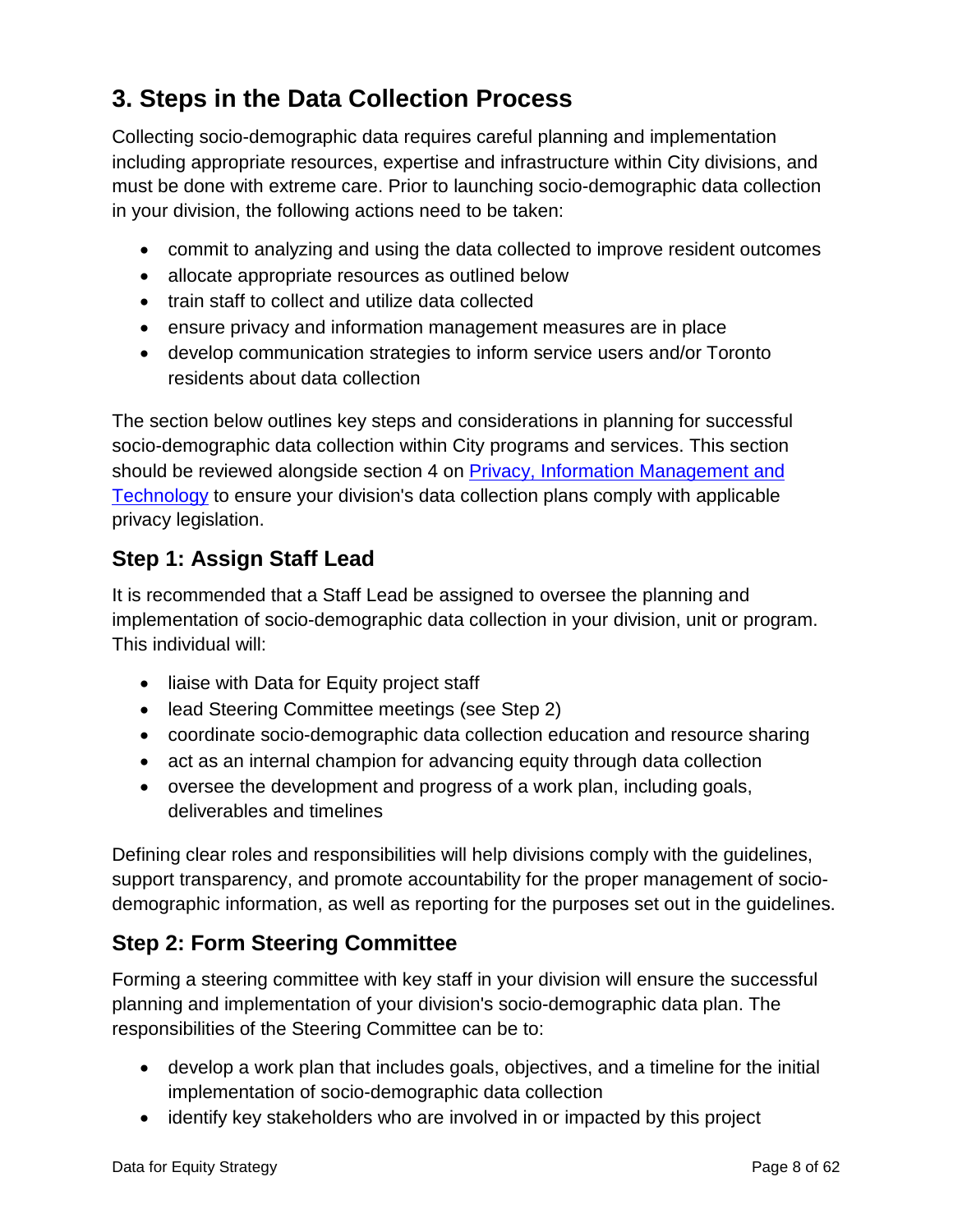- use feedback to improve the socio-demographic data plan
- identify and gain consensus on equity planning goals
- plan for the use of socio-demographic data in equity planning
- engage senior management on an ongoing basis
- keep all stakeholders updated on progress of the plan

Socio-demographic data collection is a process that requires input from several key players. Below is a list of additional expertise to consider. A member of the Data for Equity Unit is also available to sit on divisional steering committees.

**Checklist:** Steering Committee Expertise. A sample list of the expertise recommended for the committee

- □ Data Analysts, Research Analysts/Coordinators
- $\Box$  Registration, Intake Staff, Case Managers, other front line staff (the data collectors)
- $\Box$  Privacy staff or person knowledgeable about divisional data privacy practices
- $\Box$  Technology staff who are knowledgeable about data systems
- $\Box$  Program Analysts, Policy Development Officers
- $\Box$  Project Managers, Program Managers

#### **Step 3: Determine the scope of data collection**

Identifying the scope of data collection will help with determining the types of sociodemographic questions to ask service users and Toronto residents.

#### **3.1 Identify Purpose**

Socio-demographic data may be used at three levels:

#### Organizational-level use

- Develop a profile of the populations being served by the City of Toronto
- Identify trends and gaps in City-wide service provision for Indigenous, Black and equity-seeking groups
- Monitor and measure progress on the City's equity priorities
- Determine alignment of divisional data and findings to Council, divisional and corporate priorities, including analyzing findings by socio-demographic groups to identify inequities

#### Divisional-level use

- Develop a profile of the socio-demographic groups being served by your division or program
- Analyze service access data by socio-demographics to identify inequities
- Understand service user experiences and outcomes for different sociodemographic groups through customer satisfaction surveys and evaluations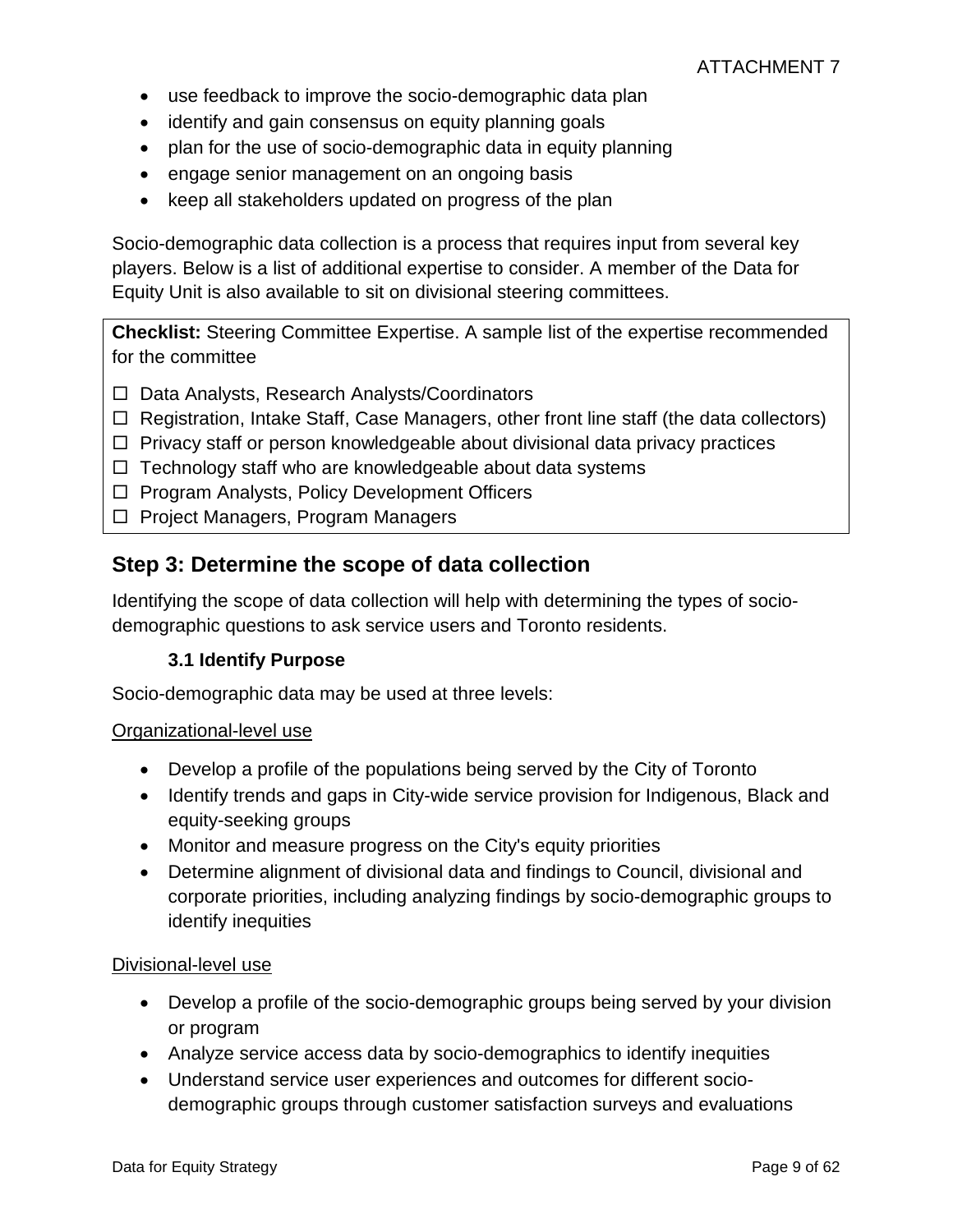• Plan programs and services based on the communities being (or not being) served to address inequities in service access, experience and outcomes

#### Individual-level use

- Identify need for accommodation or language interpretation
- Identify need for transportation, child care or financial supports
- Refer service users to services or supports based on socio-demographic characteristics
- Determine program eligibility and to meet the requirements of other levels of government

#### **3.2 Internal Scan**

Your division may already be collecting socio-demographic data within existing programs and services. Conduct an internal scan to determine:

- What socio-demographic data is being collected?
- In which programs and services? By whom?
- How is the data being stored, analyzed, reported and used?

The Staff Lead can reach out to those who already collect some of this data to get information on what works and what does not:

- What advice can data collectors provide?
- What are best practices and lessons learned within your division?

#### **3.3 Identify type of data to collect**

<span id="page-9-0"></span>The Data for Equity Strategy focuses on three types of socio-demographic data collection from service users and Toronto residents:

- **Program and service data**: The collection and use of data through City of Toronto programs and services provides information about the people who access those services. This data is generally linked to individual service user records and is confidential but not anonymous. The data can be used to:
	- o Identify who is accessing a service and who benefits from it
	- o Evaluate the impact of programs and interventions
	- o Inform current and future service planning and delivery practices
	- o Conduct other analysis that can improve program management or inform evidence-based policymaking
- **Needs assessment and program evaluation data**: The collection and use of needs assessment and program evaluation data provides an understanding of service needs, barriers, experiences and impacts to help inform service planning.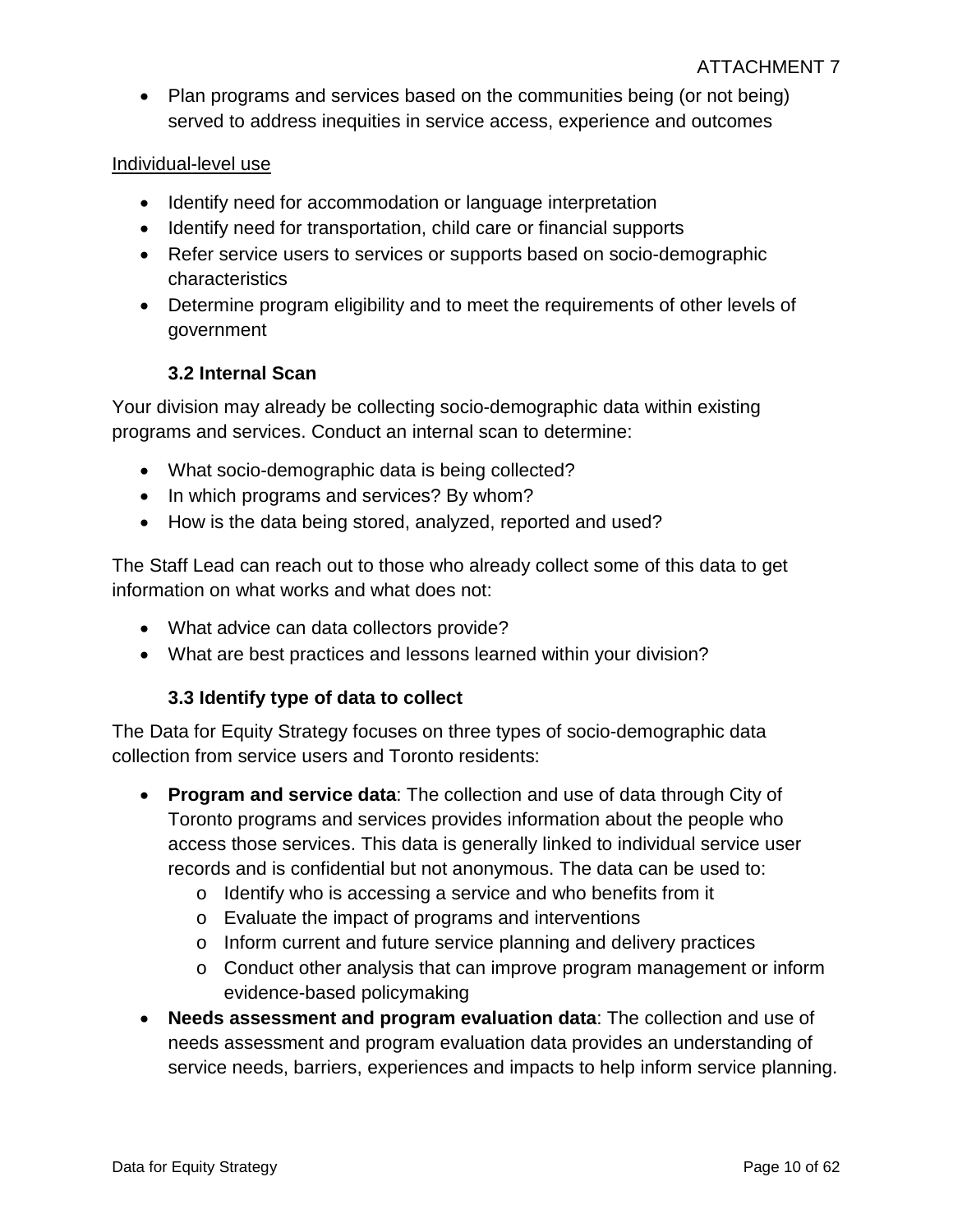• **Public consultation data**: The collection and use of public consultation data provides insights into the needs, barriers, preferences and values of Toronto residents to help inform policies, projects and services.

### **3.4 Determine socio-demographic data to collect**

The Data for Equity Strategy includes 17 standardized data elements – 10 core and 7 optional. The full list of socio-demographic questions including question wording and answer options can be found in  $\Delta$ ppendix  $\Delta$  on page 31.

|  |  |  | Core and Optional Socio-demographic Data Elements |
|--|--|--|---------------------------------------------------|
|  |  |  |                                                   |

| Core                                      | <b>Optional</b>                         |
|-------------------------------------------|-----------------------------------------|
| 1. Age                                    | 1. Ethnicity                            |
| Neighbourhood or postal code<br>2.        | Religion or spiritual affiliation<br>2. |
| Language preference<br>3.                 | 3. Citizenship and immigration status   |
| Canadian-born or immigrant and Time<br>4. | 4. Housing situation                    |
| of immigration                            | 5. Family and household composition     |
| 5. Indigenous identity and Two-Spirit     | <b>Education level</b><br>6.            |
| identity                                  | <b>Employment status</b>                |
| Race<br>6.                                |                                         |
| <b>Disability</b><br>7.                   |                                         |
| Gender<br>8.                              |                                         |
| 9. Sexual orientation                     |                                         |
| 10. Household income and Household        |                                         |
| size                                      |                                         |

For City divisions, staff need to determine which socio-demographic questions are most appropriate to their situation based on equity priorities, data analysis resources and capacity, the format of their data collection tool, what is already being collected, what they hope to learn from the data and how they plan to use it.

It is recommended that programs consider collecting and analyzing data on all of the core socio-demographic data elements listed above. If a program is already collecting date of birth and home address of service users, then there is no need to collect the age and neighbourhood/postal code data elements. Optional data elements may be important for certain program contexts, and should only be included where relevant and likely to be used for service planning. Also consider if the information is available within existing population-level data sets [\(see Using Existing Population Level Data in section](#page-25-0)   $\underline{6}$ ).

[Appendix A](#page-30-0) on page 31 outlines all the City of Toronto Data for Equity sociodemographic data elements including core and optional data elements, and different question options for some data elements based on context and needs.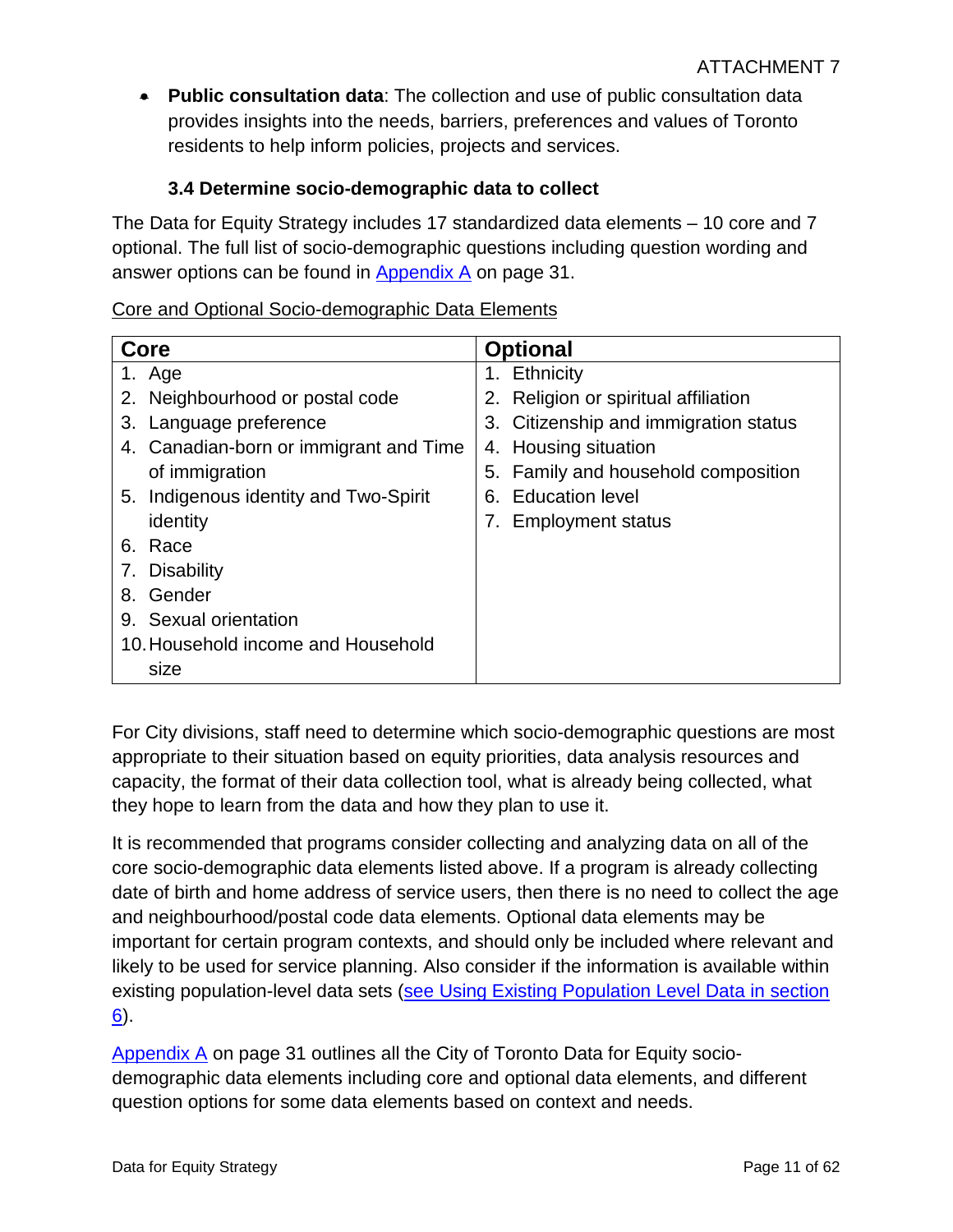## **Step 4: Data Collection Methods and Procedures**

#### **4.1 Identify data collectors and data collection locations**

Divisions should consider two factors when selecting location for data collection:

- The ease with which asking socio-demographic questions can be streamlined into existing workflows: Data collection is more easily incorporated into the roles of staff who regularly collect demographic information, record program data and administer forms.
- The volume or percentage of service users who can be reached in the area of collection: Unless you start in a small area in order to learn lessons and gain experience in data collection, the recommendation is that you focus on large programs and sites with high numbers of service users. Doing so offers a better return on the investment of training staff and developing data collection solutions.

In addition, divisions should consider if collecting socio-demographic data will create barriers to service and discuss strategies to address them.

Based on the type of data you collect [\(see step 3.3\)](#page-9-0), you have different options for how to collect it. Below are some examples of locations and situations where sociodemographic data can be collected from service users and residents.

- **Intake or registration**: The workflow at intake or registration often requires collecting or confirming personal information with service users. Collecting sociodemographic data can be an extension of that work.
- **Service user interaction**: An ideal location and time to collect sociodemographic data of service users is during an in-person interaction such as a case management appointment in a private office or cubicle. This situation allows more time to build rapport and develop more trusting relationships between City staff and service users
- **Surveys (online and paper-based)**: Collecting socio-demographics in surveys can help you understand the demographic profiles of program participants, survey respondents, public consultation participants, or people who are attending an event.

The data can be collected using different methods:

- In person
- On paper
- Using technology, such as tablet

When choosing a method to collect the data, consider the method that is easiest to embed within existing workflows and best suited to the type of data being collected.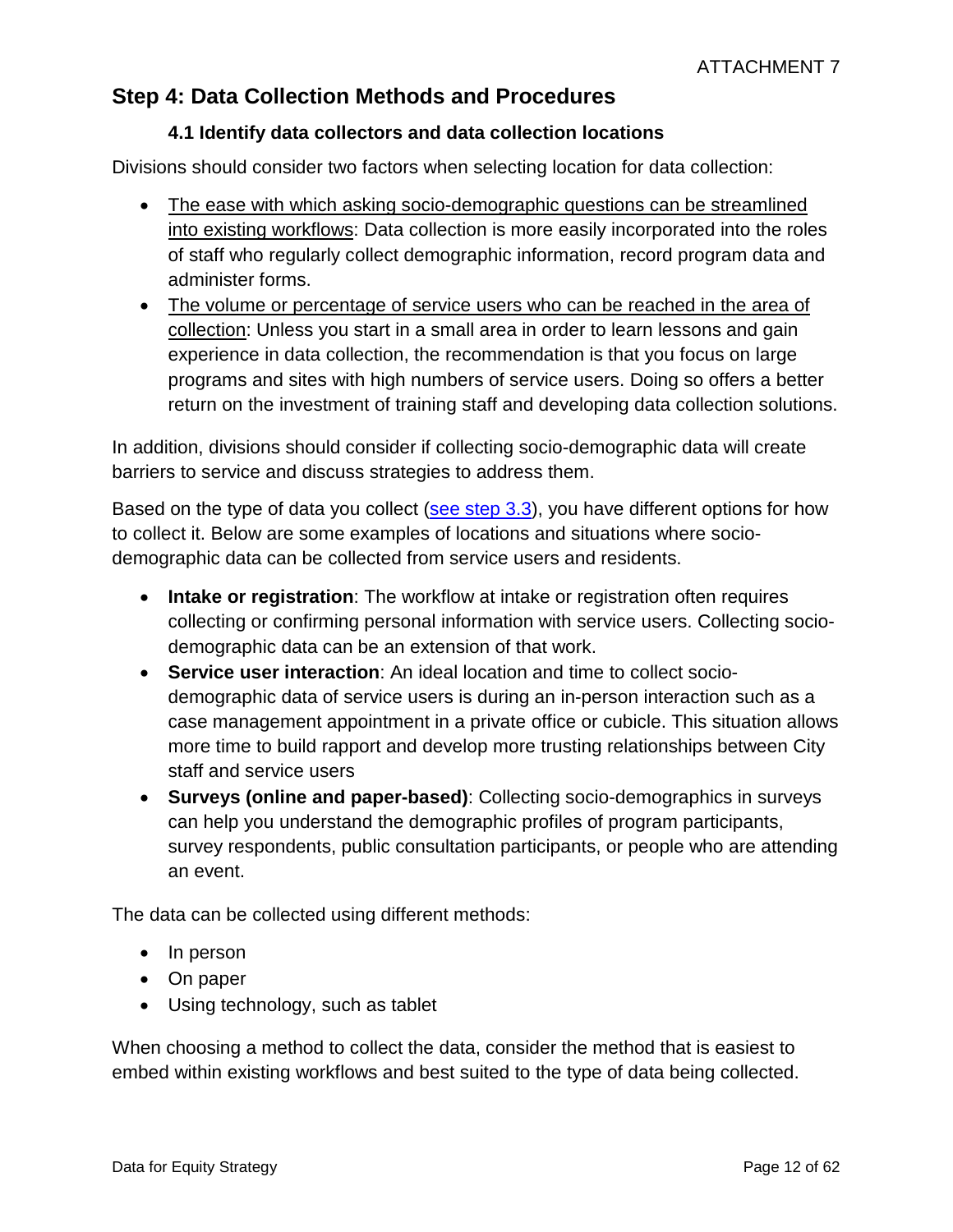**TIP:** when choosing the location and method to collect data, consider volume, busyness, privacy [\(see section 4\)](#page-15-0), staff availability and workload.

#### **4.2 Develop data collection tool**

City divisions should consider the types of tools they will need to design to allow for accurate and easy data collection.

- Ensure the tool is accessible and in plain language
- Determine if the tool will be translated into other languages based on existing data about service users
- Consult [Appendix A](#page-30-0) for standardized socio-demographic data questions

#### **Internal Tools**:

[Digital Resources intranet site for accessibility](http://insideto.toronto.ca/digital-services/accessibility/pdfs-other-documents.html)

[Training guides on creating accessible documents](http://insideto.toronto.ca/itweb/training-resources/guides.html#details-panel3)

[The City of Toronto Multilingual Information Provisions Policy](http://insideto.toronto.ca/strategic_comm/mlp/index.htm) aims to ensure that information about the City's programs, services and engagement activities reflect the linguistic diversity of the City and helps the public to engage, participate and be informed of City services, programs and engagement activities.

### **Step 5: Prepare for collection**

Your data collection plan should ensure it addresses the following areas:

- Information is provided on a voluntary basis, except where required for program eligibility and to meet the requirements of other levels of government
- Information collected should not create barriers to access, except where program eligibility is based on this information
- Information must be collected for a specific purpose and with the intent to use it to understand and address inequities
- The minimum needed data should be collected
- Those providing data must be informed of the legal authority to collect the information, the purpose of the collection and (if applicable) voluntary nature of collection
- All privacy requirements under the Municipal Freedom of Information and Protection of Privacy Act (MFIPPA) must be upheld [\(see section 4\)](#page-15-0)

#### **5.1 Information to provide service users and residents**

City staff must share three key pieces of information with service users and residents when collecting socio-demographic information. If applicable, Notice of Collection should also be provided as outlined in the [Privacy, Information Management and](#page-15-0)  **[Transportation section](#page-15-0) below.**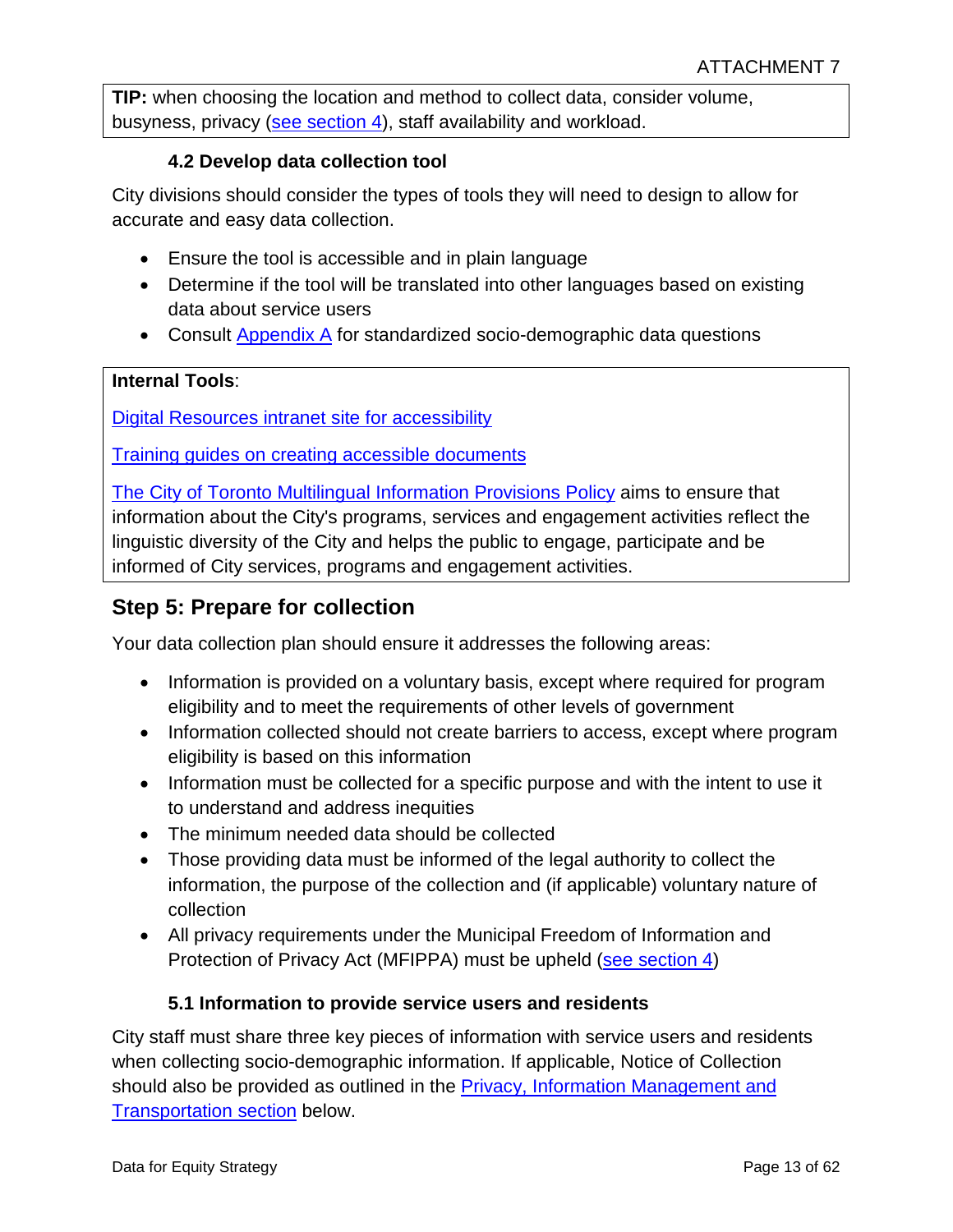#### **1. Why is our division collecting demographic data?**

The consensus is that when people understand the importance of sharing their sociodemographic data, they are more likely to share that information. Share your goals for socio-demographic data collection, such as outlining how the data can be used to plan services and provide actionable recommendations for staff (e.g., identify the need for an interpreter or financial supports).

#### **2. Who has access to your socio-demographic data?**

An important piece of information for people's consent and comfort with sharing their data is knowing who will have access to it both internally (e.g. which City staff) and externally (e.g. researchers) and how individual data will be protected. This information should be clearly provided.

#### **3. Do you have to respond to all questions?**

People should have the option to respond that they 'prefer not to answer' to any questions that are not required for program eligibility purposes. This respects their right to not participate and makes staff more comfortable about asking. It is also essential that respondents are informed that withholding the information will not negatively impact service access or delivery, unless the information is required to access a program.

Service users are more likely to share socio-demographic information when they have answers to these questions.

Listed below are sample key messages to communicate to service users and residents when collecting socio-demographic information. These messages were developed based on best practices in socio-demographic data collection.

| Purpose        | To find out who we serve.                                          |
|----------------|--------------------------------------------------------------------|
|                | To identify service user needs.                                    |
|                | To understand variation in service user experiences and            |
|                | outcomes.                                                          |
|                | To help us provide better services                                 |
| Access to data | [Where applicable] Information can be seen by the staff team       |
|                | providing services.                                                |
|                | Information is kept secure, private and confidential like all your |
|                | personal information.                                              |
|                | Information and results that are shared will be from combined      |
|                | data of all service users only and be reported at the group level  |
|                | so that individuals cannot be identified.                          |
| Voluntary      | Questions are voluntary.                                           |
|                | You can choose "prefer not to answer" to any or all of the         |
|                | questions.                                                         |
|                | Choosing to not respond will not affect your access to services.   |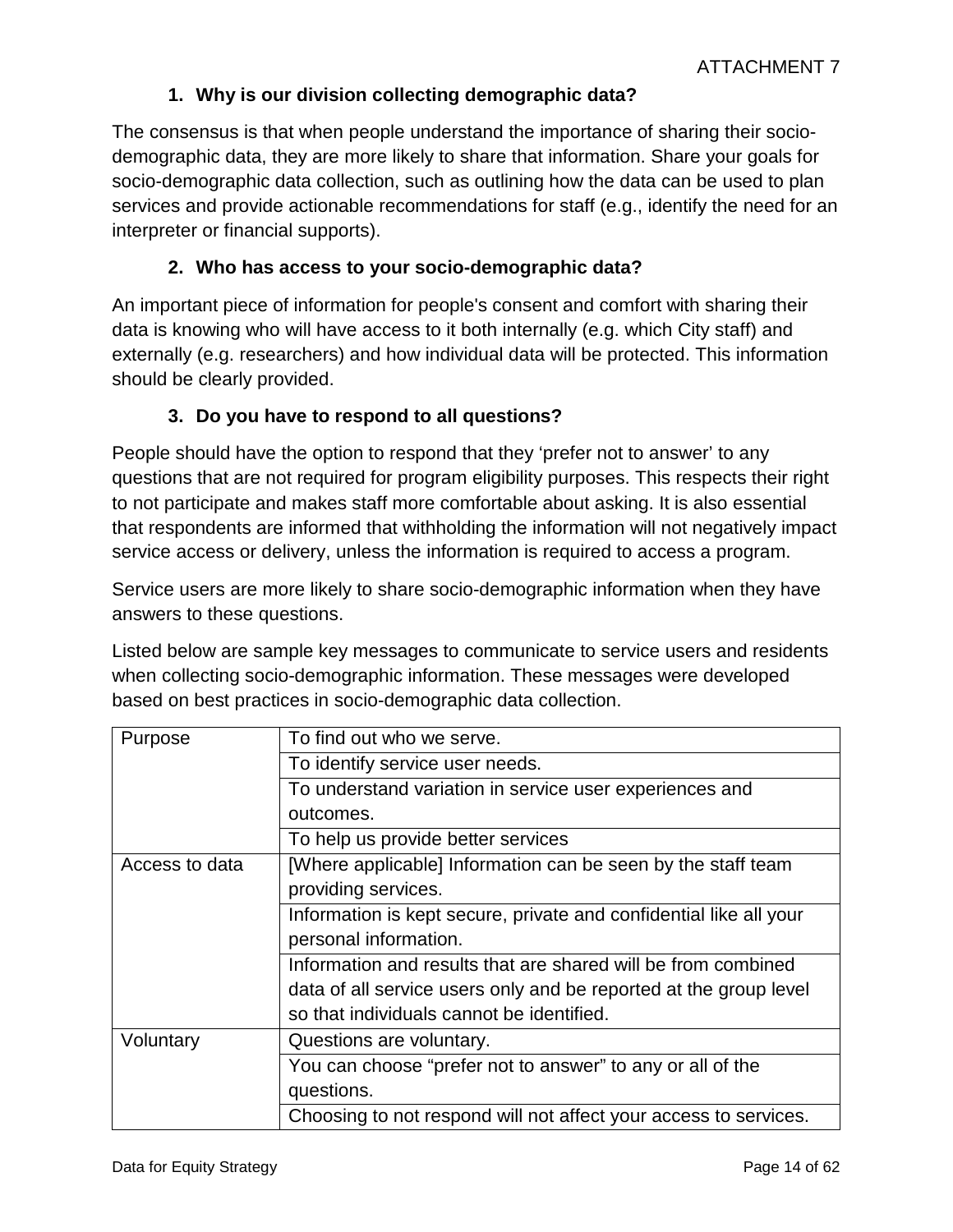#### **Sample preamble for data collection tools:**

We are collecting information about Toronto residents and service users to help us understand:

- Who is using our services and programs
- The needs of service users

This information will help us provide better services to meet the diverse needs of our service users. All results will be kept confidential and the results will only be reported at the group or aggregate level. No information that can identify you will be shared.

The questions are voluntary and you can select 'prefer not to answer' for any question you don't want to answer. This will not affect any services you receive from the City of Toronto programs and services or [insert name of specific City service or program].

#### **5.2 Communication Tools**

It is a best practice to provide information to service users and residents about the collection of socio-demographic data. You can engage service users and residents through communication tools such as:

- Posters placed near data collection locations
- Brochures that address frequently asked questions
- Promotional materials and questions and answers shared through social media, by email and on City service web pages
- Telephone-based promotion and information that is broadcast while service users are on hold

#### **5.3 Staff Training and Education**

Training is the cornerstone of successful socio-demographic data collection. All organizations and projects the Data for Equity team consulted in the development of these guidelines emphasized the vital importance of training and education for staff. Education will increase staff buy-in as well as help staff explain the purpose and importance of this work to service users and support their participation.

Addressing staff discomfort and communicating clear goals are key learning objectives. All City of Toronto socio-demographic data collection plans should include staff training in their work plans. Contact the Data for Equity Unit for guidance and support in developing staff education plans.

Below are recommended goals for a socio-demographic data collection training program: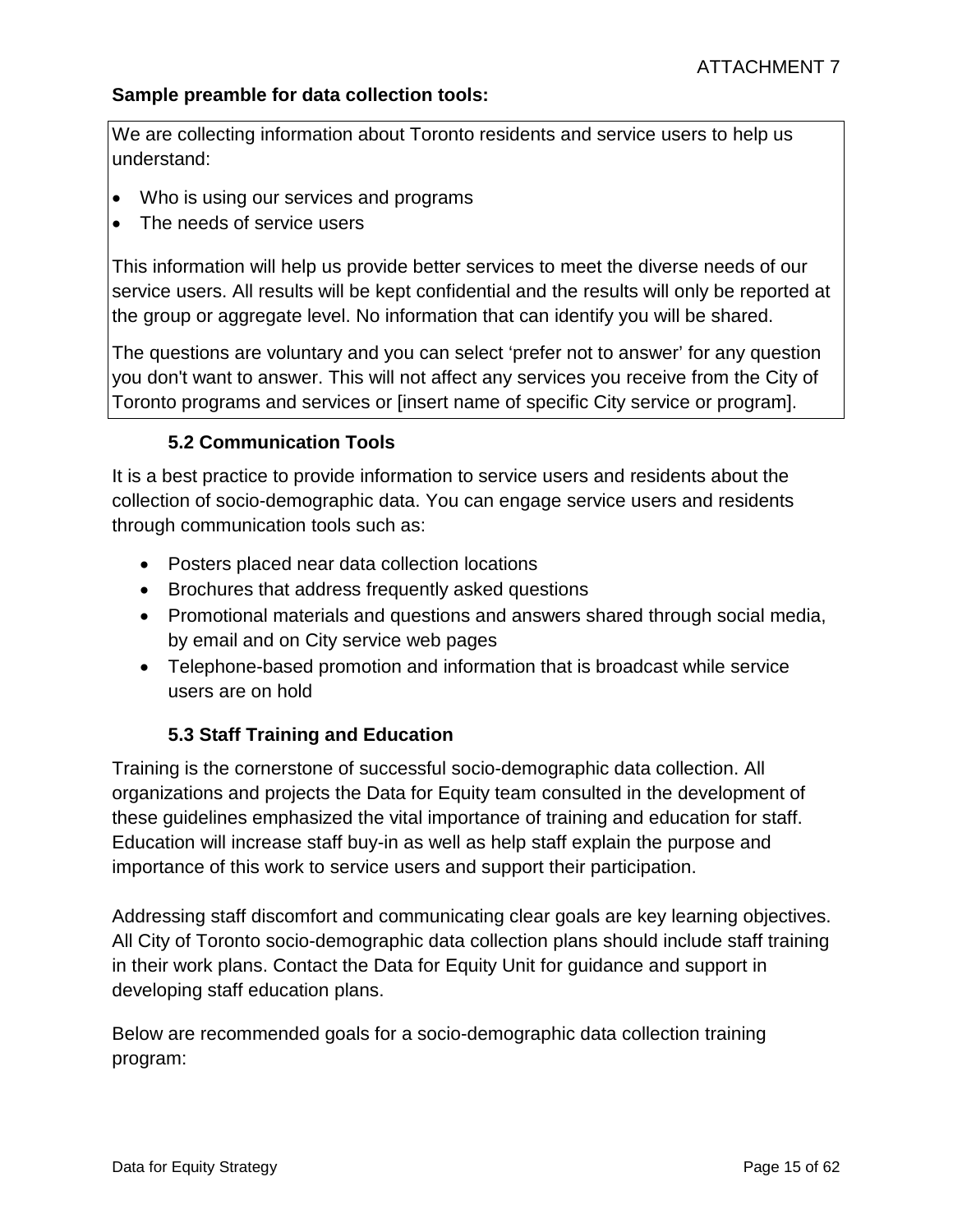- Emphasize the rationale and importance of asking socio-demographic questions to build awareness, including education on barriers and inequities experienced by Indigenous, Black and equity-seeking groups.
- Ensure staff develop an understanding of equity principles, terminology related to the questions, and the purpose and scope of the work.
- Familiarize data collectors with protocols and tools for data collection:
	- o Through exposure to real-life scenarios and tips on how to answer questions and address difficult situations, staff will become more comfortable with the data collection process.
	- $\circ$  It is vital to make staff comfortable with data collection, as 'discomfort' and 'anxiety' are often cited as the top reservations in collecting sensitive socio-demographic information from service users.
- Use a hands-on approach with ample opportunities for practice.

#### **Tools at the City**

As part of Phase One of the Data for Equity Strategy, educational tools, resources and training curriculum will be developed to support staff capacity building for successful socio-demographic data collection and use.

The Data for Equity Community of Practice established in 2019 will provide a forum for City staff to:

- share information, learning tools and experiences
- troubleshoot and provide advice to one another
- test tools, resources and training developed

#### <span id="page-15-0"></span>**5.4 Community Engagement and Input**

As there are well-documented concerns about discrimination and previous data collection initiatives reinforcing discrimination or stigma, community involvement and oversight is recommended as a best practice. Consulting with community representatives and other appropriate individuals and organizations can help foster an informed understanding and dialogue, so that data collection initiatives are well supported and effective. This is particularly important for Indigenous [\(see section 5\)](#page-21-0) and Black communities. Contact the Data for Equity Unit to be informed of the community guidance measures in place.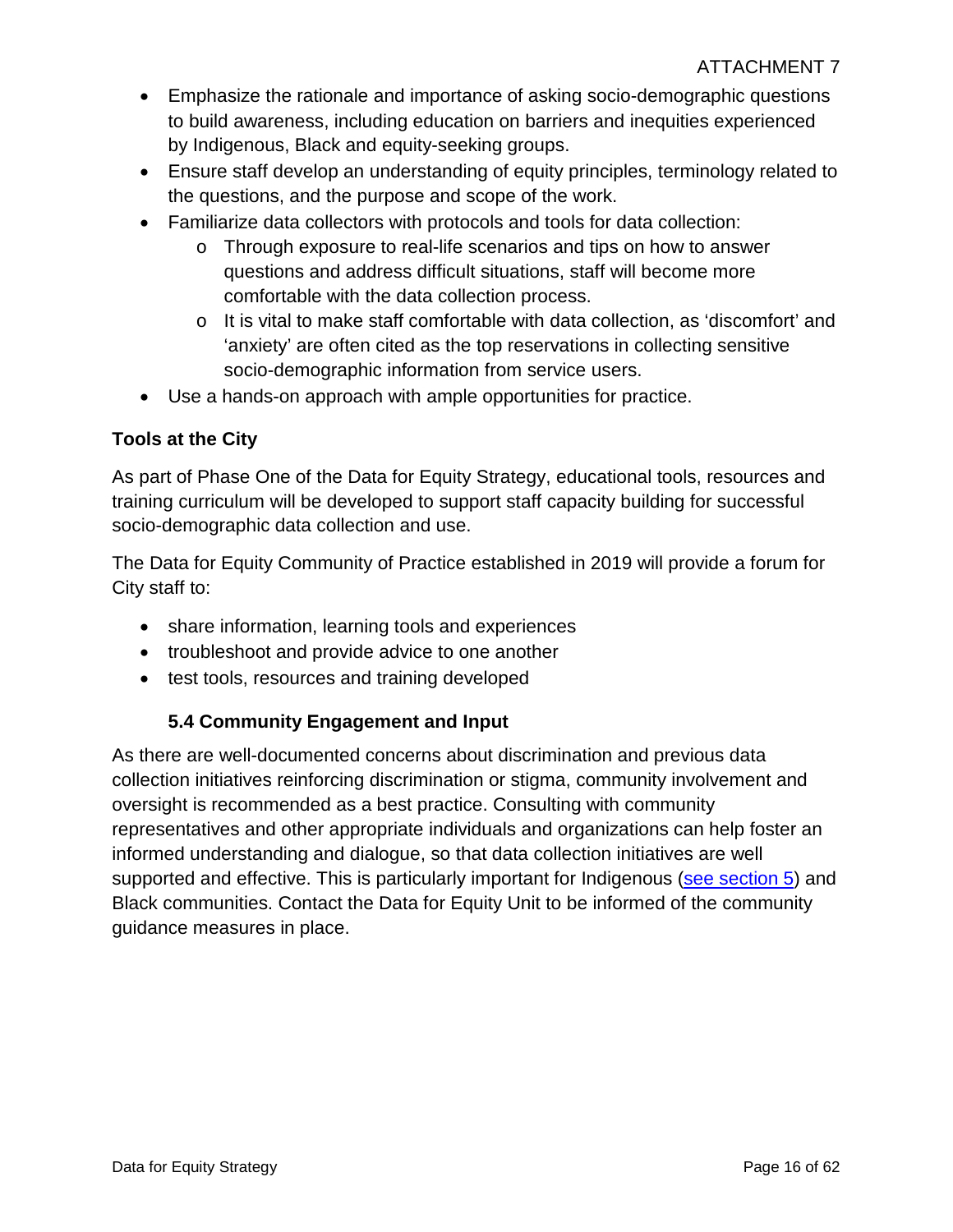# **4. Privacy, Information Management and Technology**

This section provides City staff with instructions, guidance and best practices to comply with applicable legislation with respect to managing information when collecting personal information through the Data for Equity Strategy. The content in this section does not replace the specific provisions of the Municipal Freedom of Information and Protection of Privacy Act (MFIPPA) or other applicable legislation that requires the protection of privacy or outlines information management requirements.

Staff are encouraged to seek assistance from Corporate Information Management Services (CIMS) in all stages of the collection, use, disclosure, and disposition of personal information. CIMS staff can be reached at [infomgmt@toronto.ca.](mailto:infomgmt@toronto.ca)

## **What is personal information?**

Personal information means recorded information about an identifiable individual. Any of the Data for Equity socio-demographic data elements will be considered personal information if attached to an identifiable individual, or if there is a reasonable expectation that an individual can be identified.

For example, an individual's name, postal code, disability, or a combination of these can be used to identify an individual.

Staff engaged in the collection of socio-demographic data must be aware that they are collecting personal information, and that the collection, use, storage, disclosure, and disposition must comply with applicable legislation and City policies, as outlined in this section.

## **Collection of Personal Information**

All City of Toronto staff have legal obligations to protect the privacy of individuals when collecting personal information. This section complements the resources listed below with a focus on socio-demographic data collected through the Data for Equity Strategy:

- [What You Need to Know When Collecting Personal Information](http://insideto.toronto.ca/clerks/pdf/fact-sheet-collecting-personal-information.pdf) Fact Sheet
	- This Fact Sheet outlines the obligations that staff have when collecting personal information, including:
		- o Ensuring there is legal authority for the collection;
		- o Providing a Notice of Collection Statement; and
		- o Providing the contact information for an individual who can answer questions about the collection.
- [Personal Information: Collection, Use and Disclosure](http://insideto.toronto.ca/clerks/policies/files/personal-information-collection.pdf) Guideline This document outlines the steps that staff should take when collecting, using, and disclosing personal information. It provides guidance, applicable for anyone, including staff engaged in socio-demographic data collection, about:
	- o How personal information should be handled;
	- o Who has the right to collect and access the information; and
	- o The requirement for secure storage and disposal of personal information.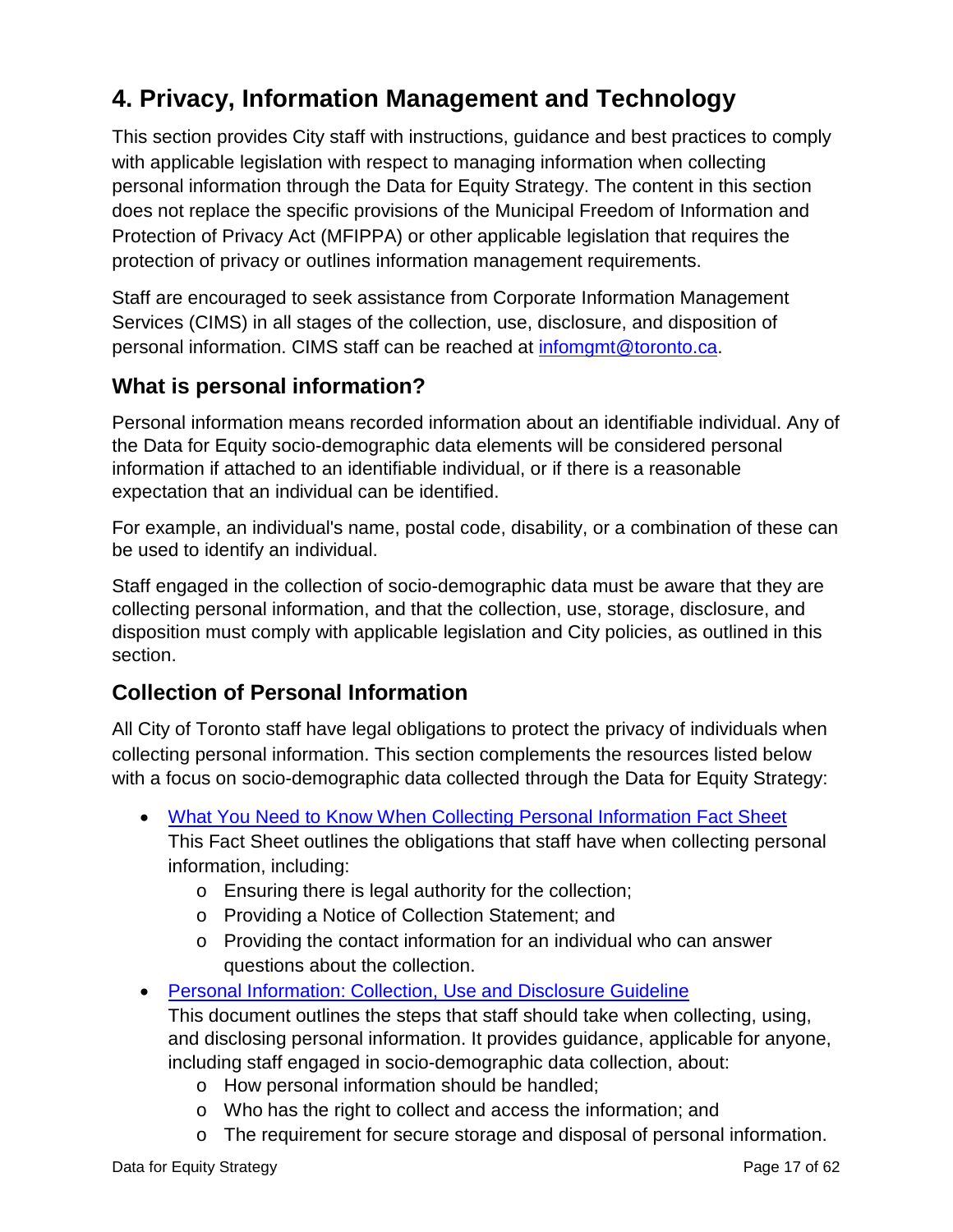#### • [Protecting Privacy in City Surveys](http://insideto.toronto.ca/clerks/policies/files/privacy-city-surveys.pdf) Fact Sheet This Fact Sheet outlines best practices in conducting surveys and includes information about:

- o Primary and quasi-identifiers;
- o De-identification;
- o Survey best practices; and
- o Tips that would be helpful to staff engaged in collecting and analyzing socio-demographic data.

## **Who should collect personal information?**

It is always optimal for City of Toronto staff to collect personal information, versus a third party, as staff will have the necessary training and accountability for personal information under the custody or control of the City.

However, depending on the need and the scope of the project, a third party may be contracted to collect personal information. The third party may be a survey or consulting firm that specializes in data collection. Contact CIMS and your representatives in Legal Services to ensure that the privacy and information requirements that third parties are required to meet are sufficiently detailed in any vendor contract.

**Note:** Regardless of who collects the personal information, full accountability for the privacy and security of personal information always remains with the City.

## **Direct Collection**

Staff must ensure that data is collected directly from the individual to whom the information relates, unless the individual authorizes another person or entity to provide their personal information. Section 29(1) of MFIPPA requires that personal information be collected directly from the individual to whom it relates, unless certain circumstances listed in sections 29(1) exist, for example:

- where the individual authorizes another manner of collection; or
- where another manner of collection is authorized by or under a statute.

## **Indirect Collection**

There are several scenarios in which an indirect collection of personal information may occur (MFIPPA Section 29 (a-h)). Indirect collection is where personal information is collected from someone other than the person to whom the information relates. For example, an individual may authorize the collection of their own personal information by a legal representative. Such authorization should generally include:

- the identification of the personal information to be collected;
- the source from which the personal information may be collected; and
- the name of the institution that is to collect the personal information.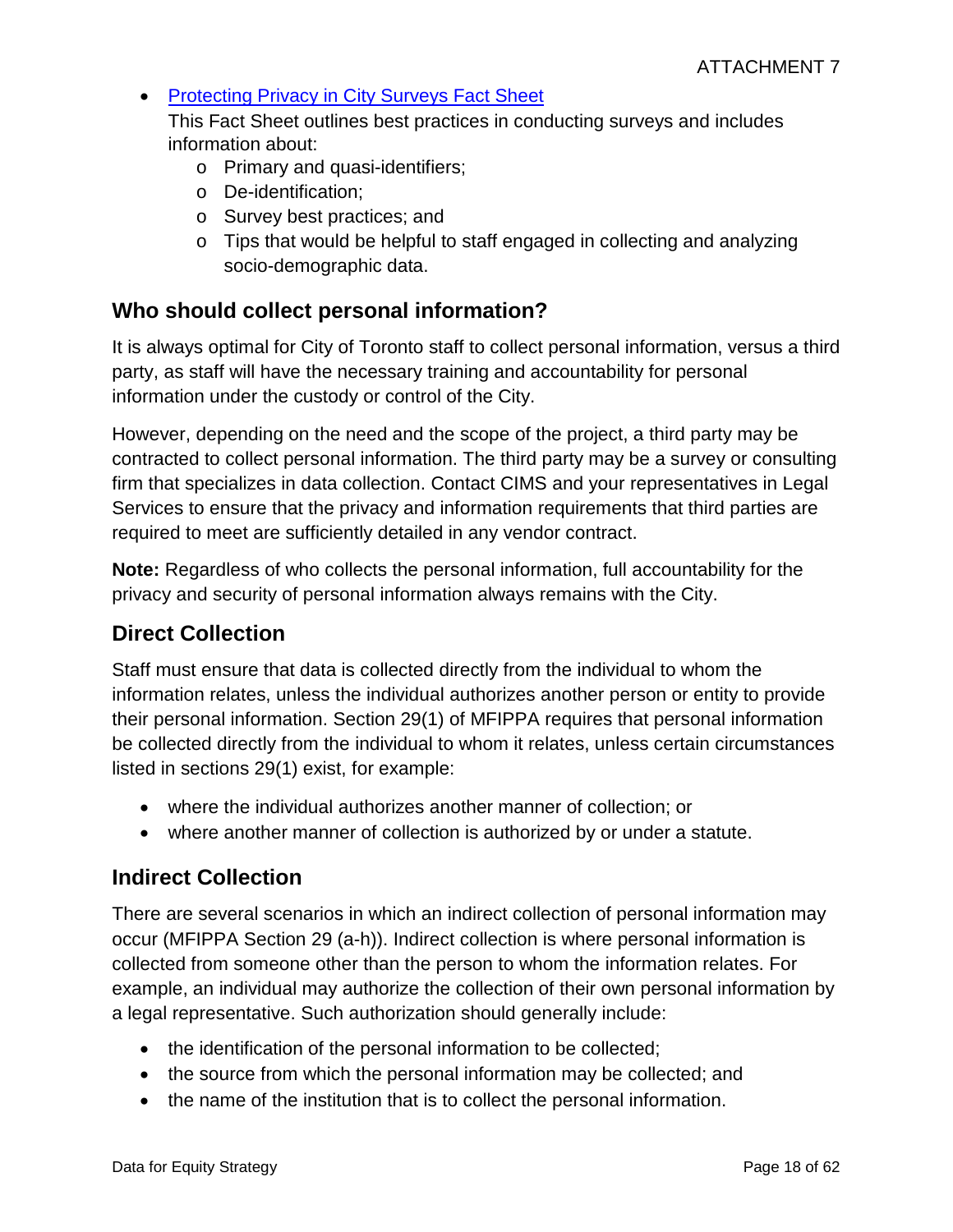**TIP:** Ask the following questions:

- Are you authorized to provide this information?
- Are you a legal representative of the individual?
- Are you the parent of a minor (if applicable)?

A record should be kept with the date and the details of the authorization. For example, the information collection form or tool should be designed to record the authorization of a legal representative, or confirmation of legal custody in the case of a minor.

## **Data Collection Methods & Privacy Requirements**

The methods of collecting personal information must be considered to ensure the protection of an individual's privacy. These include:

- consideration of the environment in which the individual is requested to provide information; and
- the means used to document the information.

#### **TIP:**

- Avoid unintended disclosure to family members who may be present while you are collecting personal information. An individual may not want a family member to be present while providing answers to questions. Staff can advise the individual to provide another time when they can be contacted.
- Verify the respondent's identity (except with anonymous surveys) before collecting personal information. This can be done by simply requesting the individual to provide their full name.
- Do not provide personal information to a respondent in order to verify their identity. Instead, ask the respondent to provide this information and validate it by checking your records.

## **Conducting a Privacy Impact Assessment**

All new or modified technology projects or programs that involve the handling of personal information are required to complete the Privacy Impact Assessment (PIA) Screening Tool to determine the level of privacy risk at the project initiation phase.

Staff must first contact the City Clerk's Office at [infomgmt@toronto.ca](mailto:infomgmt@toronto.ca) to receive guidance on information classification and initial privacy risk screening before contacting the Office of the Chief Information Security Officer (CISO) at [CISO@toronto.ca.](mailto:CISO@toronto.ca)

Some questions City staff must be prepared to answer are:

- Is this a new or modified application or system?
- Will the system be collecting personal information?
- How will be the personal information be collected and stored?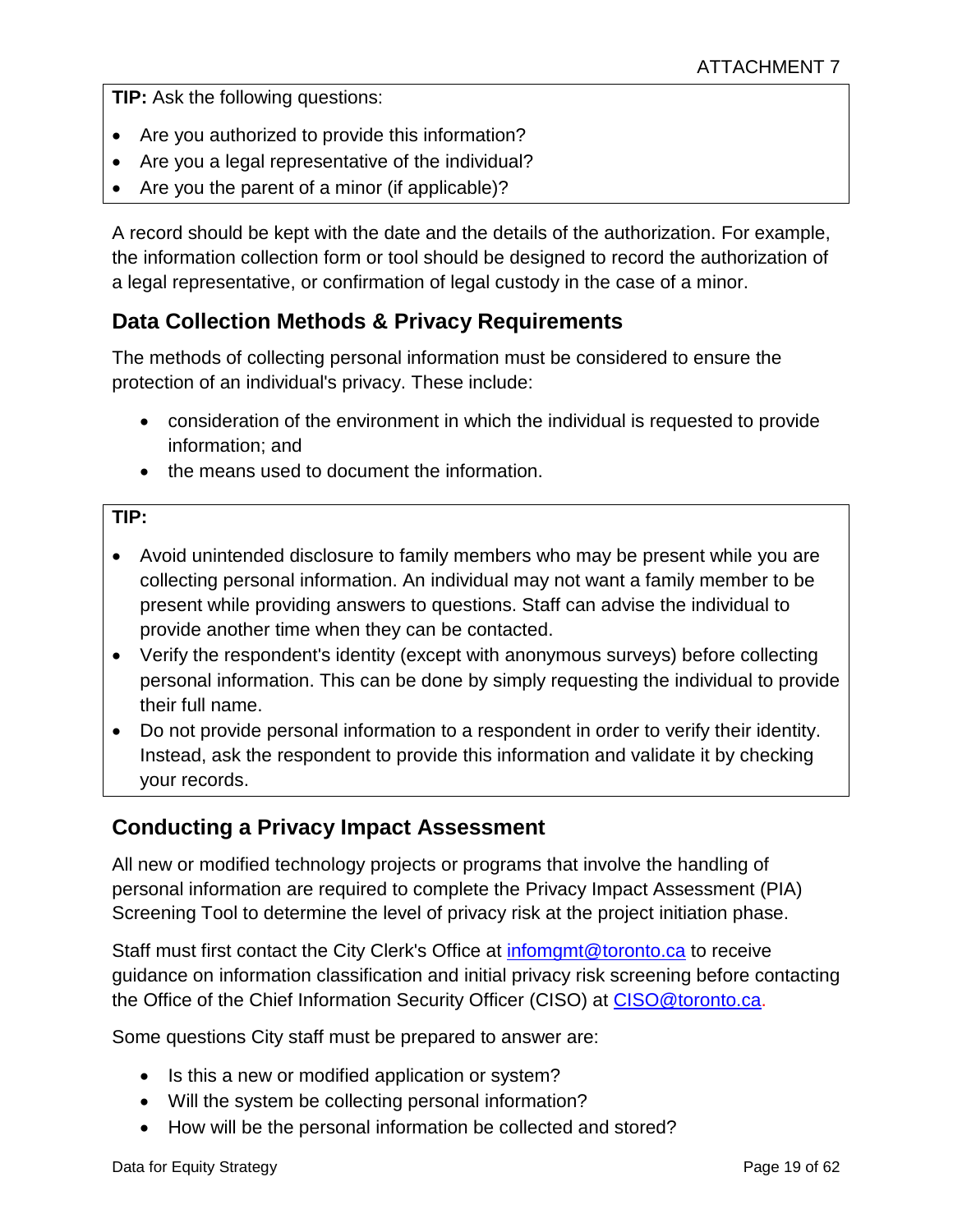- What kind of system features are in place to protect the transmission of personal information? (e.g. encryption, authentication, identity management)
- What kind of procedures are in place to limit access to the personal information only to those who require it? (e.g. role-based access)

## **Technology Implications**

Technology Services Division (TSD) enables staff to deliver City services and guide City divisions by providing support and resources to create and adapt technological systems to collect and/or analyze data.

The data requirements of a City's program, service or business capability are owned by City divisions or business units. These requirements (contained throughout this document) specify which data City applications can collect and store. If this data gathering technology does not exist or needs to be improved, a technology solution can be requested by contacting your [TSD Client Relationship Manager.](http://insideto.toronto.ca/itweb/support/it-services/client-relationship-management/index.html)

When planning for socio-demographic data collection, your program's technological capabilities must ensure data is captured and managed throughout its lifecycle. This includes managing the data according to legislation, policies and standards that govern the data. Data Governance is the process of managing the quality, consistency, security, usability, and availability of data across the enterprise. It is about keeping business data accurate throughout its lifecycle. The data lifecycle stages that need to be considered include:

- **Planning** (intended uses of data and potential consequence using a risk approach)
	- o What are the technological implications of collecting, using and storing this data?
- **Acquisition** (data collection respectful of legislative requirements and public interest)
	- o What are the technological implications of acquiring this data?
- **Security and Access Control** (protection throughout data lifecycle and all forms of storage media)
	- o What security requirements need to be part of the technology?
- **Data Storage** (storage considering data sovereignty and residency)
	- o What are the technology requirements for storing the data?
- **Data Sharing and Publishing** (licensing and open data, contracts and agreements)
	- o What are the technological implications of sharing and publishing this data?

TSD will also work with you to ensure that digital infrastructure and technologies comply with the Working Principles for Digital Infrastructure:

1. Equity and Inclusion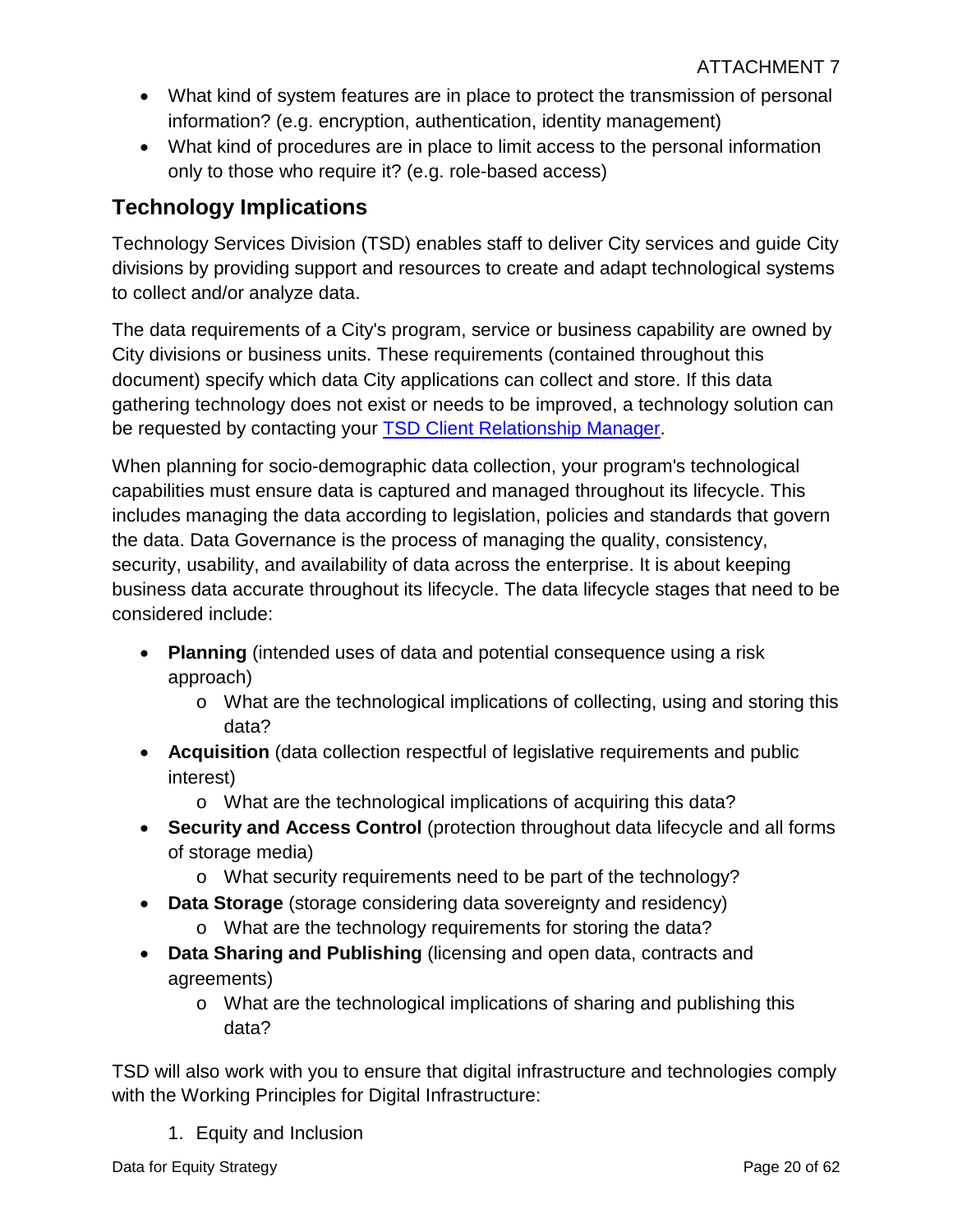- 2. A Well-run City
- 3. Social, Economic and Environmental Benefits
- 4. Privacy and Security
- 5. Democracy and Transparency

Divisions engaged in socio-demographic data collection and use need to consider these working principles when implementing the digital infrastructure plan. Their Technology [Services Client Relationship Management \(CRM\) representative](http://insideto.toronto.ca/itweb/support/it-services/client-relationship-management/index.html) can advise of the implementation path the new or revised technology initiative must follow to incorporate these principles into the technology.

## **Disclosure of personal information to another institution**

The collection of personal information from another institution, or its disclosure to another institution covered under MFIPPA is only permitted in limited circumstances, and subject to notification and data sharing agreement requirements outlined in MFIPPA.

[Section 32 \(a-l\) of MFIPPA](https://www.ontario.ca/laws/statute/90m56#BK44) lists the possible grounds and requirements under which personal information can be collected from or disclosed to another institution. These include, but are not limited to:

- For the purposes of law enforcement, i.e. to aid in a law enforcement proceeding or likely to result in a law enforcement proceeding
- Under compassionate or compelling circumstances
- To the Information and Privacy Commissioner
- For a consistent purpose

Each of the above circumstances has unique requirements established by the Information and Privacy Commissioner of Ontario.

In the event that a Data for Equity project determines that it is necessary to collect or share personal information with another institution under any of the circumstances listed in MFIPPA section 32, the following process must be followed:

- In anticipation of sharing socio-demographic data with other institutions to further the goals of the Data for Equity Strategy, it is necessary to list the potential sharing of this data in the Notice of Collection.
- In the absence of notice at the time of collection to share the data with another institution, the individual must provide consent to the sharing of their personal information with another institution.
- [Sections 29\(2\) and 29\(3\)](https://www.ontario.ca/laws/statute/90m56#BK40) provides direction on notification requirements and exceptions to these requirements
- [Contact CIMS](mailto:infomgmt@toronto.ca) to determine the permissibility and process for collecting or sharing personal information with another institution, notification requirements and data sharing agreements if applicable.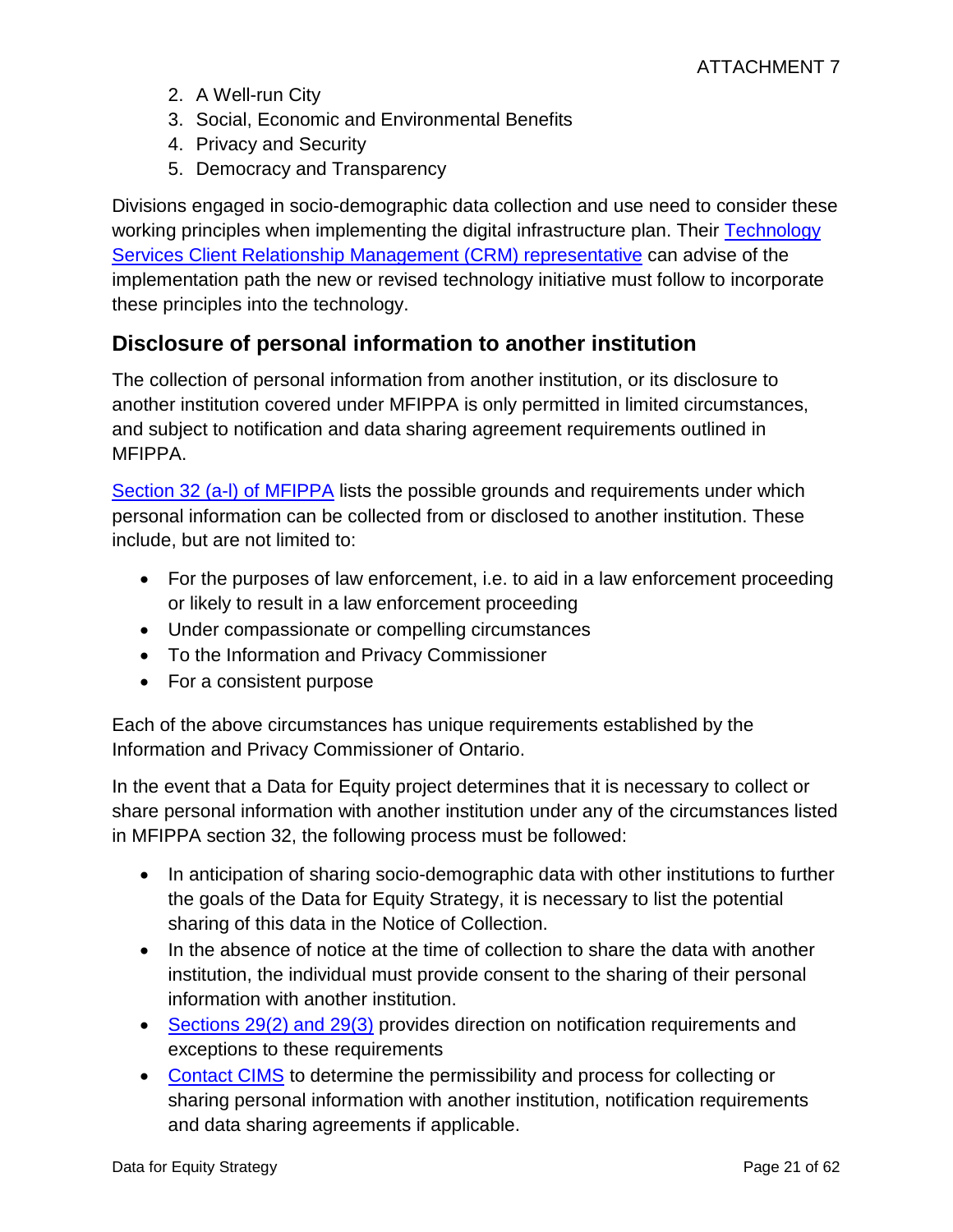All privacy obligations for the use and disclosure of the personal information will continue to apply.

## <span id="page-21-0"></span>**5. Indigenous Data Governance**

## **Background**

Indigenous communities have an extremely difficult history associated with research and data collection. Many communities and persons have been the subject of nonconsensual medical and social experiments without regard for their human rights. In addition, the government of Canada assigned names and identification numbers, and collected data, to control the movement of Indigenous peoples, limit access to services, and monitor Indigenous populations.

Many Indigenous people and communities are understandably suspicious of government data collection efforts. There may be an unwillingness to disclose Indigenous identity, especially in services where government or law enforcement workers have had a significant role in enforcing assimilation and other punitive laws and policies.

Care must be taken to ensure that Indigenous people's information is collected according to appropriate policies and protocols, and that the information is managed and used in ways that benefit Indigenous communities.

## **Indigenous data governance at the City**

The City of Toronto is taking measures to strengthen relationships with Indigenous communities and advance prosperity. Building and strengthening relationships with Indigenous communities is a process that takes commitment, consistency, time and dedication.

When collecting and using information about Indigenous peoples, City staff must ensure that Indigenous community engagement, input and oversight guides how data is collected, protected, used and shared, including a focus on ensuring that data is used to benefit Indigenous communities. The First Nations principles of OCAP®[7](#page-21-1) (Ownership, Control, Access and Possession) provide a model that sets out principles and a framework to address the City's approaches to Indigenous data governance.

The guidance below has been developed based on engagement thus far. This approach will be further developed as part of the development of the Indigenous Data Governance model in Phase One of the Data for Equity Strategy.

### **1. Importance of Relationship Building and Collaboration**

In order to collaborate with Indigenous communities on data collection and use, time and commitment must be put in to build relationships and trust. Settlers in Canada

<span id="page-21-1"></span> $\overline{a}$  $7$  OCAP® is a registered trademark of the First Nations Information Governance Centre (FNIGC). For more information please see [www.FNIGC.ca/OCAP.](http://www.fnigc.ca/OCAP)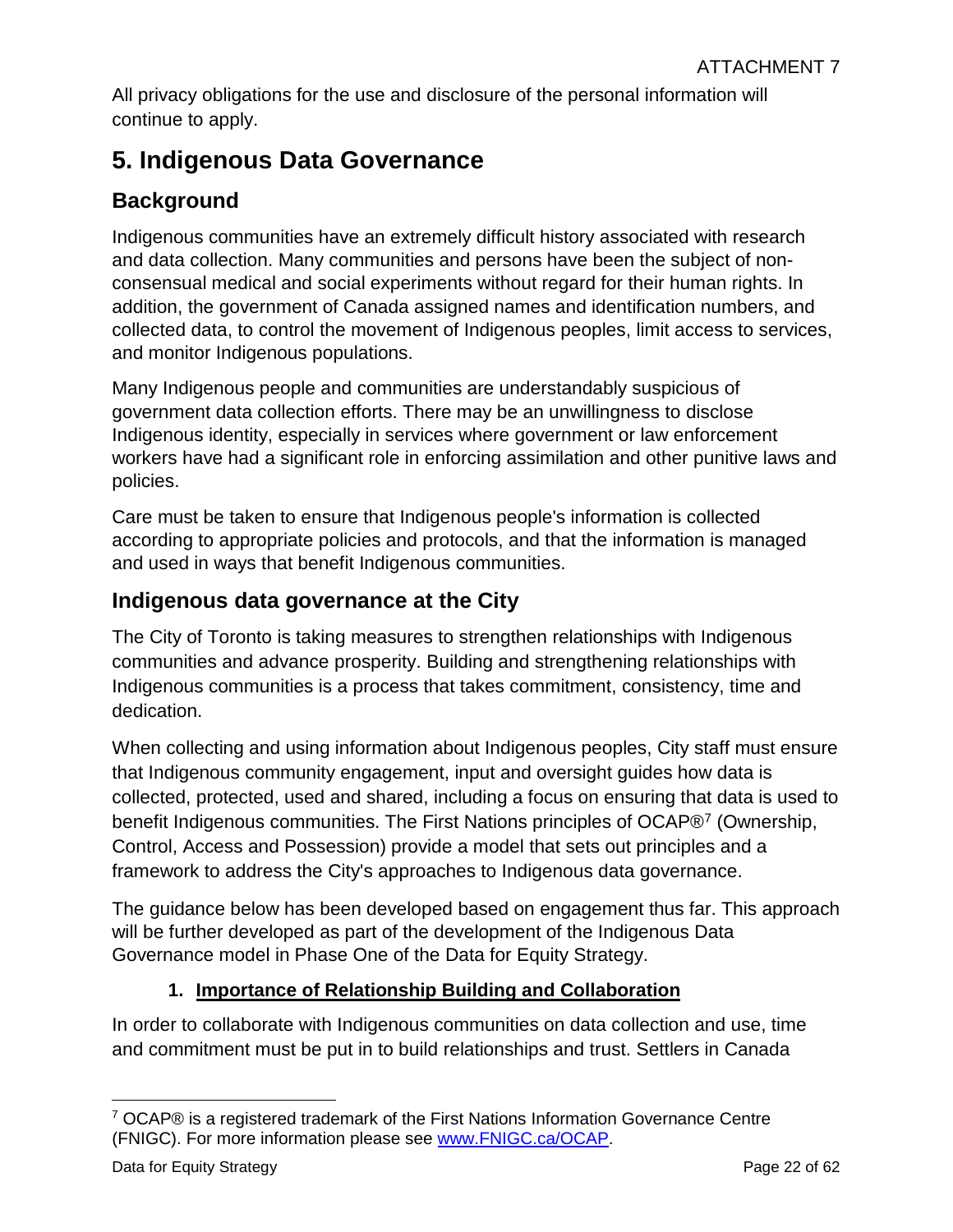heavily relied on and exploited the knowledge and resources of Indigenous people. Working towards Indigenous data governance requires time, commitment, partnerships, capacity building and knowledge exchange.

There are already a number of programs, strategies, and divisional efforts with long standing connections that need to be honoured. For example, Toronto's first Indigenous Health Strategy is the culmination of many years of engagement and relationship building.

#### **2. Importance of Reciprocity and Accountability**

Indigenous data governance principles aim to ensure that information collected from Indigenous communities is used to empower communities with knowledge and tools to work towards positive community defined outcomes. If we look at the work of Children's Services, Toronto Aboriginal Support Services Council, and the "Raising the Village" initiative, City staff spent time working with Indigenous researchers and communities to analyze and share data that could support the development of EarlyON centres and access to funding to meet the needs identified by these communities. All of this work was based on long standing relationships, connections, and a strong advisory group.

#### **3. No single "Indigenous" identity**

When working with information about Indigenous communities, it is important to not take a "Pan-Indigenous" approach. It must be recognized that there is diversity amongst First Nations, Métis, Inuit, non-status, status, and different Nations, reserves and band affiliations. Indigenous identity may be tied to an individual's family name or clan, community, territory, nationhood, or language family. This is an important consideration when collecting information about Indigenous identity. The Indigenous identity data [element](#page-40-0) has been broken down to allow options and multiple ways Indigenous people can choose to self-identify. The Indigenous identity question is distinct from the question about race, supporting a better picture of how a person can identify. Where possible and appropriate, data should be collected and broken down to identify this diversity and uniqueness.

#### **Guiding questions**

When planning for data collection, it is imperative that City divisions abide by the Indigenous Data Governance guiding principles and consider the following guiding questions:

- Who are your current partners or collaborators? Are there communities, organizations, research institutes, or divisions you need to connect with?
- What current policies, strategies, or engagement approaches are in place related to your work? Are there already identified community or City actions to be taken?
- Is there a plan to engage and connect with unique Indigenous communities and has there been engagement early on? Has co-development been discussed? How can you support co-development?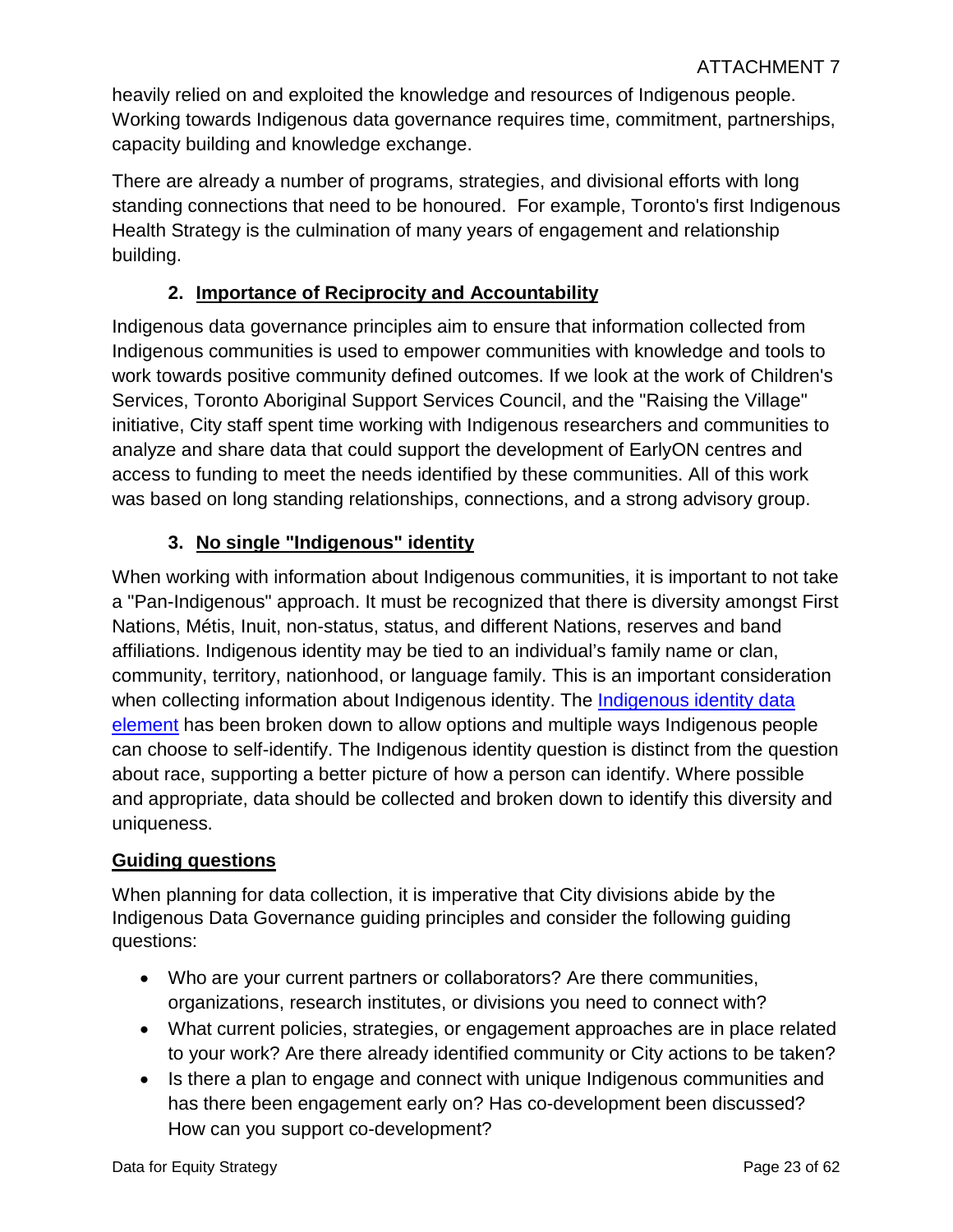- What existing information and data does the City or partners have access to? Have you reviewed existing population data [\(see section 6 below\)](#page-25-0) or connected with the City's Social Research and [Information Management Unit?](mailto:spar@toronto.ca)
- Where there is currently no partner or community connections, have you connected with the Data for Equity Unit and/or Indigenous Affairs Office to set a pathway and support direction and collaboration with relevant Indigenous persons, organizations and community partners?

**Resource**: [Meeting in the Middle: Engagement Strategy and Action Plan](https://www.toronto.ca/wp-content/uploads/2018/09/8eeb-SSHA-Meeting-in-the-Middle.pdf) - The purpose of Meeting in the Middle was to foster better relationships between the City's Shelter, Support and Housing Administration division (SSHA) and Indigenous organizations in order to more meaningfully address Indigenous homelessness in Toronto.

**The Indigenous Affairs Office (IAO)** is your one-stop shop for information, advice, programs and policies that support the City of Toronto's Commitment to Indigenous peoples. The IAO will emphasize the importance of understanding and implementing the "Nothing about us without us" approach, ensuring Indigenous voices are front and centre in this work. Contact IAO at [Indigenous@toronto.ca.](mailto:Indigenous@toronto.ca)

# <span id="page-23-0"></span>**6. Data Sharing and Use**

Linking socio-demographic data to equitable service access, delivery and outcomes requires careful planning and procedures to accurately assess and analyze the data sets collected. The Data for Equity Unit is available to provide guidance and support at each stage of data analysis, sharing, application and use.

This section provides guidance on how to:

- share the data including open data
- use existing population data sets

## **Sharing the Data**

#### **De-Identified and Aggregated Data**

One of the fundamental principles of personal information protection is that the personal information will only be used for the purpose for which it was collected in the first place. However, information that is properly de-identified<sup>[8](#page-23-1)</sup> and/or aggregated<sup>[9](#page-23-2)</sup> may be shared for broader societal use and benefit (e.g. as Open Data) provided that the necessary safeguards are in place.

<span id="page-23-1"></span> $\overline{a}$ <sup>8</sup> "De-identification" is the general term for the process of removing personal information from a record or data set. De-identification protects the privacy of individuals because once deidentified, a data set is considered to no longer contain personal information. If a data set does not contain personal information, its use or disclosure cannot violate the privacy of individual.

<span id="page-23-2"></span><sup>&</sup>lt;sup>9</sup> Data is aggregated when all the individual data points in a data set are rolled up to provide an overall picture.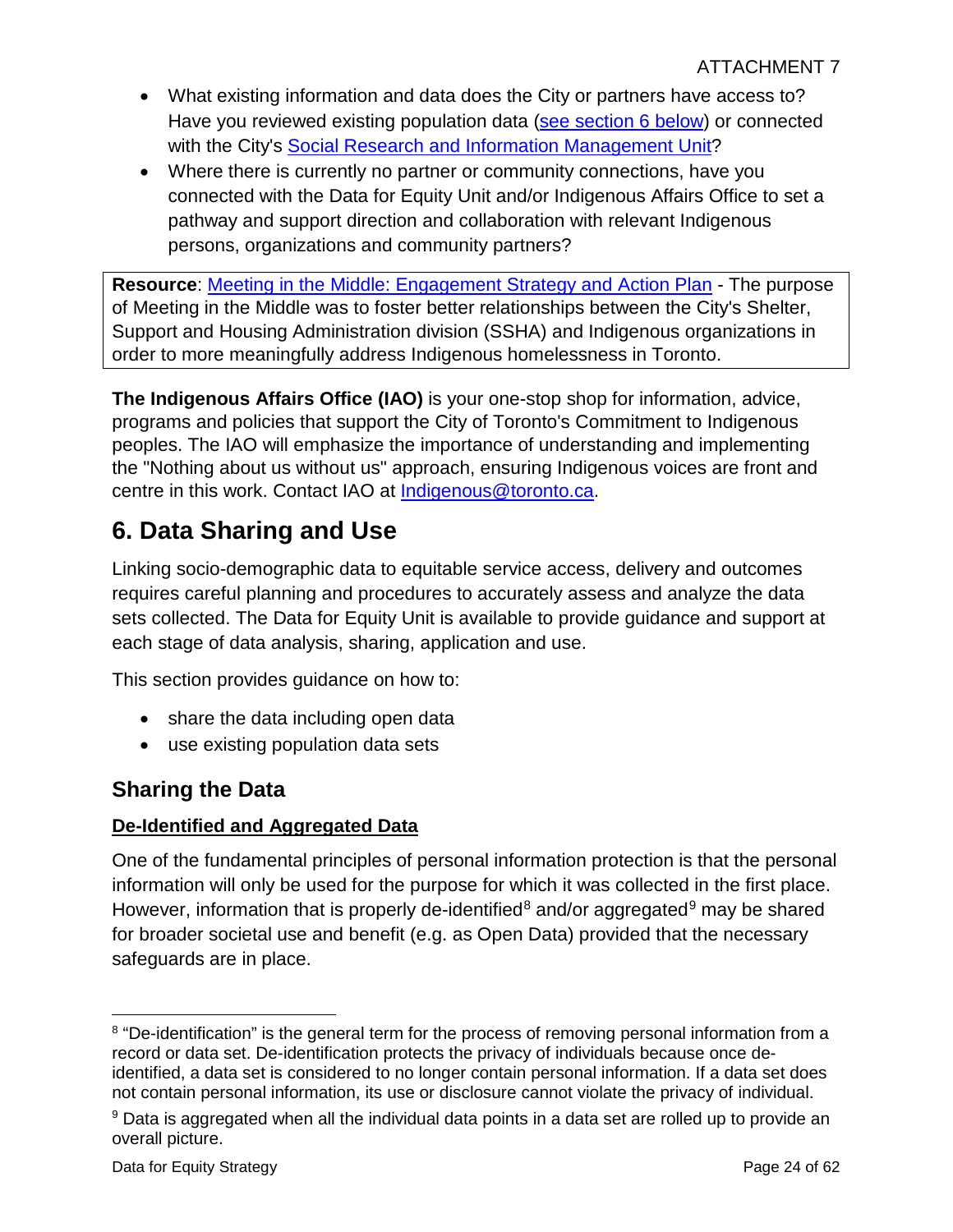De-identification of personal information is the process where the primary identifiers (name, address, email address etc.) have been masked or replaced with random strings of information to ensure that the individual cannot be re-identified.

To properly de-identify data, the following must be taken into consideration:

- Redacting or masking of primary identifiers
- Redacting or masking of the last three digits of a postal code
- Privacy review of any free text fields where a participant may inadvertently provide an identifying piece of information
- Careful review of an application's features that may pose a privacy risk (e.g. hidden rows in Microsoft Excel)

**Caution:** The combination of quasi-identifiers (such as gender, postal code etc.) if brought together with other information may result in re-identification.

To learn more about primary and quasi-identifiers, de-identification and aggregation, please refer to the [Fact Sheet on Protecting Privacy in City Surveys](http://insideto.toronto.ca/clerks/policies/files/privacy-city-surveys.pdf) and the **Information and Privacy Commission's** [De-identification Guidelines for Structured](https://www.ipc.on.ca/wp-content/uploads/2016/08/Deidentification-Guidelines-for-Structured-Data.pdf)  [Data](https://www.ipc.on.ca/wp-content/uploads/2016/08/Deidentification-Guidelines-for-Structured-Data.pdf)**.** 

#### **Sharing on Open Data**

Data that has been de-identified and aggregated to minimize the risk of re-identification can be published on the City's [Open Data Portal](https://open.toronto.ca/) after the established review process. The steps below must be followed:

- Divisions will review the dataset that will be published on the Open Data Portal for personal or confidential information and for any inappropriate language used in open text fields;
- Personal information must be de-identified by either deleting the field or masking or anonymizing the information;
- Divisions must consult CIMS and engage in community stakeholder discussions to determine whether specific data elements can be included in the dataset. For example, consideration must be given to data elements that may potentially cause 'community harm'. Community harm may include perpetuating stereotypes of a specific community through analysis and reporting of data elements such as ethnicity, race, etc. without community engagement to understand the nuances of the data collected;
- All free-text fields must be thoroughly reviewed for personal information;
- Divisions must contact the Open Data Team in Technology Services Division to initiate the process of transferring the dataset for review and publication. The Open Data team will review for data quality, format and other Open Data publication requirements; and
- Datasets that are published on the Open Data website will be subject to the [Open Data Licence](https://www.toronto.ca/city-government/data-research-maps/open-data/open-data-licence/) and made available without restriction.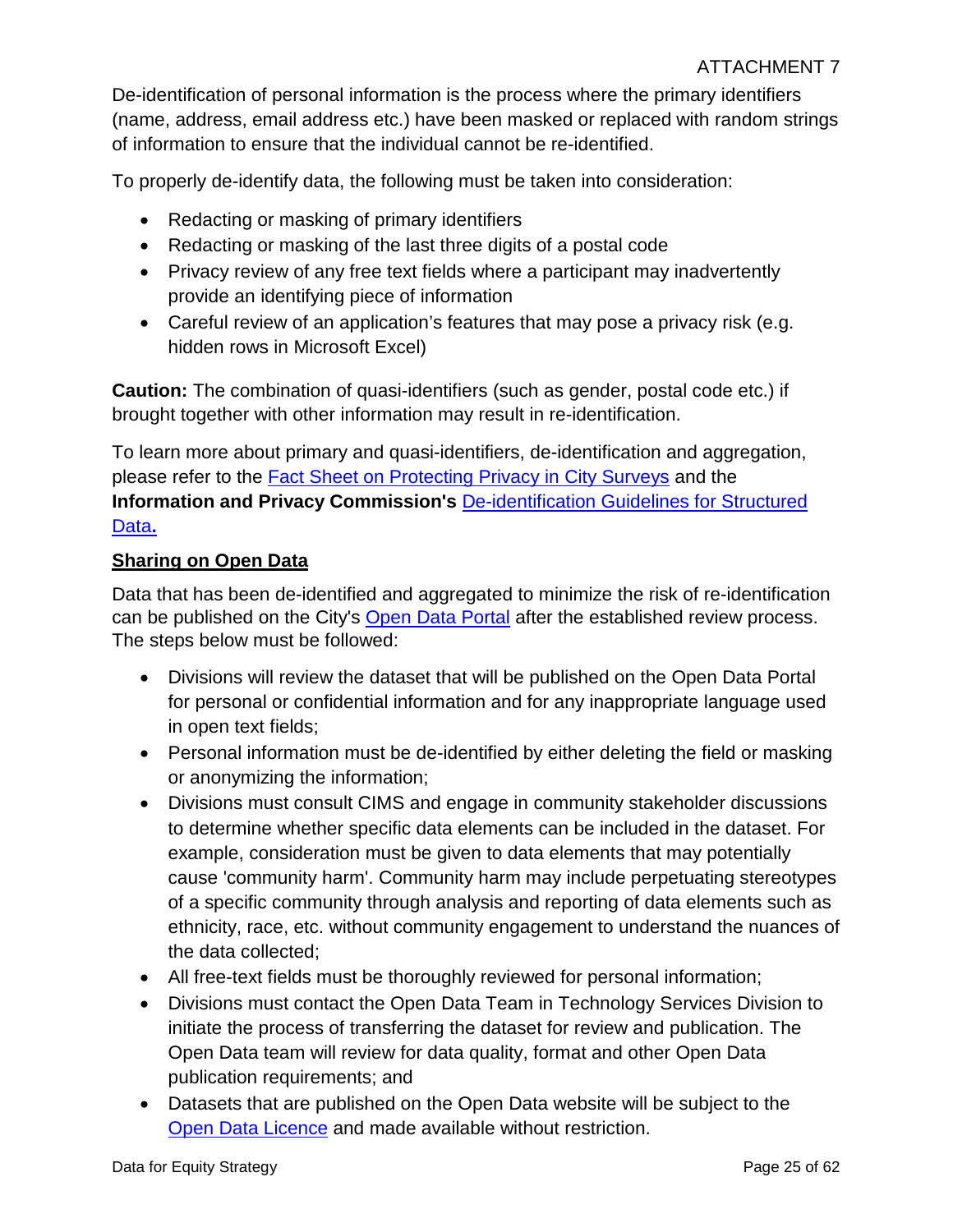#### **Data sharing within the City across divisions**

MFIPPA allows for the disclosure of personal information within an institution. Section 32(e) states "if the disclosure is made to an officer, employee, consultant, or agent of the institution who needs the record in the performance of their duties and if the disclosure is necessary and proper in the discharge of the institution's functions."

Since the personal information collected under the Data for Equity Strategy is highly sensitive (gender, race, etc.), sharing of the data with another division (or between programs in the same division) should only be done if it is necessary to achieve the outcomes of the Data for Equity Strategy for the delivery of City services. If it is necessary to be shared, the following process should be followed:

- A senior staff member within the Data for Equity Unit will review and determine whether sharing of the data is justified or not, in consultation with the applicable City division and CIMS. The staff member conducting the assessment must consider whether the proposed use of the personal information is for the original purpose stated, or for a consistent purpose.
- If the proposed use is for a consistent purpose, consider sharing of aggregate data only, if appropriate (i.e. data that has been de-identified and rolled up to a level of aggregation to ensure there is no possibility of re-identification).
- For applications that require staff from another program area to access a system that contains personal information, it is necessary to review and identify which staff will need access to the system based on their roles. Only staff with defined levels of access should access specific parts of the database or system that holds the personal information.
- If the proposed use of the information is not for the original or a consistent purpose, the personal information cannot be shared unless consent is obtained from the individuals to whom the information belongs.
- Consent can be obtained by communicating directly with the individual to whom the information relates, or through their authorized representative.
- [Contact](mailto:infomgmt@toronto.ca) CIMS for advice where there is a request for personal information and you are unsure if the information can be shared or not.

Even if it is determined that it is appropriate to share personal information, consider sharing only those data elements that are required for the discharge of the specific function. This includes limiting a data report or spreadsheet to only those fields that are necessary.

## <span id="page-25-0"></span>**Using Existing Population Level Data**

There are several population-level data resources at the City that provide information about equity and diversity. Most of this data at the City is accessed through the *Canadian Community Data Program*, a consortium of 30+ municipalities that define, purchase and analyse such data. Other data sources are shared with the City through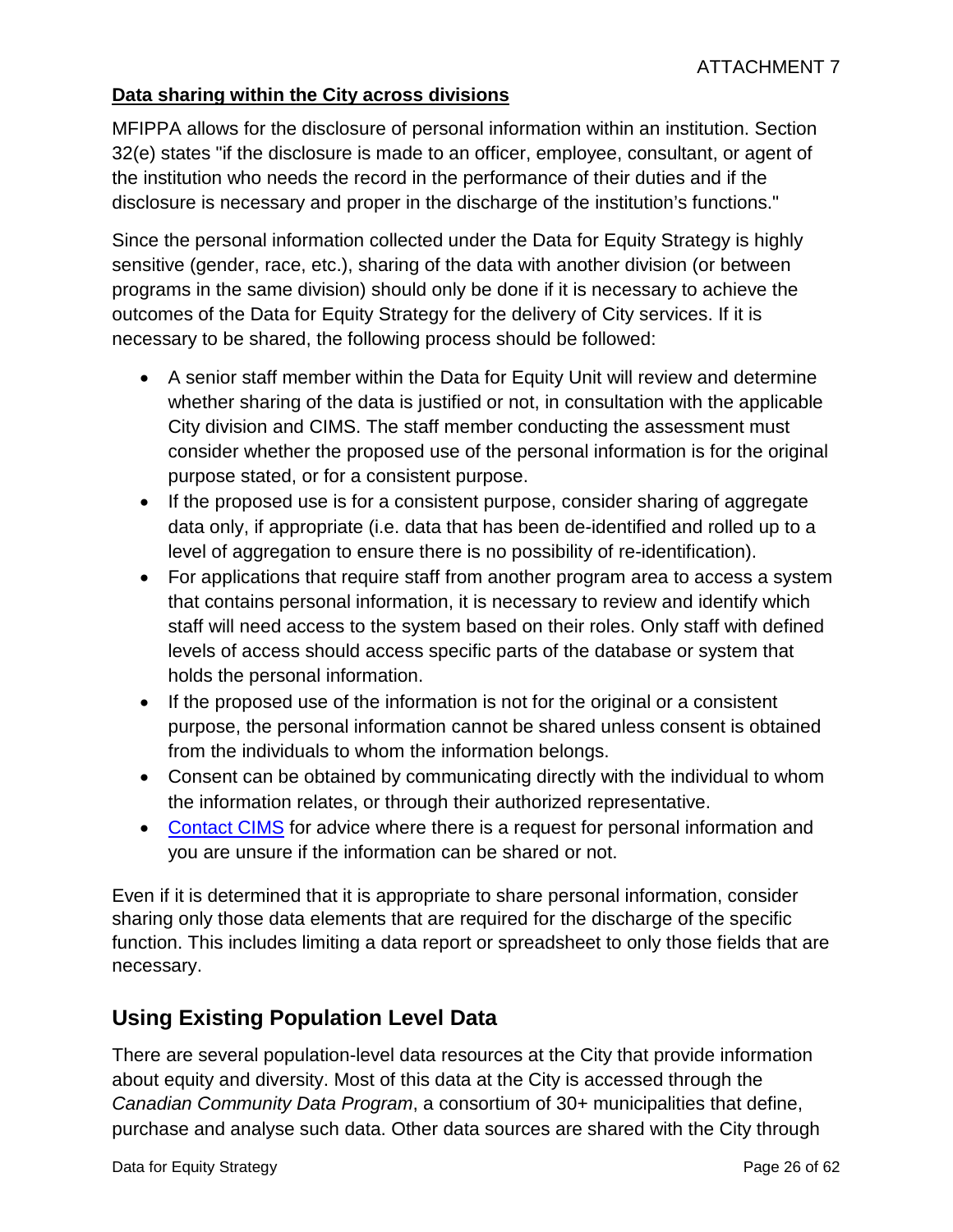data sharing agreements with specific institutions (e.g., Immigration, Refugees and Citizenship Canada).

Data are reported and shared through a number of external and internal City resources:

#### **Internal (available for use by City staff)**

1. **Toronto Social Atlas** displays mapped data at small geographic levels (Census Tracts) for all Census information including language, ethnicity and citizenship. This tool is currently being modified to become available externally on the City's website in Q2 of 2021. The Social Atlas is available to City staff through these links:

2001 -<https://sdfa13.toronto.ca/socialatlas2001DEV/>

- 2006 -<https://sdfa13.toronto.ca/socialatlas2006DEV/>
- 2016 -<https://sdfa13.toronto.ca/socialatlasDEV/>

Toronto Social Atlas Data Visualization (v1.3.1)





2. **Census Business Intelligence Tool** allows users to access and manipulate Census information at a neighbourhood level. This tool allows users to display Census data in a series of user-friendly charts and graphs. The tool is designed for users familiar with Census Data who wish to examine data in customized ways. The Census Business Intelligence Tool "Dashboard" is available here: [http://sdfa16.toronto.ca/pbireports/powerbi/Census/CensusDemo4?rs:Command=Re](http://sdfa16.toronto.ca/pbireports/powerbi/Census/CensusDemo4?rs:Command=Render&rc:Toolbar=false) [nder&rc:Toolbar=false](http://sdfa16.toronto.ca/pbireports/powerbi/Census/CensusDemo4?rs:Command=Render&rc:Toolbar=false)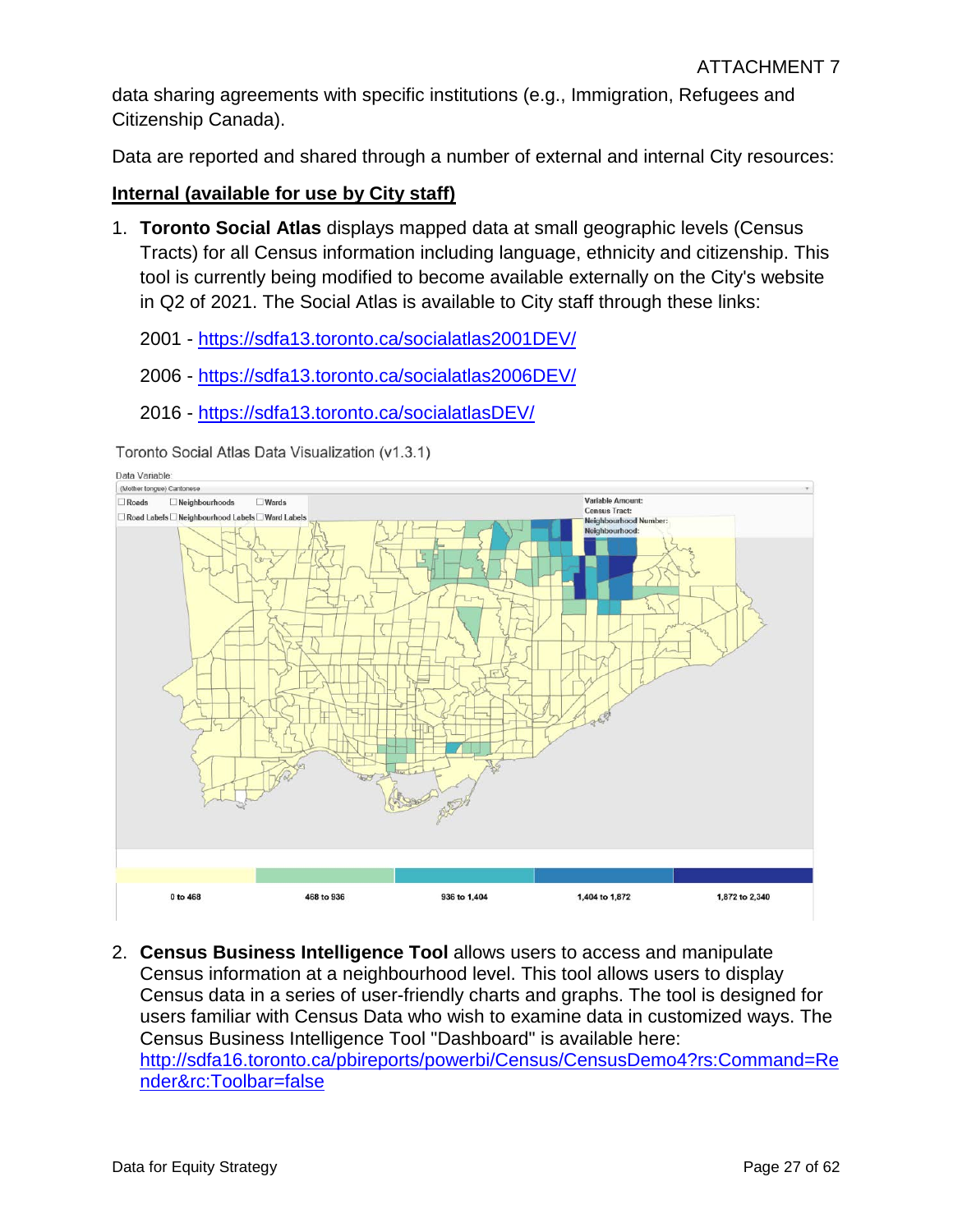#### ATTACHMENT 7



3. **Census Data Warehouse** allows advanced users who are familiar with Census data and have working knowledge of Excel pivot tables to access and retrieve raw Census data (including all ethnicity and gender variables) from a single core source. Access and training for this tool is available free to City staff upon request to the Research Manager of the SDFA Social Research and Information Management Unit.

### **SDFA Social Data Warehouse Query Tool**

| Attributes to Display                                                                    | Knowledge of official languages |         |  |
|------------------------------------------------------------------------------------------|---------------------------------|---------|--|
| Neighbourhood                                                                            | $\sqrt{1}$<br>City of Toronto   |         |  |
| Amount                                                                                   | GenderID                        |         |  |
| Attribute                                                                                |                                 | M       |  |
| Knowledge of official languages - Total population excluding institutional residents     | 1344960                         | 1244125 |  |
| English only                                                                             | 1134795                         | 1087900 |  |
| French only                                                                              | 1710                            | 1270    |  |
| <b>English and French</b>                                                                | 126805                          | 100570  |  |
| Neither English nor French                                                               | 81650                           | 54390   |  |
| Total - Knowledge of official languages for the total population excluding institutional | 1402515                         | 1301900 |  |
| English only                                                                             | 1183655                         | 1139580 |  |
| French only                                                                              | 1580                            | 1140    |  |
| English and French                                                                       | 137705                          | 107985  |  |
| Neither English nor French                                                               | 79570                           | 53195   |  |

#### **External (publicly available)**

1. **City of Toronto's Demographic Portal** provides access to data, research reports, and maps on population data. Specifically, there are population profiles on income, diversity, and housing. Links connect users to related data from Planning, Economic Development, Children's Services and Public Health. It is available on the City's website at: [www.toronto.ca/demographics](http://www.toronto.ca/demographics)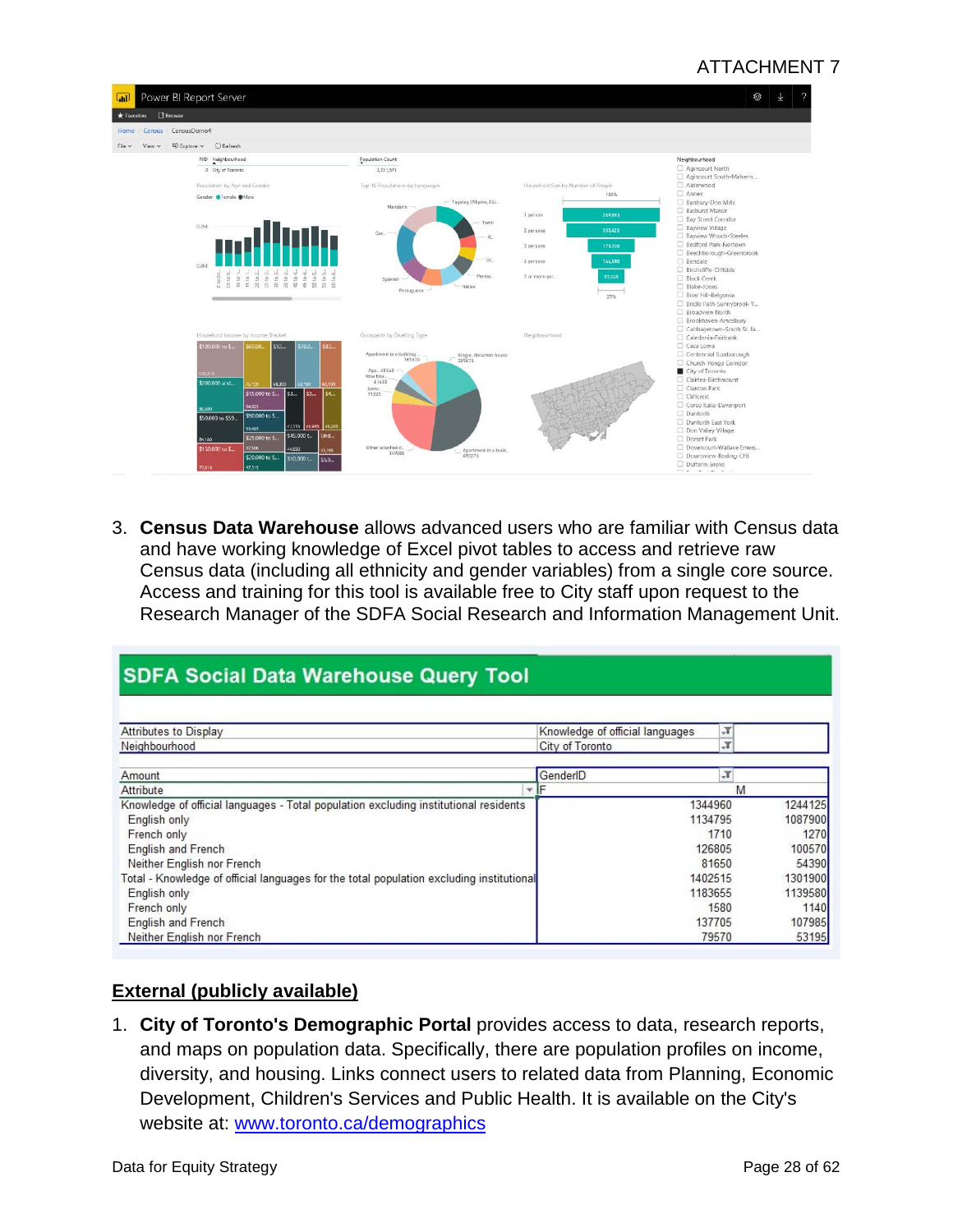## Data, Research & Maps



and property development.

**Research & Reports** 

Toronto.

A collection of research and

reports on various topics within

Quick facts about the City, including population, land area, average household income and more

#### **Neighbourhoods & Communities**

Detailed information regarding Toronto neighbourhoods and Wards, including profiles, census and community data.

#### **Toronto's Dashboard**

Toronto measures its performance to identify where the City is doing well and where more effort or new approaches are needed.

#### Find detailed data and information about labour force, demographics

The City makes data available to the public, businesses, institutions, visitors and other levels of government

#### **Maps**

Explore City maps, as well as purchase a map from our catalogue.

2. **Wellbeing Toronto** is a data visualization mapping tool that allows users to layer different types of population data such as home language, education, and labour market data. Information is displayed at the City Neighbourhood level and can be exported as a data file. A new version of Wellbeing Toronto will be released in Q4 2020. This new version will contain updated data when it becomes available. It will also be compatible on mobile devices. Wellbeing Toronto is available on the City's website at: [www.toronto.ca/wellbeing](http://www.toronto.ca/wellbeing)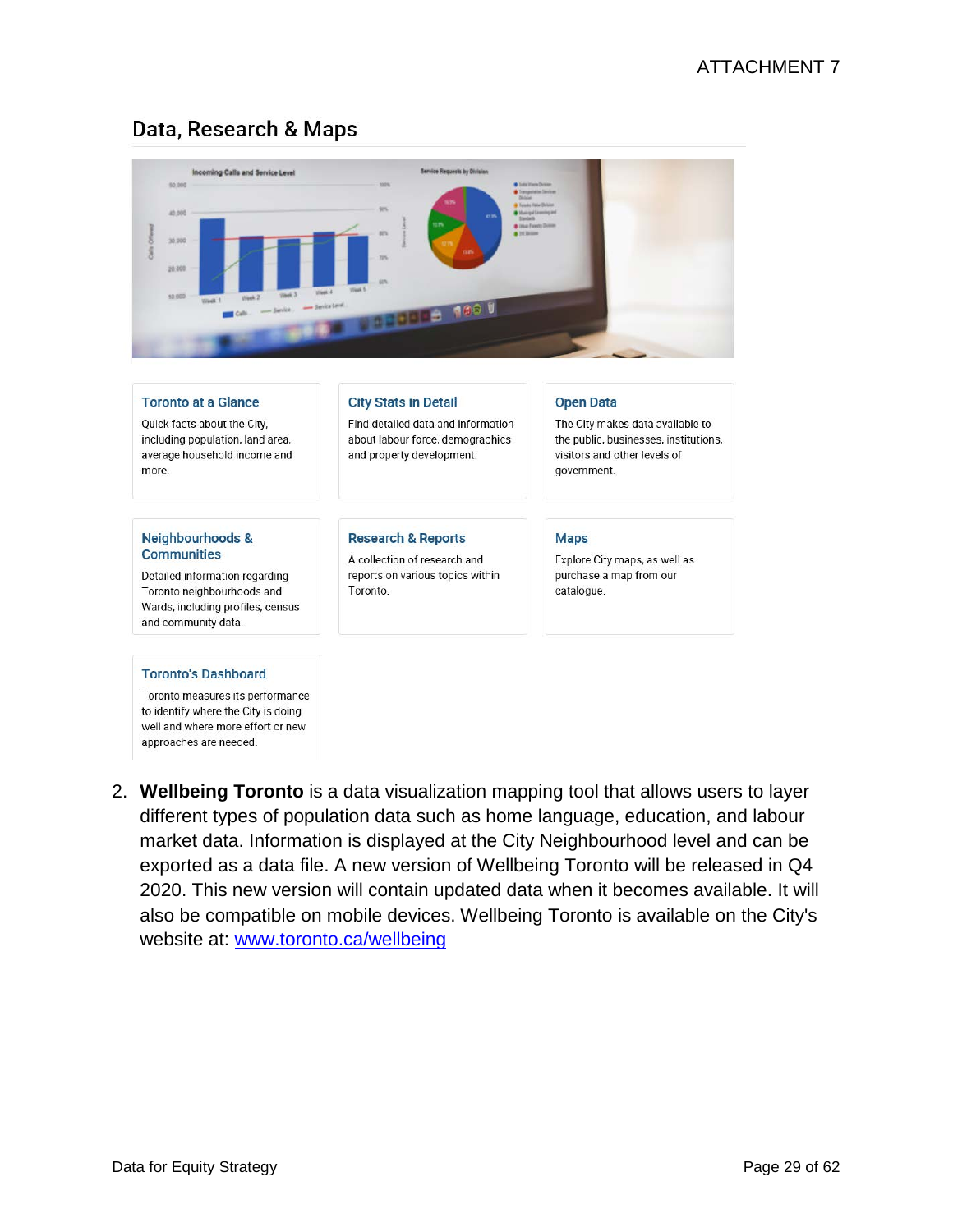### ATTACHMENT 7



3. **Neighbourhood Profiles** are a series of PDF reports that display key socioeconomic data for each of the City's 158 neighbourhoods. The profiles are available through the City's Demographics Portal or directly here: [https://www.toronto.ca/city](https://www.toronto.ca/city-government/data-research-maps/neighbourhoods-communities/neighbourhood-profiles/)[government/data-research-maps/neighbourhoods-communities/neighbourhood](https://www.toronto.ca/city-government/data-research-maps/neighbourhoods-communities/neighbourhood-profiles/)[profiles/](https://www.toronto.ca/city-government/data-research-maps/neighbourhoods-communities/neighbourhood-profiles/)

# **Neighbourhood Profiles**

• Neighbourhood-level profiles which illustrate local trends in **Census data releases** 





The Research Unit of SDFA continues to add more data to its inventory. If information cannot be found within these applications, or you have any questions, please contact:

Social Research & Information Management Unit [spar@toronto.ca](mailto:spar@toronto.ca)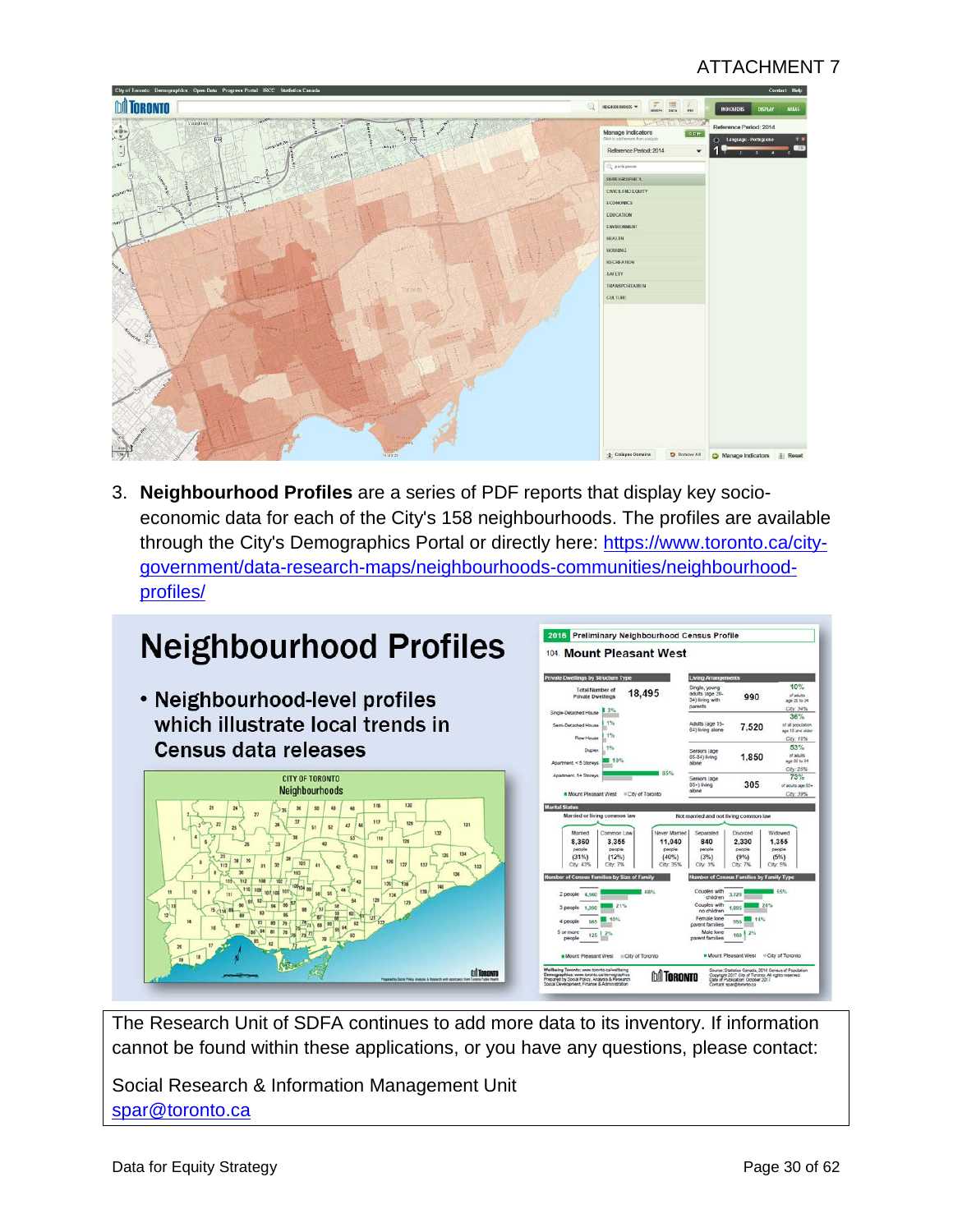# <span id="page-30-0"></span>**Appendix A: Data for Equity Socio-Demographic Questions**

This section provides City staff with core and optional socio-demographic data elements to collect and standardized questions for collecting these data elements from City service users and Toronto residents. The purpose of this document is to support consistent socio-demographic data collection for the purpose of identifying inequities in service access and outcomes. Each socio-demographic question includes:

- Wording for the question and answer options
- An explanation of what the question intends to capture or measure

The standardized socio-demographic data questions below are for collecting data from adults and youth.

The core<sup>[10](#page-30-1)</sup> set of socio-demographic questions have been selected because:

- There is extensive evidence that these factors impact people's experiences of discrimination, barriers to service, and result in inequitable outcomes
- They can be analyzed to identify inequities and explore barriers
- They can be acted upon to address barriers and provide more equitable services
- A scan of City divisions and other jurisdictions identified these factors as measurable data elements that are relevant and important to many programs
- They are based on validated questions and consultation with researchers, experts, community leaders and Indigenous, Black and equity-seeking communities
- They reflect the City's equity and prosperity priorities

#### **Core and Optional Socio-demographic Data Elements**

Note: by clicking each data element listed in the table below, you will be taken to its applicable page in the document.

| Core                                             | <b>Optional</b>                       |
|--------------------------------------------------|---------------------------------------|
| Age                                              | Ethnicity                             |
| 2. Neighbourhood or postal code                  | Religion or spiritual affiliation     |
| Language preference<br>3.                        | 3. Citizenship and immigration status |
| <b>Canadian-born or immigrant and Time</b><br>4. | 4. Housing situation                  |
| of immigration                                   | 5. Family and household composition   |
| 5. Indigenous identity and Two-Spirit            | <b>Education level</b><br>6.          |
| identity                                         | <b>Employment status</b>              |
| Race<br>6.                                       |                                       |
|                                                  |                                       |

<span id="page-30-1"></span> $\overline{a}$ <sup>10</sup> It is recognized that many City programs collect socio-demographic data in different ways to meet to meet the requirements of other levels of government and to determine program eligibility. The Data for Equity Unit can work with City divisions to assess the consistency of program data with these core questions.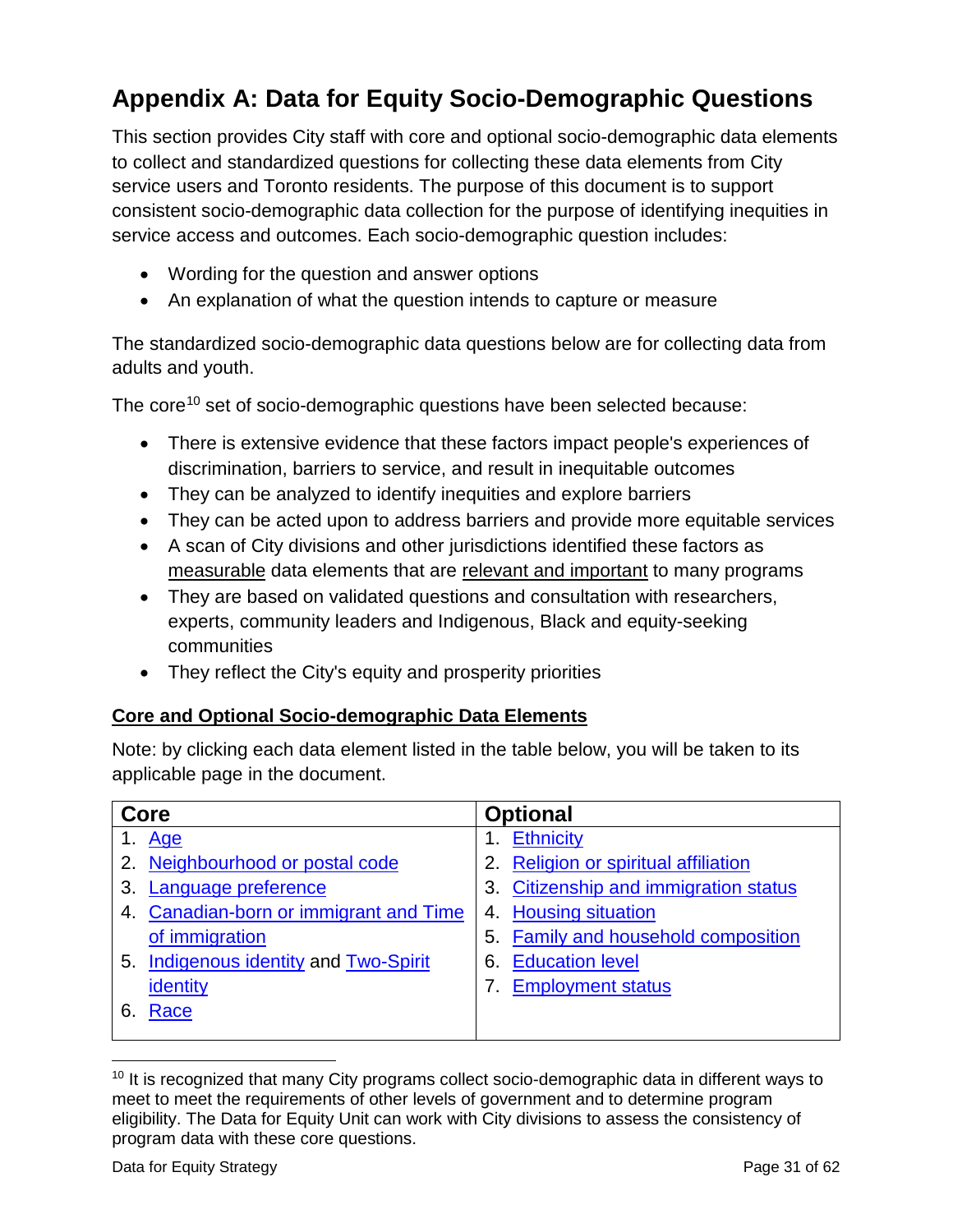| Core                               | <b>Optional</b> |  |  |
|------------------------------------|-----------------|--|--|
| 7. Disability                      |                 |  |  |
| Gender<br>8.                       |                 |  |  |
| 9. Sexual orientation              |                 |  |  |
| 10. Household income and Household |                 |  |  |
| <b>Size</b>                        |                 |  |  |

#### **General recommendation for order of questions:**

Evidence on survey methods shows that the order of questions affects how people respond. Socio-demographic questions are best ordered in a way that takes into account the comfort level of people answering the question<sup>[11](#page-31-0)</sup> and how it fits with other socio-demographic information being collected. When designing your data collection tool, it is recommended to start with the least sensitive question, such as language, and move to most sensitive, such as income. It is generally recommended to follow this order:

- [Age](#page-33-0) (core)
- [Neighbourhood or postal code](#page-34-0) (core)
- [Language preference](#page-37-0) (core)
- [Canadian-born or immigrant and time of immigration](#page-39-0) (core)
- [Citizen or Immigration status](#page-55-0) (optional)
- [Indigenous identity](#page-40-0) and [Two-Spirit identity](#page-41-0) (core)
- [Ethnicity](#page-53-0) (optional)
- [Race](#page-42-0) (core)
- [Religion or spiritual affiliation](#page-54-0) (optional)
- **[Disability](#page-45-0)** (core)
- **[Gender](#page-48-0)** (core)
- [Sexual orientation](#page-49-0) (core)
- [Education level](#page-59-0) (optional)
- [Employment status](#page-59-1) (optional)
- [Household income](#page-50-0) and [Household](#page-53-1) size (core)
- [Housing situation](#page-56-0) (optional)
- [Family or household composition](#page-58-0) (core)

#### **"Select One Only" Single Response Questions**

For most of the core socio-demographic questions below, it is recommended that City programs and services allow only one response per question, as opposed to allowing multiple responses. Many stakeholders identified that allowing multiple responses can be more inclusive and make it easier for residents and service users to self-identify.

<span id="page-31-0"></span> $\overline{a}$ <sup>11</sup> [https://www.mountsinai.on.ca/about\\_us/health-equity/images/SHANKARDASS.ppt](https://www.mountsinai.on.ca/about_us/health-equity/images/SHANKARDASS.ppt)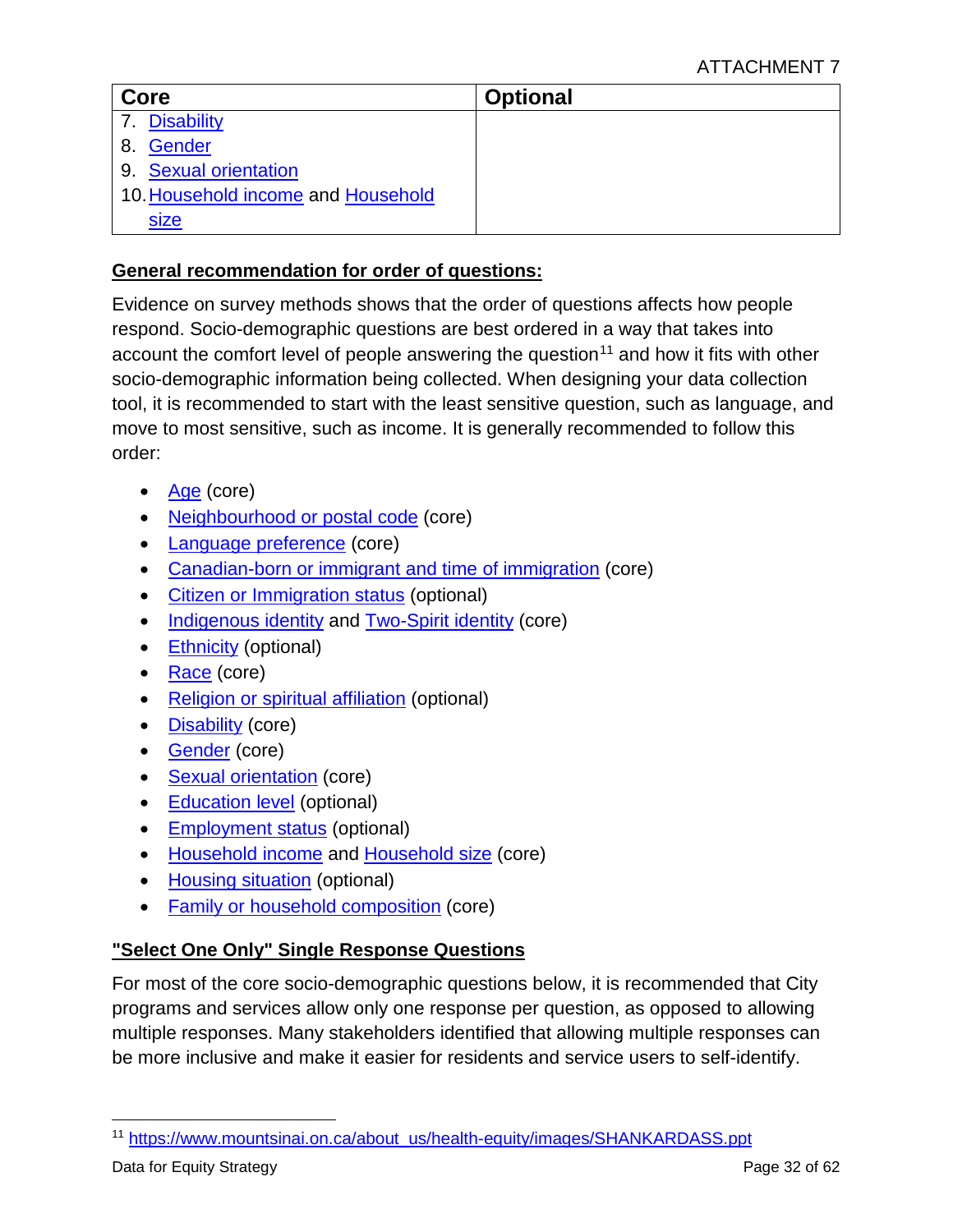However, the single-answer approach is recommended based on expert consultations and a review of best practices and literature, for the following reasons:

- Since the recommended socio-demographic questions are about self-identity, we believe it is important to allow the respondents to decide which category best represents them, even when a single category does not provide a perfect reflection of their whole identity.
- Allowing only single responses makes data analysis less complex, less open to interpretation and less subject to error.

#### **Open-ended Text Answers**

Many of the recommended socio-demographic data elements offer more than one version of the same question. For some questions, there is a multiple choice version with a list of answer options and an open-ended version that provides only an openended text field where respondents can provide an answer in their own words.

In addition, many questions with a list of answer choices have a "not listed, please describe" selection with an open-ended text field where people can answer the question in their own words. For these questions, staff must decide whether or not to include the open-ended text field or if their data collection tool should only offer a "not listed" choice that does not provide an opportunity to write in additional text.

Providing the opportunity for a person to describe their identity in their own words can be more inclusive and makes it easier for residents and service users to accurately selfidentify. However, open-ended questions require additional staff time and capacity to appropriately review, process, organize and analyze text responses. Generally, text field answers vary much more than data gathered from a set list of choices, making the data collected less consistent and more likely to require interpretation by the person analyzing the data. Interpreted open-ended data may be assigned to a category that is different from what a person would actually choose. Open-ended data can also be difficult to interpret and impossible to assign to a category, sometimes resulting in data that cannot be used at all.

If staff intend to include open-ended text responses, a plan for how to review the data, categorize and analyze is recommended. If a clear plan and adequate resources for data processing is not possible, it is recommended to:

- Use multiple choice versions of questions
- For all multiple choice questions, remove all open-ended text boxes and only offer a "Not listed" answer option.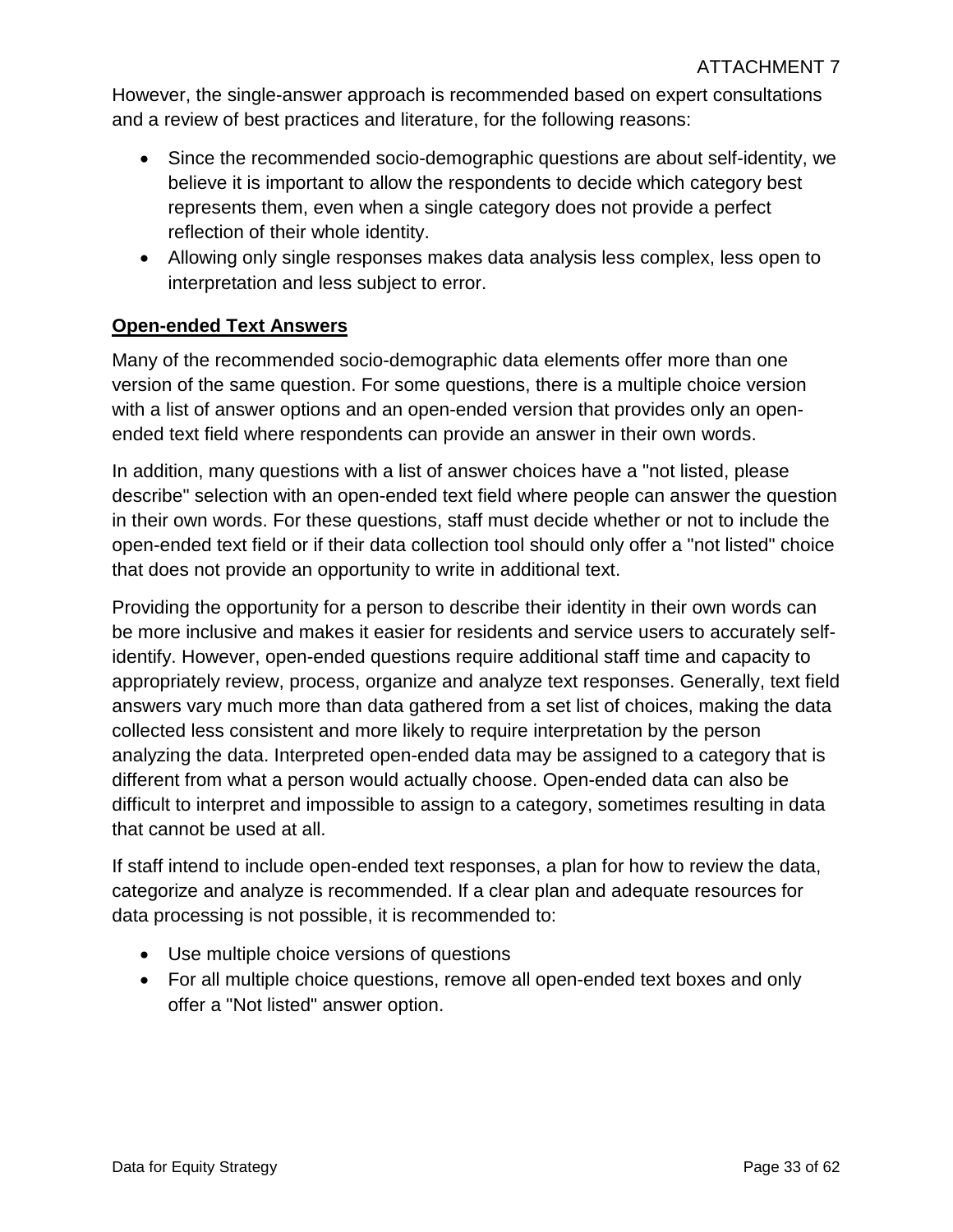## **Core socio-demographic data elements**

#### <span id="page-33-0"></span>**Age**

For programs that already collect and verify age and date of birth for program eligibility and program records, asking about age is not recommended. Date of birth information from a verified source is a more accurate and reliable way to determine age and allows for the calculation of current age at any time. This data element is recommended for programs that do not already collect date of birth.

#### Purpose

- To determine the age range of service users and residents
- To determine whether the age groups of the people in your data set are representative of the age groups in the general population of Toronto
- To identify if and how many people from various age groups are using City services, what programs they are accessing and how well these services are addressing their needs
- To assess program access and impact for specific target populations such as youth or seniors, and in some cases more specific age groups within populations

#### Points to remember

- For surveys and consultations focused on a single point in time, asking about current age is appropriate.
- The City has programs, strategies and priorities that focus on specific age groups, including youth and seniors. Definitions of youth vary by program. The Youth Service Review will assess City of Toronto youth programs using ages 12- 29 as its definition of youth. While there is no single definition of a senior in Toronto, people aged 65+ are often considered when planning programs for older adults and seniors.
- Age can be a sensitive topic and providing age categories rather than asking for a specific age can help minimize concerns. The wider the categories, the less sensitive the question will be.

NOTE 1: We are presenting one option for the collection of age data. There are many different ways to capture age depending on purpose and what information programs and services need to know. For example, year of birth allows current age to be determined at any time and provides a number that can be used to calculate average age, while 5-year age groups can be used to compare with Census data on the overall population. Contact the Data for Equity Unit for more information and guidance on the best approach.

NOTE 2: Age categories can be broken down into smaller categories to be more appropriate for your service user group or if this will provide a level of detail needed to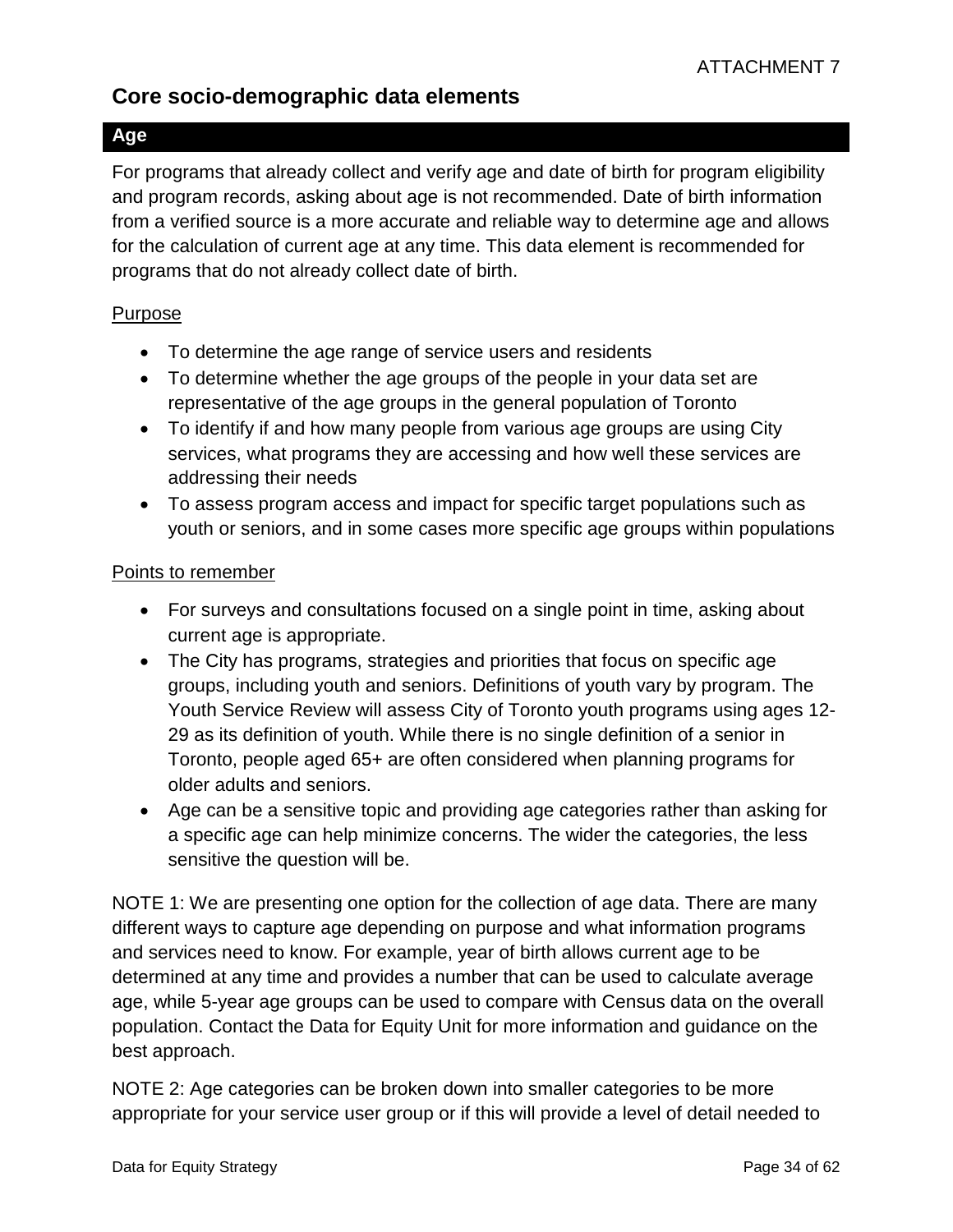inform your program. For example, some programs serving youth might want to break down the age 20-29 category into 20-24 and 25-29, or a program serving seniors may want to break down the age 65+ category into 65-74 and 75+.

#### The question

What is your age? Please select one only.

- $\Box$  0-9 [or broken down into 2 categories: 0-4, 5-9]
- $\Box$  10-19
- $\Box$  20-29 [or broken down into 2 categories: 20-24, 25-29]
- $\Box$  30-64 [or broken down into 2 categories: 30-54, 55-64]
- $\Box$  65+ [or broken down into 2 categories: 65-74, 75+]
- $\Box$  Prefer not to answer

#### Analysis Guidelines

*Comparing to the Overall Toronto Population* 

- Age data for the general population of Toronto is available in Statistics Canada data sets and is usually broken down into 5-year or single year age groups depending on the data source.
- Population counts for the City of Toronto in 5-year age groups can be found on the [City of Toronto Census Profile](https://www12.statcan.gc.ca/census-recensement/2016/dp-pd/prof/details/page.cfm?Lang=E&Geo1=CSD&Code1=3520005&Geo2=PR&Code2=35&Data=Count&SearchType=Begins&SearchPR=01&B1=All) webpage and the [City of Toronto's 2016](https://www.toronto.ca/wp-content/uploads/2017/10/96d7-2016-Census-Backgrounder-Age-Sex-Dwelling-Type.pdf)  [Census Report: Age and Sex, Type of Dwelling](https://www.toronto.ca/wp-content/uploads/2017/10/96d7-2016-Census-Backgrounder-Age-Sex-Dwelling-Type.pdf)
- Population counts for single years of age for the City of Toronto is publicly available the [Statistics Canada Census Data Tables](https://www12.statcan.gc.ca/census-recensement/2016/dp-pd/dt-td/Index-eng.cfm) webpage. One way to access this is to select "Age and sex" under the "by topic" tab, then select table #1.2 "Age (in Single Years) and Average Age (127) and Sex (3) for the Population". This table contains data on single years of age for "Census Subdivisions" – the City of Toronto is a Census Subdivision according to Statistics Canada's geography categories. In this table, select "Toronto, C" for the City of Toronto geography.

#### <span id="page-34-0"></span>**Neighbourhood or Postal Code**

NOTE: For programs that collect and verify address for program eligibility and program records, asking about neighbourhood or postal code is not recommended as neighbourhood can be determined from this data and verified address information is more accurate and reliable.

#### Purpose

• To identify the Toronto neighbourhood where people live, by directly collecting neighbourhood or by collecting the full postal code, and then converting the data to neighbourhood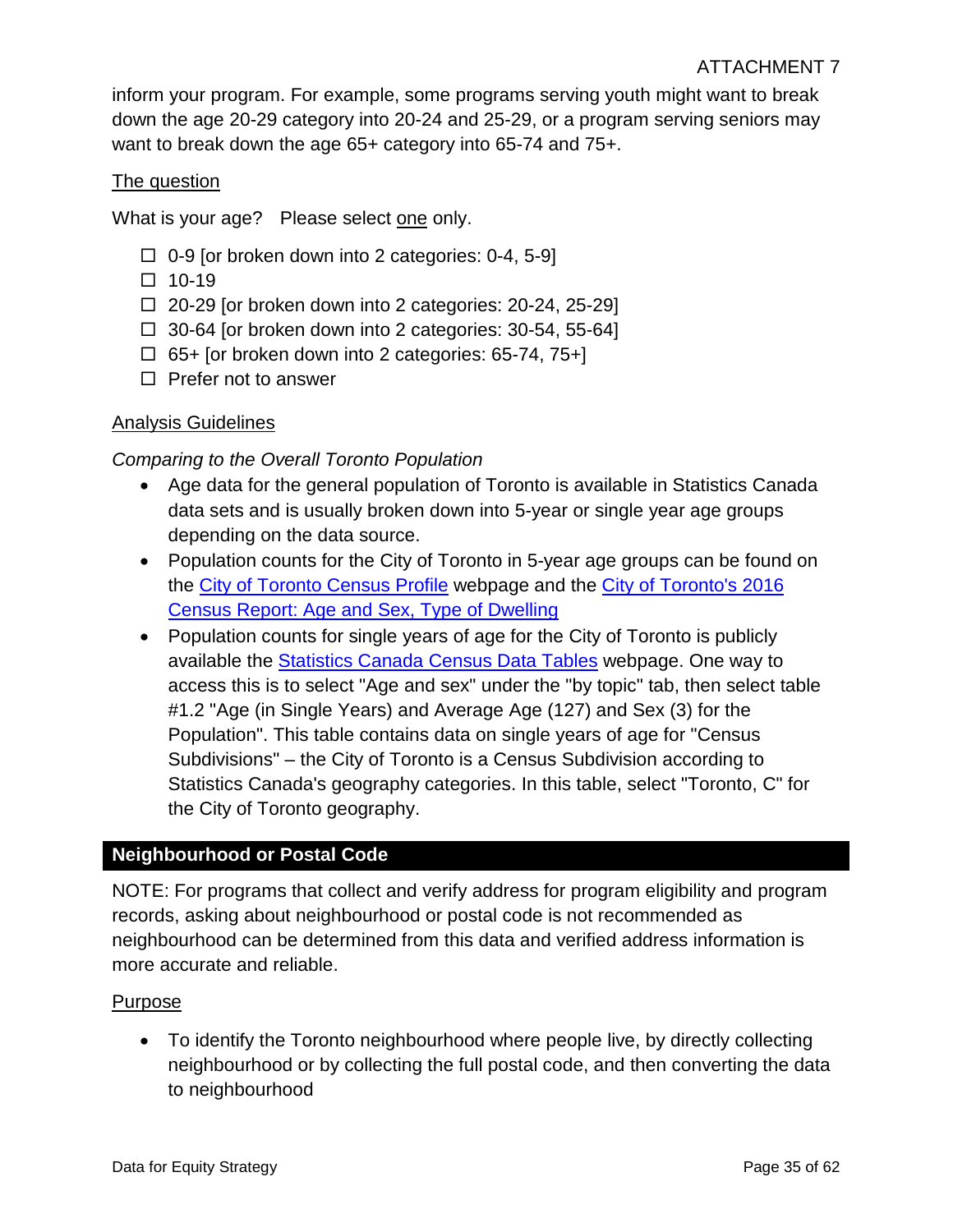- To identify if and how many people from various neighbourhoods are using City services, and what programs they are accessing
- To assess program access and impact for people from specific neighbourhoods experiencing inequities, including Neighbourhood Improvement Areas, lowincome neighbourhoods and underserved neighbourhoods
- To assess program access and impact for people without a fixed address

#### Points to remember

- The first three digits of a postal code, also known as FSA (forward sortation area), cannot be converted to a neighbourhood, Ward or Census geography; instead, the full postal code is needed. Therefore, FSA data collected cannot be used to understand service access, impact and inequities by neighbourhood. It is not recommended to collect FSA unless a program's service areas are based on FSAs.
- There are privacy considerations for collecting full postal code data depending on the total sample size and therefore it is recommended to contact Corporate Information Management Services at [forms@toronto.ca](mailto:forms@toronto.ca) to discuss your specific data collection initiative and get advice on how to inform service users or residents about the collection and use of their data.

#### Question options

There are two options for how to collect data on where a person lives.

- Option 1 collects full postal code data, which can later be converted to Toronto neighbourhood data.
- Option 2 collects Toronto neighbourhood data directly.

To determine which option is best, consider how the data will be collected, how you plan to use the data, and capacity and resources for conducting analysis. Collecting neighbourhood data is ideal because meaningful equity analysis can be conducted at the neighbourhood level and there are fewer privacy concerns. However, residents do not typically know their Toronto neighbourhood by name.

Option 1 is the best choice when the service user or resident will be providing information without assistance. However, it is important to note that some people do not know their full postal code and some may be hesitant to provide it for privacy reasons, so some data for Option 1 may be incomplete. Also, depending on how many people you are collecting information from, there may be additional privacy considerations for collecting postal code data because it represents a small geographic area.

Data collected from Option 1 will require data to be converted to neighbourhood after it is collected, which in turn requires adequate staff, data and software resources in the division. An important benefit of collecting postal code is that postal code data can be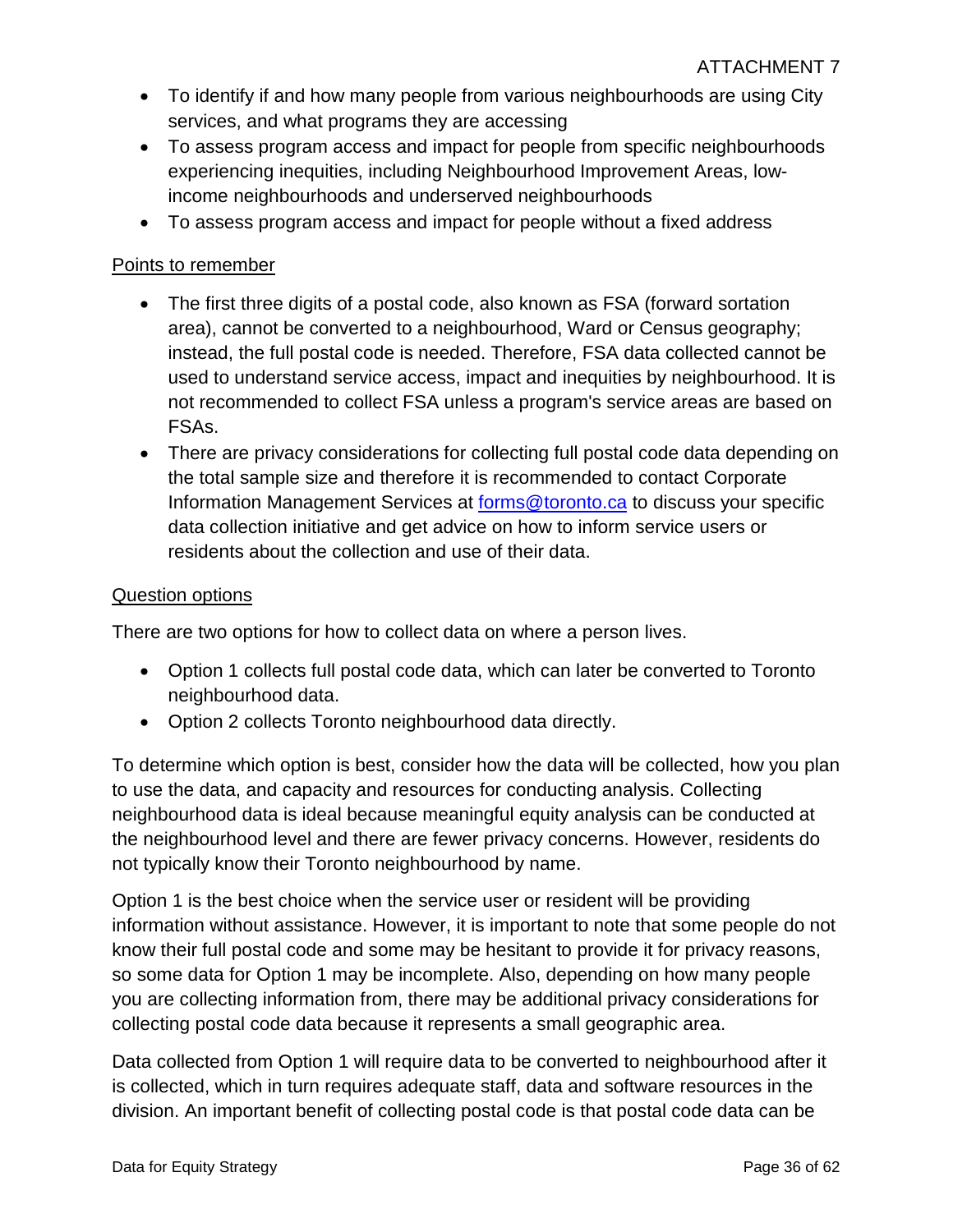converted to other geographical units, including Census geographies and Wards, in the analysis stage.

Option 2 is preferable in situations where a staff person will be helping service users or residents provide their information. In most cases the most appropriate way to do this would be to provide the [City of Toronto Neighbourhood and Ward look-up tool](https://www.toronto.ca/city-government/data-research-maps/neighbourhoods-communities/neighbourhood-profiles/) and have the resident enter their address to verify their neighbourhood. In some cases where a service is focused on residents of a small geographic area, it may be appropriate to provide a map showing all streets and neighbourhoods, and have a resident identify their neighbourhood by locating their address on a map. For online surveys in Checkmarket, it is also possible to set up a link where residents can select their neighbourhood by finding their place of residence on a map. For more information about this option and how to set it up, please contact the Data for Equity Unit.

The benefits of Option 2 include: more accurate and complete information, fewer privacy concerns, and no need to convert postal code to neighbourhood. A drawback of collecting neighbourhood data directly is that, unlike postal code data, it cannot be converted to other geographical units such as Wards and Census geographies in the analysis stage.

#### Option 1: Postal Code

Please provide your postal code (e.g. M5H 2N2):

- $\Box$  Your postal code:
- $\Box$  No fixed address
- $\Box$  Don't know
- $\Box$  Prefer not to answer

#### Option 2: Neighbourhood

What Toronto neighbourhood do you live in? Please select one only.

- □ Agincourt North
- □ Agincourt South-Malvern
- $\Box$  [list additional 136 neighbourhoods found at link below]
- □ York University Heights
- □ Yorkdale-Glen Park
- $\Box$  No fixed address
- $\Box$  Don't know
- $\Box$  Prefer not to answer

NOTE: For the full list of Toronto neighbourhoods, visit the City of Toronto webpage on [Neighbourhood Profiles.](https://www.toronto.ca/city-government/data-research-maps/neighbourhoods-communities/neighbourhood-profiles/)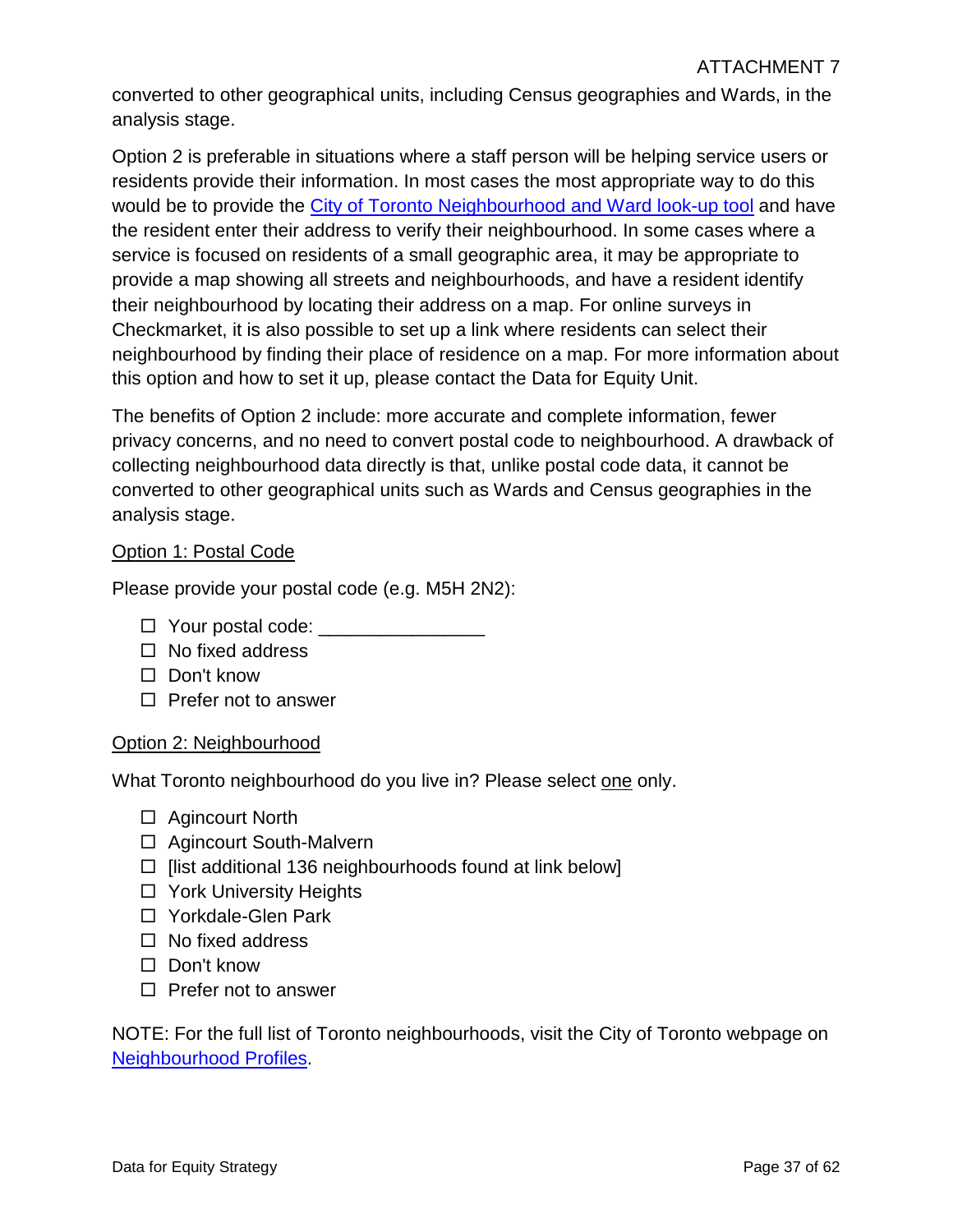#### Analysis Guidelines

#### *Converting Postal Code to Neighbourhood*

Postal code data can be converted to neighbourhood data by:

- Converting the full postal code data to Census Tracts and then neighbourhoods:
	- o Convert the postal code data to Census Tract using the [Postal Code](https://communitydata.ca/content/postal-code-conversion-file-released-dec-2018)  [Conversion File](https://communitydata.ca/content/postal-code-conversion-file-released-dec-2018) (PCCF), available to all divisions and organizations that are members of the Community Data Program<sup>12</sup>. Additional information about the PCCF and how to use it can be found at:<https://guides.lib.uoguelph.ca/PCCF>
	- o Once your data set includes Census Tracts, convert the Census Tract data to neighbourhood using the file: Census Tract 2016 to Neighbourhood.xlsx available on [this intranet link.](https://sdfa01.toronto.ca/datasetdownload/) The conversion can be done manually or using a statistical software package.
- Manually entering postal codes into the City of Toronto Neighbourhood and Ward [look-up tool](https://www.toronto.ca/city-government/data-research-maps/neighbourhoods-communities/neighbourhood-profiles/) then entering the corresponding neighbourhoods into your data set.

#### *Comparing to Toronto Neighbourhoods*

Socio-demographic information and maps about Toronto's neighbourhoods are available on the City of Toronto [Neighbourhoods and Communities, Neighbourhood](https://www.toronto.ca/city-government/data-research-maps/neighbourhoods-communities/neighbourhood-profiles/)  [Profiles](https://www.toronto.ca/city-government/data-research-maps/neighbourhoods-communities/neighbourhood-profiles/) and [Neighbourhood Improvement Area Profiles](https://www.toronto.ca/city-government/data-research-maps/neighbourhoods-communities/nia-profiles/) webpages.

#### <span id="page-37-0"></span>**Language Preference**

#### Purpose

- To identify the preferred language spoken by service users and residents
- To determine interpreter (verbal) and translation (print) needs of service users
- To ensure that information about City services is communicated in languages that community members understand. Examples include providing spoken interpreter services and translated written information on topics such as voting, emergency planning and public health in languages that residents understand.

#### Points to remember

- The list of languages in Option 1 reflects the top 30 home languages reported in the 2016 Census for City of Toronto plus Indigenous languages, African languages and American Sign Language (ASL). It is ordered with English first then alphabetically.
- Data collected through this question may underestimate the need for service provision in multiple languages. Some people may say they prefer to speak

<span id="page-37-1"></span> $\overline{a}$  $12$  As of September 2020, the following divisions were part of the Community Data Program: Children's Services, City Manager's Office, City Planning, Economic Development and Culture, Employment and Social Services, Parks, Forestry and Recreation, Shelter, Support and Housing Administration, Social Development, Finance and Administration, and Toronto Public Health.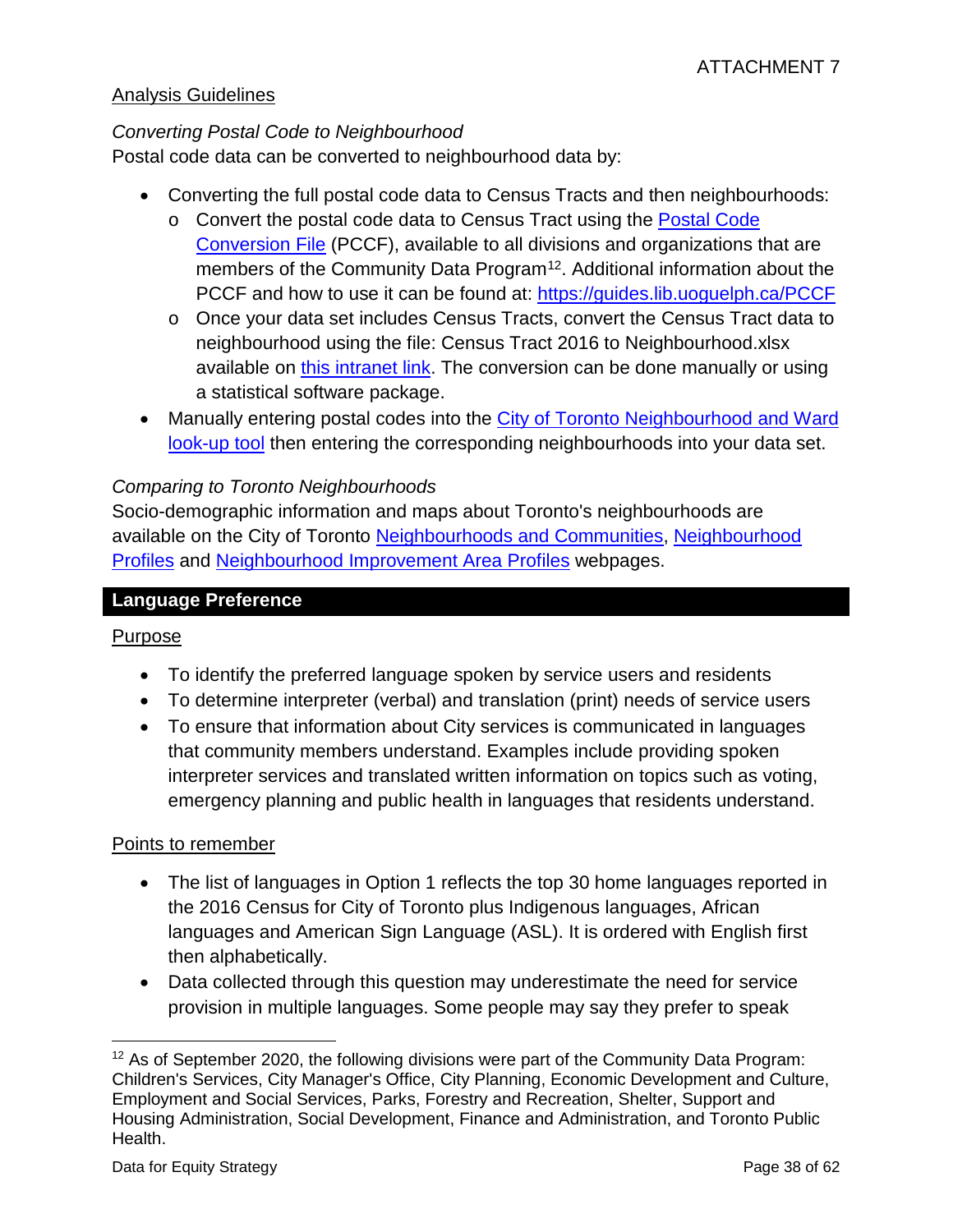English, but may have difficulty expressing complex and sensitive issues when accessing services such as case management and health care. The need for interpretation may still be required during service provision.

- City divisions need to have capacity to review, process, organize and analyze text field responses for Option 2 and for the "Not listed, please describe" selection in Option 1.
- The City of Toronto recognizes that providing information in languages other than English allows diverse communities to better access City services and programs, helps improve engagement with the City, and fosters inclusion for residents, groups and organizations.

#### Question options

There are two options for how to collect data on language preference.

- Option 1 includes a list of languages for people to select and a text field option for any languages not listed.
- Option 2 asks people to write in their language preference and does not provide a list of languages.

Option 1 is recommended in most cases as it will provide more consistent data that is easier to process and analyze.

Option 2 may be preferable in cases where staff are using short paper forms or surveys that do not have space for a long list of options.

To determine which option to choose, consider whether the space available on the form or survey would make a list of options less appropriate, and whether the staff team responsible for reviewing, organizing and analyzing data will have the time and capacity to appropriately process and organize text field responses.

#### Option 1: List of top languages

What language do you prefer speaking? Please select one only.

 $\square$  English

- Albanian
- □ American Sign Language (ASL)
- □ Amharic
- $\Box$  Arabic
- Armenian
- □ Assyrian Neo-Aramaic
- $\square$  Bengali
- □ Chinese-Cantonese
- □ Chinese-Mandarin
- □ Chinese-Other
- Dialects
- $\square$  Farsi
- 
- 
- 
- 
- $\Box$  Hungarian
- □ Indigenous-Cree
- □ Indigenous-Mohawk
- □ Indigenous-Ojibway
- Indigenous-Oji-Cree
- $\Box$  Indigenous-Other
- $\Box$  Italian
- $\Box$  Korean
- $\Box$  Polish
- $\square$  Portuguese
- Punjabi
- □ Romanian
- □ Russian
- $\square$  Serbian
- □ Somali
- $\square$  Spanish
- $\square$  Tagalog
- $\Box$  Tamil
- $\square$  Tibetan
- □ French
- □ Greek
- 
- Gujarati  $\Box$  Hindi
-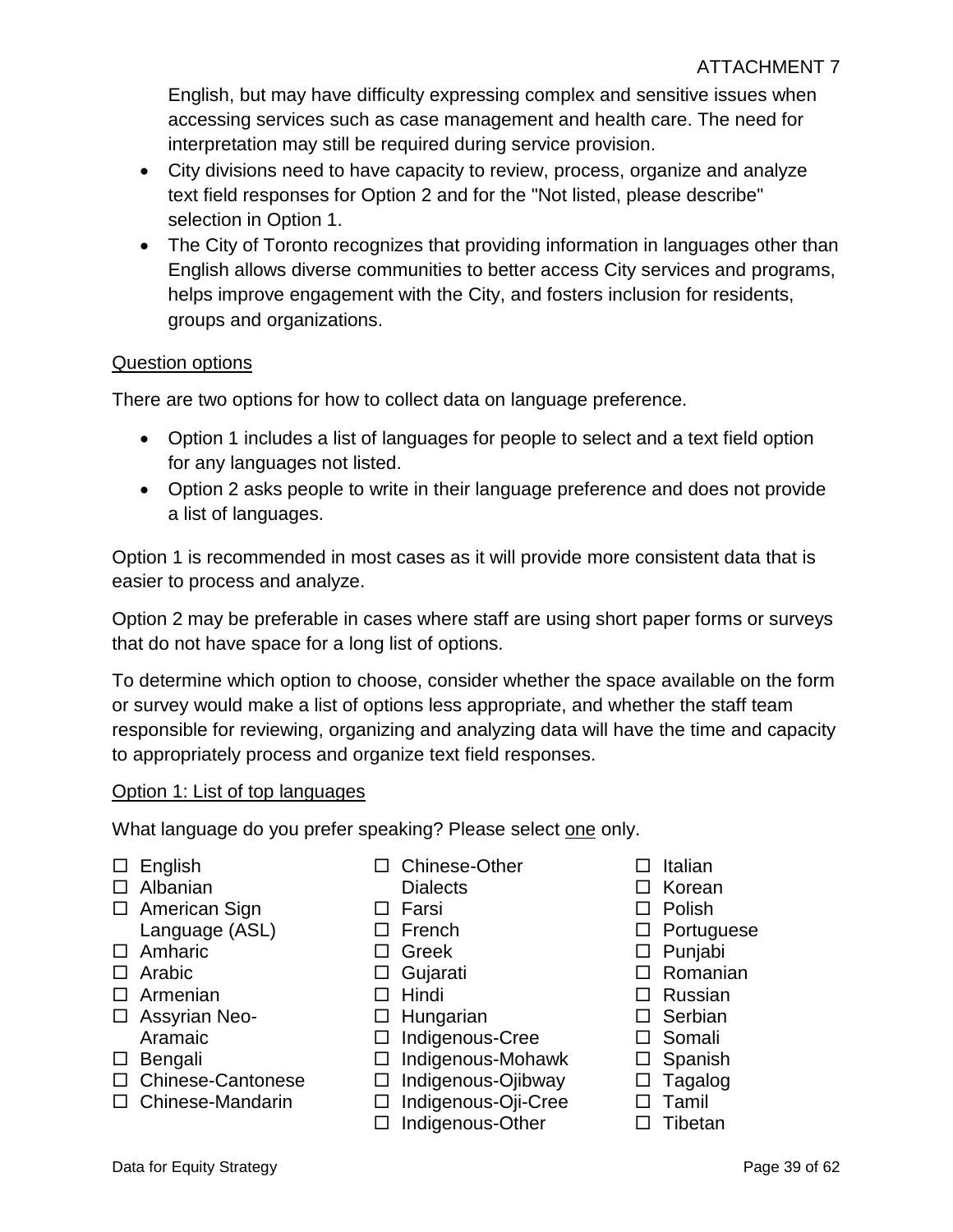- $\Box$  Turkish
- □ Ukrainian

 $\Box$  Not listed, please describe:

- □ Urdu
- □ Vietnamese
- $\Box$  Prefer not to answer

\_\_\_\_\_\_\_\_\_\_\_\_\_\_\_\_

#### Option 2: Write-in language preferred

What language do you prefer speaking?

- $\square$  English
- $\square$
- $\Box$  Prefer not to answer

### <span id="page-39-0"></span>**Canadian-born or immigrant and Time of immigration**

#### Purpose

- To determine whether a service user or resident was born in Canada or immigrated to Canada, and whether immigrants to Canada are recent or longerterm immigrants
- To help identify if and how many newcomers and immigrants are using City services, what programs they are accessing, and how well these services are addressing their needs
- To identify inequities experienced by newcomers and immigrants such as barriers to services and understand the experiences of newcomers and immigrants to Canada.

#### Points to remember

- There is no need to collect this information in programs that already collect citizenship and time of immigration from service users
- This data element will capture point in time data that determines how long a person has been Canada at the time the question is asked. For program data, City staff may consider asking year of immigration instead, such as "If no, what year did you arrive in Canada?" as data on year of arrival can be used to determine length of time in Canada regardless of when the question was asked.
- This data element intentionally avoids asking about immigration status<sup>13</sup>, which has been shown to make individuals feel anxious and may put undocumented residents at risk.
- Collecting this information poses minimal risk to service users and residents as immigration status is not captured

 $\overline{a}$ 

<span id="page-39-1"></span><sup>&</sup>lt;sup>13</sup> Information about immigration status and citizenship is only collected by the City of Toronto when required for program eligibility or in anonymous surveys, as outlined in the City's Access [T.O.](https://www.toronto.ca/city-government/accountability-operations-customer-service/long-term-vision-plans-and-strategies/access-to-city-services-for-undocumented-torontonians/) guidelines.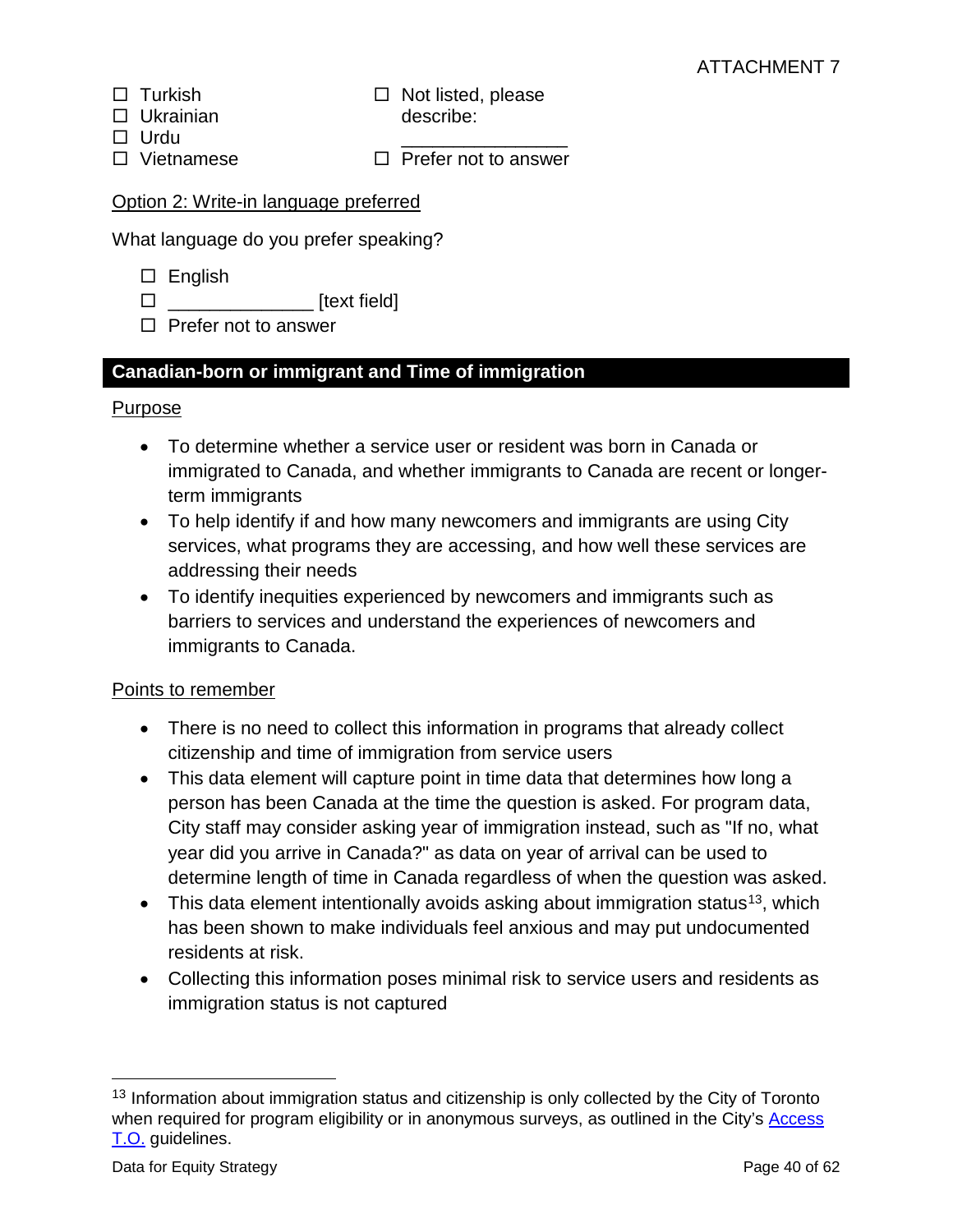#### The question

- a) Were you born in Canada?
	- Yes
	- $\Box$  No
	- $\Box$  Prefer not to answer
- b) If no, how long have you been in Canada?
	- $\Box$  0-5 years
	- $\Box$  6-10 years
	- $\Box$  More than 10 years
	- $\Box$  Don't know
	- $\Box$  Prefer not to answer

NOTE: When possible in electronic survey tools and forms, question b) should be a branch question that is only asked of people who selected "No" for the "Were you born in Canada?" question: "How long have you been in Canada?"

#### <span id="page-40-0"></span>**Indigenous identity**

NOTE: Immediately following this question, persons identifying as Indigenous to Canada should be asked the [Two-Spirit identity](#page-41-0) question (p. 42). When possible in electronic survey tools and forms, this should be a branch question that is only asked of people who selected a "Yes" response for the Indigenous identity question.

#### Purpose

- To determine whether a service user or resident identifies as Indigenous to Canada
- To help understand if and how many First Nations, Inuit, and Métis persons are using City programs and services and which services they are accessing
- To help identify:
	- o Indigenous identified persons' unique experiences of systemic racism and oppression resulting from the history of colonialism and the impacts of the settler state
	- o Barriers, negative experiences and gaps experienced by Indigenous people
	- o What is working well, opportunities to share good practices, where change is needed, and where services should adapt and be responsive to community needs
- This information can support the City's actions towards truth, reconciliation, decolonization and to identify and eliminate anti-Indigenous racism in programs, services, and functions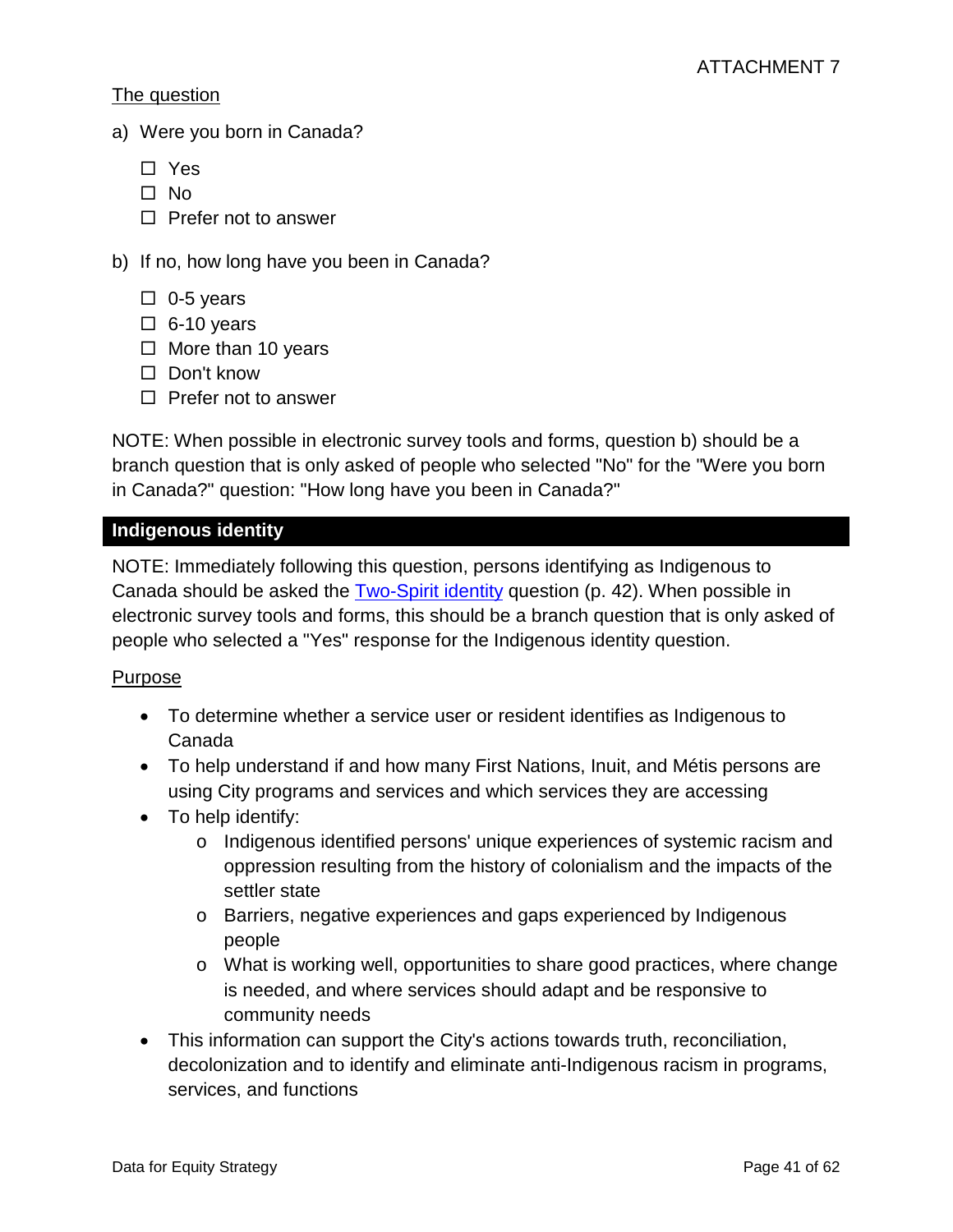#### Points to remember

- Care must be taken to ensure that Indigenous-related information is collected according to appropriate policies and protocols, and that the information is used in ways that benefit Indigenous communities. Anyone responsible for collecting information must also be trained to understand the causes of the deep mistrust that Indigenous people and communities have of government systems, personnel, and information collection efforts.
- Many Indigenous people and communities are understandably suspicious of government data collection efforts. There may be an unwillingness to disclose Indigenous identity, especially where particular groups of government or law enforcement workers have had a significant role in enforcing assimilation and other punitive laws and policies.
- Indigenous communities across what is currently known as Canada may not selfidentify as belonging to one pan-Indigenous group. Instead, Indigenous identity may be tied to an individual's clan, community, nationhood, or language family.
- Please consult with the Data for Equity Unit and the Indigenous Affairs Office in the use of this question.

#### The question

a) Indigenous people from Canada identify as First Nations (status, non-status, treaty or non-treaty), Inuit, Métis, Aboriginal, Native or Indian.

Do you identify as Indigenous to Canada? Please select one only.

- □ Yes
- $\Box$  No
- $\Box$  Prefer not to answer
- b) If yes, please select all that apply.
	- □ First Nations (examples: Ojibway, Cree, Mohawk, Mi'kmag)
	- $\Box$  Inuit
	- □ Métis
	- $\Box$  Prefer not to answer

#### <span id="page-41-0"></span>**Two-Spirit identity**

NOTE: This question should be asked immediately following the [Indigenous identity](#page-40-0) question. When possible in electronic survey tools and forms, this should be a branch question that is only asked of people who selected a "Yes" response for the [Indigenous](#page-40-0)  [identity](#page-40-0) question: "Do you identify as Two-Spirit?"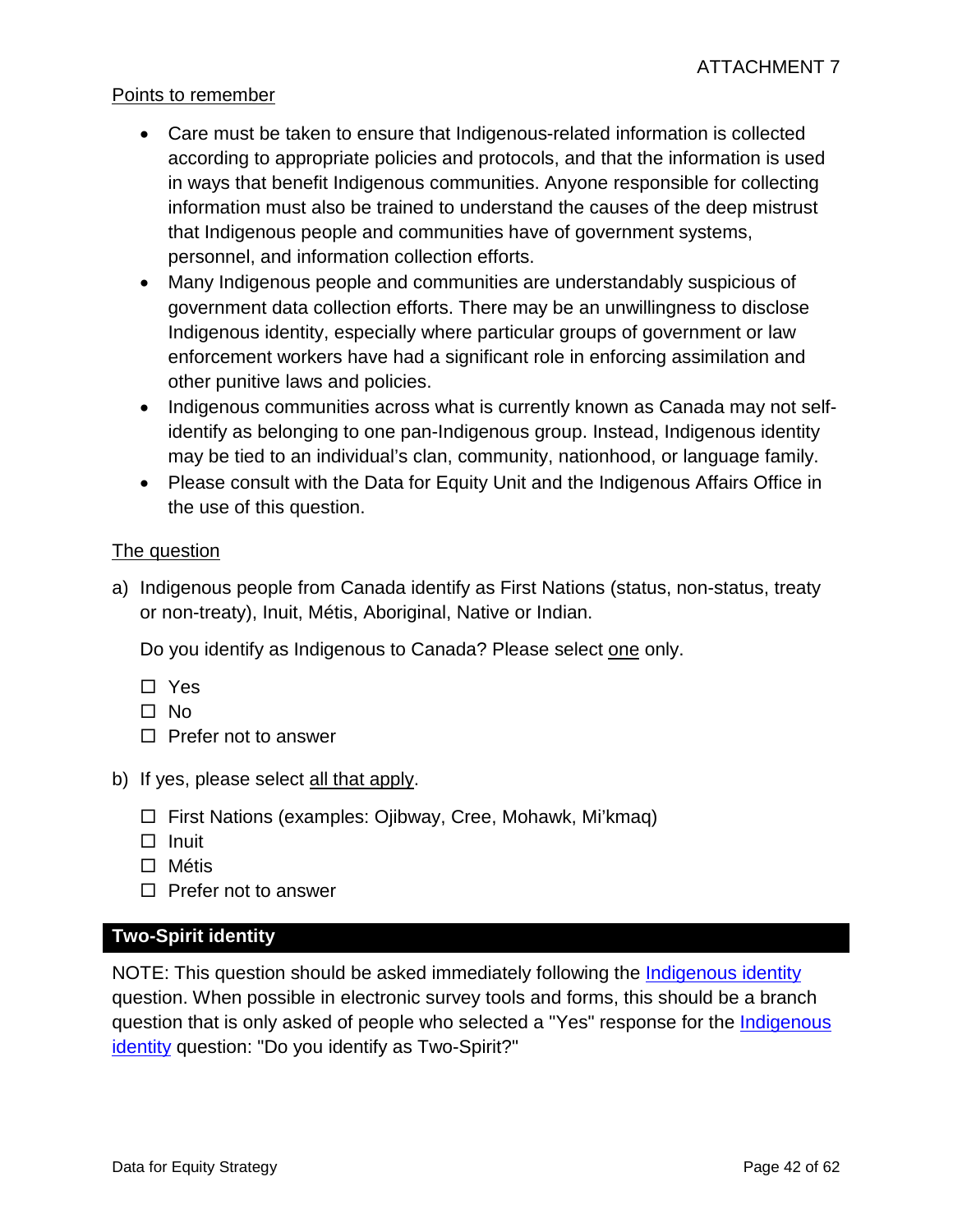#### Purpose

- To determine whether an Indigenous service user or resident identifies as Two-**Spirit**
- To assess if and how many Two-Spirit Indigenous people are using City programs and services and how well these services are meeting their needs

#### Points to remember

- This is recommended as the best approach to collecting Two-Spirit identity of Indigenous people as it is an identity that only applies to Indigenous people.
- Two-Spirit answer options are also included in the gender and sexual orientation questions because it is a term that some people may use to describe their overall identity, their gender, their sexual orientation or any combination of these.

#### The question

If you answered 'yes' to the Indigenous to Canada question, do you identify as Two-Spirit?

NOTE: Two-Spirit is a term some Indigenous people use to describe their overall identity, gender and/or sexual orientation.

□ Yes

- $\Box$  No
- $\Box$  Prefer not to answer

#### <span id="page-42-0"></span>**Race**

Purpose

- To determine a person's racial identity
- To help understand the racial diversity of people using City programs or services
- To help identify:
	- o If and how different racialized groups are using City services and what programs they are accessing
	- o Inequities experienced by racialized communities in using City programs and services, such as barriers to service
	- o People's experiences based on race including experiences of systemic racism. Systemic racism includes organizational culture, policies, directives, practices or procedures that exclude, displace or marginalize some racialized groups or create unfair barriers for them to access valuable benefits and opportunities.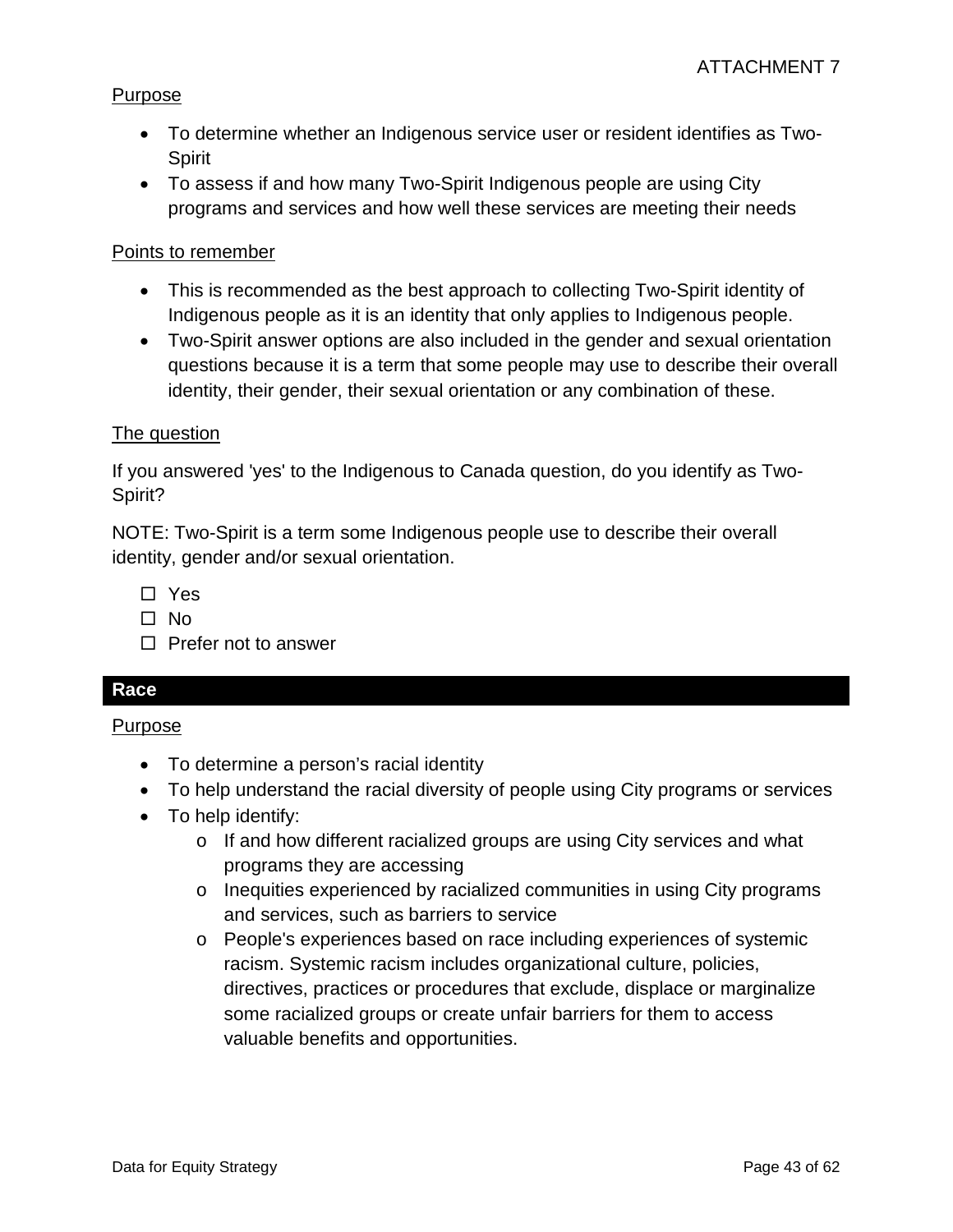#### Points to remember

- The race categories reflect how people generally understand and use race as a social descriptor in Ontario and are comparable to other key national, provincial and local sectors collecting and providing standards for race-based data, including Statistics Canada and the Ontario Anti-Racism Directorate.
- These are commonly used categories, but individuals may describe their racial backgrounds in ways that are not expressed in the categories below. The openended text option can be included to address this limitation.
- It will be difficult for some people to find the racial category that best fits their identity. For example, a person who identifies as Black and Latin American will have to choose one of these identities or instead select "More than one race category or mixed race". It is difficult to create perfect racial categories because race and racial groups are ideas that have been created by society and used to categorize people, and can overlap with other racial, ethnic and national identities. Despite being imperfect, it is important to collect race-based data to help track experiences of racism and racial inequities.

#### Question options

There are two recommended options for how to collect data on race. The difference between these options is the approach for collecting data from people who identify as "more than one race category or mixed race".

- Option 1 allows people who select the "more than one race category or mixed race" answer option to select one or more race categories from a list.
- Option 2 asks people to provide an open-ended text description for their selection of "more than one race category or mixed race".

Option 1 is recommended in most cases as it will provide more consistent data that is easier to process and analyze. Toronto's population includes an increasingly diverse population of mixed race, biracial and multiracial people, and there can be many different ways of describing mixed race in an open-ended text field, which may be difficult to interpret and categorize.

Option 2 may be preferable in cases where staff are using short paper forms or surveys that do not have space for a long list of options. To determine which option to choose, please consider whether the space available on the form or survey would make a list of options less appropriate, and whether the staff team responsible for reviewing, processing, organizing and analyzing data will have the time and capacity to appropriately process and organize text field responses.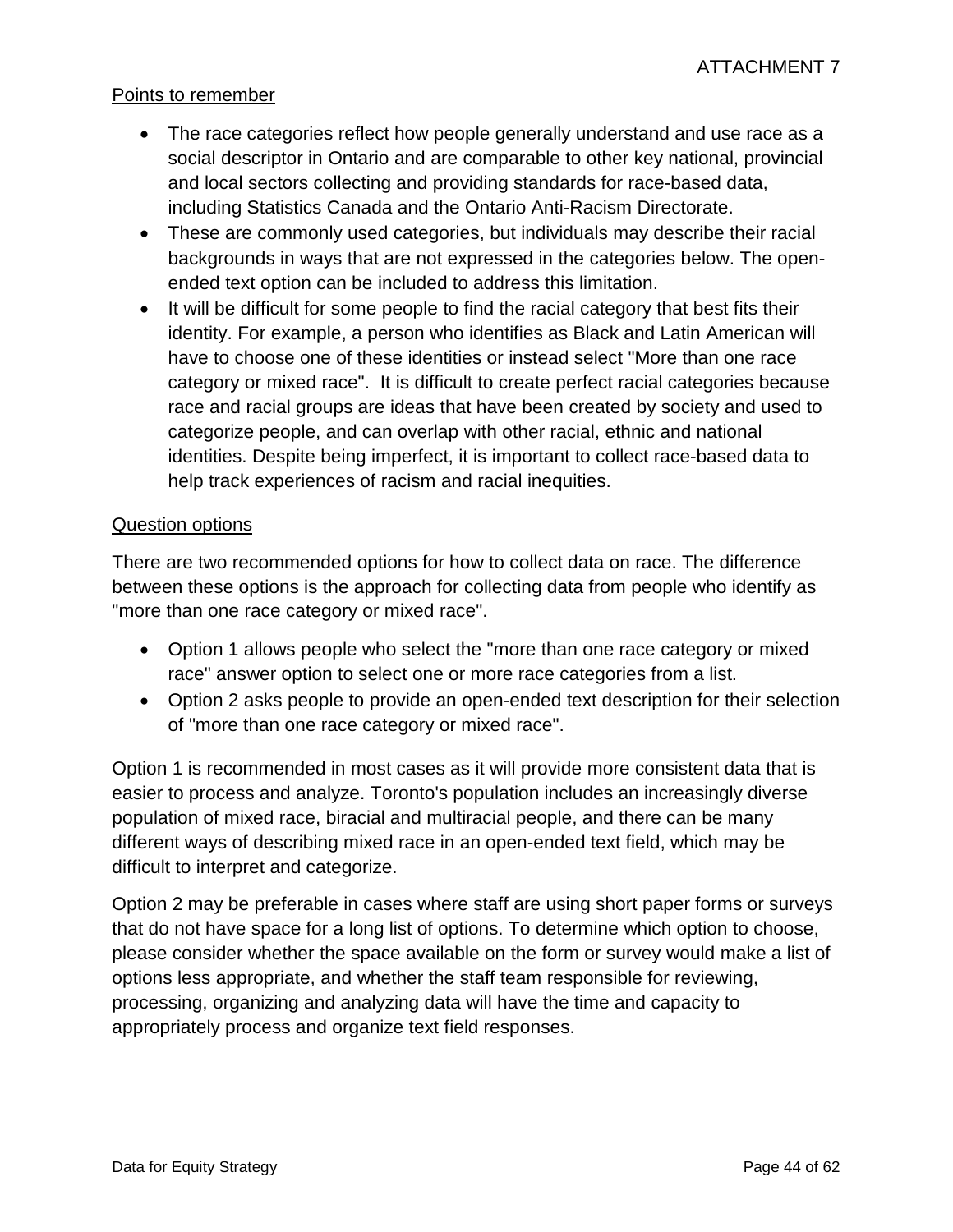#### Option 1: List of race categories for "more than one race category or mixed race"

People often describe themselves by their race or racial background. For example, some people consider themselves "Black", "White" or "East Asian".

Which race category best describes you? Please select one only.

- □ Arab, Middle Eastern or West Asian (examples: Afghan, Armenian, Iranian, Lebanese, Persian, Turkish)
- □ Black (examples: African, African-Canadian, Afro-Caribbean)
- $\Box$  East Asian (examples: Chinese, Japanese, Korean)
- $\Box$  First Nations (status, non-status, treaty or non-treaty), Inuit or Métis
- □ Latin American (examples: Brazilian, Colombian, Cuban, Mexican, Peruvian)
- □ South Asian or Indo-Caribbean (examples: Indian, Indo-Guyanese, Indo-Trinidadian, Pakistani, Sri Lankan)
- $\Box$  Southeast Asian (examples: Filipino, Malaysian, Singaporean, Thai, Vietnamese)
- White (examples: English, Greek, Italian, Portuguese, Russian, Slovakian)
- $\Box$  More than one race category or mixed race, please select all that apply:
	- $\Box$  Arab, Middle Eastern or West Asian
	- $\Box$  Black
	- □ East Asian
	- $\Box$  First Nations, Inuit or Métis
	- □ Latin American
	- □ South Asian or Indo-Caribbean
	- $\square$  Southeast Asian
	- □ White
	- $\Box$  Not listed, please describe:  $\Box$
- $\Box$  Not listed, please describe:  $\Box$
- $\square$  Prefer not to answer

NOTE: When possible in electronic survey tools and forms, people who select "More than one race category or mixed race" should be directed to answer the following branch question:

You selected "More than one race category or mixed race". Which race categories best describe you? Please select all that apply:

- $\Box$  Arab, Middle Eastern or West Asian
- $\Box$  Black
- □ East Asian
- $\Box$  First Nations, Inuit or Métis
- □ Latin American
- □ South Asian or Indo-Caribbean
- $\Box$  Southeast Asian
- □ White
- $\Box$  Not listed, please describe: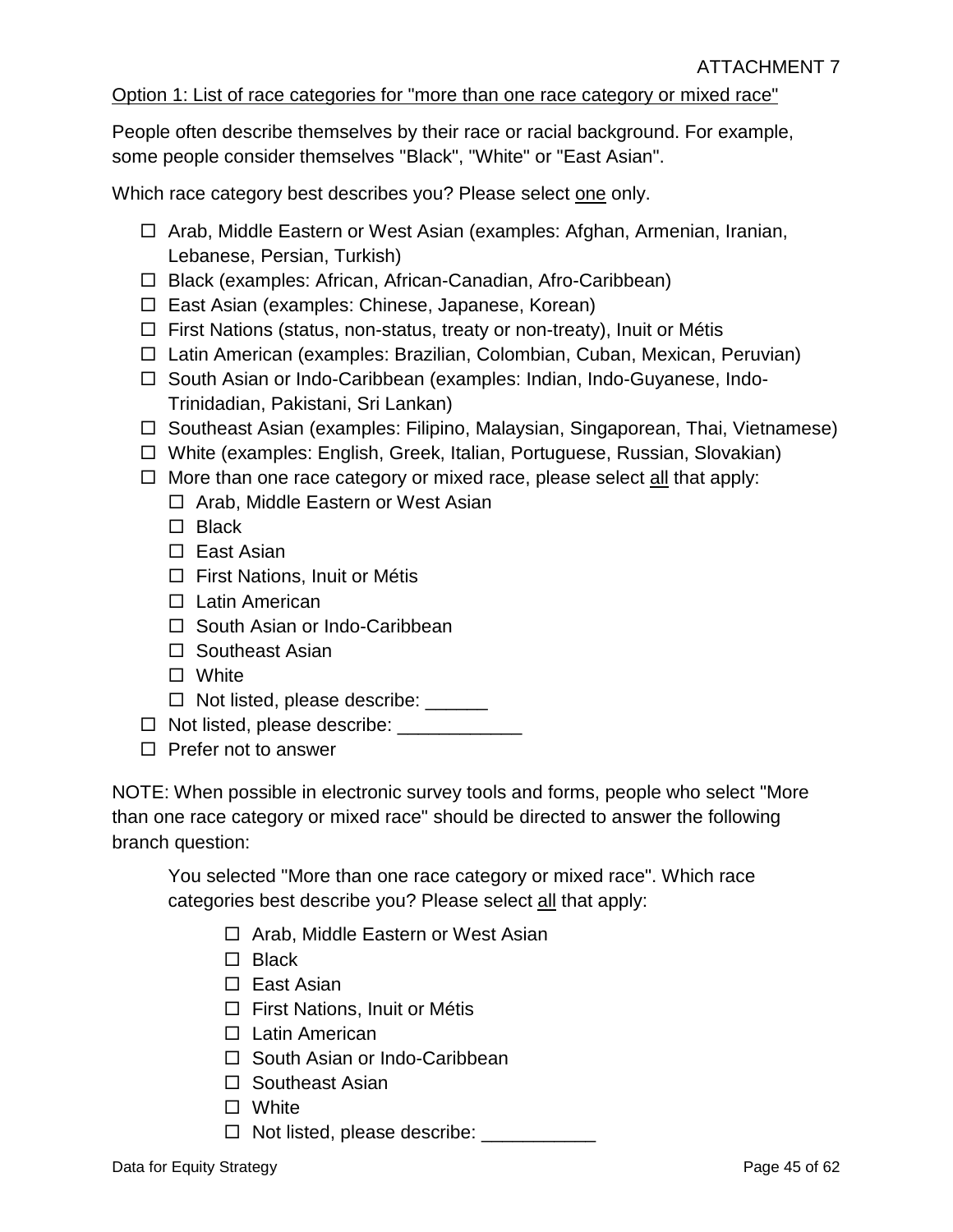#### Option 2: Write-in for "more than one race category or mixed race"

People often describe themselves by their race or racial background. For example, some people consider themselves "Black", "White" or "East Asian".

Which race category best describes you? Please select one only.

- □ Arab, Middle Eastern or West Asian (examples: Afghan, Armenian, Iranian, Lebanese, Persian, Turkish)
- □ Black (examples: African, African-Canadian, Afro-Caribbean)
- $\Box$  East Asian (examples: Chinese, Japanese, Korean)
- $\Box$  First Nations (status, non-status, treaty or non-treaty), Inuit or Métis
- □ Latin American (examples: Brazilian, Colombian, Cuban, Mexican, Peruvian)
- □ South Asian or Indo-Caribbean (examples: Indian, Indo-Guyanese, Indo-Trinidadian, Pakistani, Sri Lankan)
- $\Box$  Southeast Asian (examples: Filipino, Malaysian, Singaporean, Thai, Vietnamese)
- White (examples: English, Greek, Italian, Portuguese, Russian, Slovakian)
- $\Box$  More than one race category or mixed race, please describe:  $\Box$
- $\Box$  Not listed, please describe:
- $\Box$  Prefer not to answer

#### <span id="page-45-0"></span>**Disability**

#### Purpose

- To determine whether a resident or service user has a disability
- To help identify how many people with disabilities are using City programs and services, what programs they are accessing, and how well these services are addressing their needs
- To determine the type of disability they live with, whether they encounter barriers when accessing City programs and services, and the types of barriers they experience

#### Points to remember

- The recommended question options may not capture all residents and service users with disabilities. Due to societal stigma, people may be reluctant to selfidentify as a person with a disability or to disclose specific information about their disability. As a result, residents and service users may be unwilling to identify as having a disability, possibly resulting in an underestimate of the number of people with disabilities. For Option 2, people may be unwilling to provide additional information about their disabilities.
- The City of Toronto's [Accommodation Policy](https://www.toronto.ca/city-government/accountability-operations-customer-service/city-administration/corporate-policies/people-equity-policies/accommodation/) outlines the process for receiving and addressing any accessibility accommodation requests from residents and staff.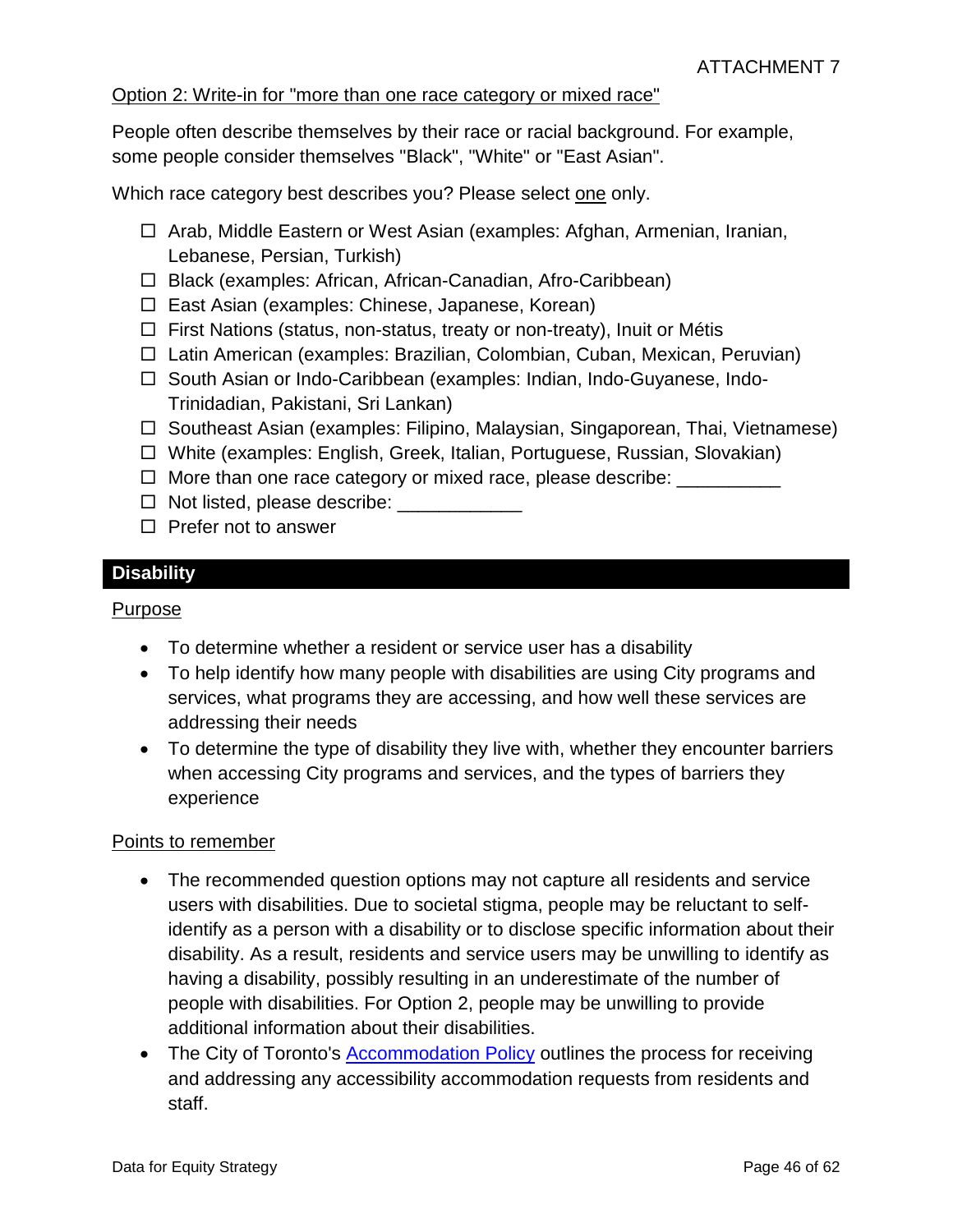• The City of Toronto's [Corporate Accessibility Policy](https://www.toronto.ca/city-government/accountability-operations-customer-service/city-administration/corporate-policies/people-equity-policies/corporate-accessibility-policy/) and Multi-Year Accessibility [Plan](https://www.toronto.ca/city-government/accessibility-human-rights/accessibility-at-the-city-of-toronto/multi-year-accessibility-plan/) affirms the City's commitment to upholding the principles of the Accessibility for Ontarians with Disabilities Act and creating and maintaining an accessible and equitable community for all.

#### Question options

There are two options for collecting disability data:

- Option 1 is a single question that asks if the person identifies as a person with a disability based on the definition provided. This option provides information on the number of service users and residents who identify as a person with a disability.
- Option 2 includes four questions and asks if the person identifies as a person with a disability, the types of disabilities they live with, whether they have experienced any barriers when accessing City programs and services, and where those barriers have occurred while accessing services. This option provides information on the number of service users and residents with disabilities, types of disabilities, how often accessibility barriers are experienced and where people with disabilities have encountered barriers when accessing City programs, services, goods and facilities.

Depending on the type of information you are seeking, each option will provide data that can help to inform the development and implementation of the programs and services your division offers to residents with disabilities.

Option 2 can help to gain a better understanding of the types of disabilities people live with and the barriers they may experience with accessing and using City programs and services. Option 2 is recommended only in cases where the data will be used to inform current and future service planning and delivery practices, or address accessibility barriers that have been identified.

If your division requires assistance in determining which option would best suit your needs, contact the Accessibility Unit at 416-338-2632 or [accessibility@toronto.ca.](mailto:accessibility@toronto.ca)

#### Option 1: Definition-based identity as a person with a disability

Disability is understood as any physical, mental, developmental, cognitive, learning, communication, sight, hearing or functional limitation that, in interaction with a barrier, hinders a person's full and equal participation in society. A disability can be permanent, temporary or episodic, and visible or invisible.

Do you identify as a person with a disability? Please select one only.

- □ Yes
- $\square$  No
- □ Don't know
- $\square$  Prefer not to answer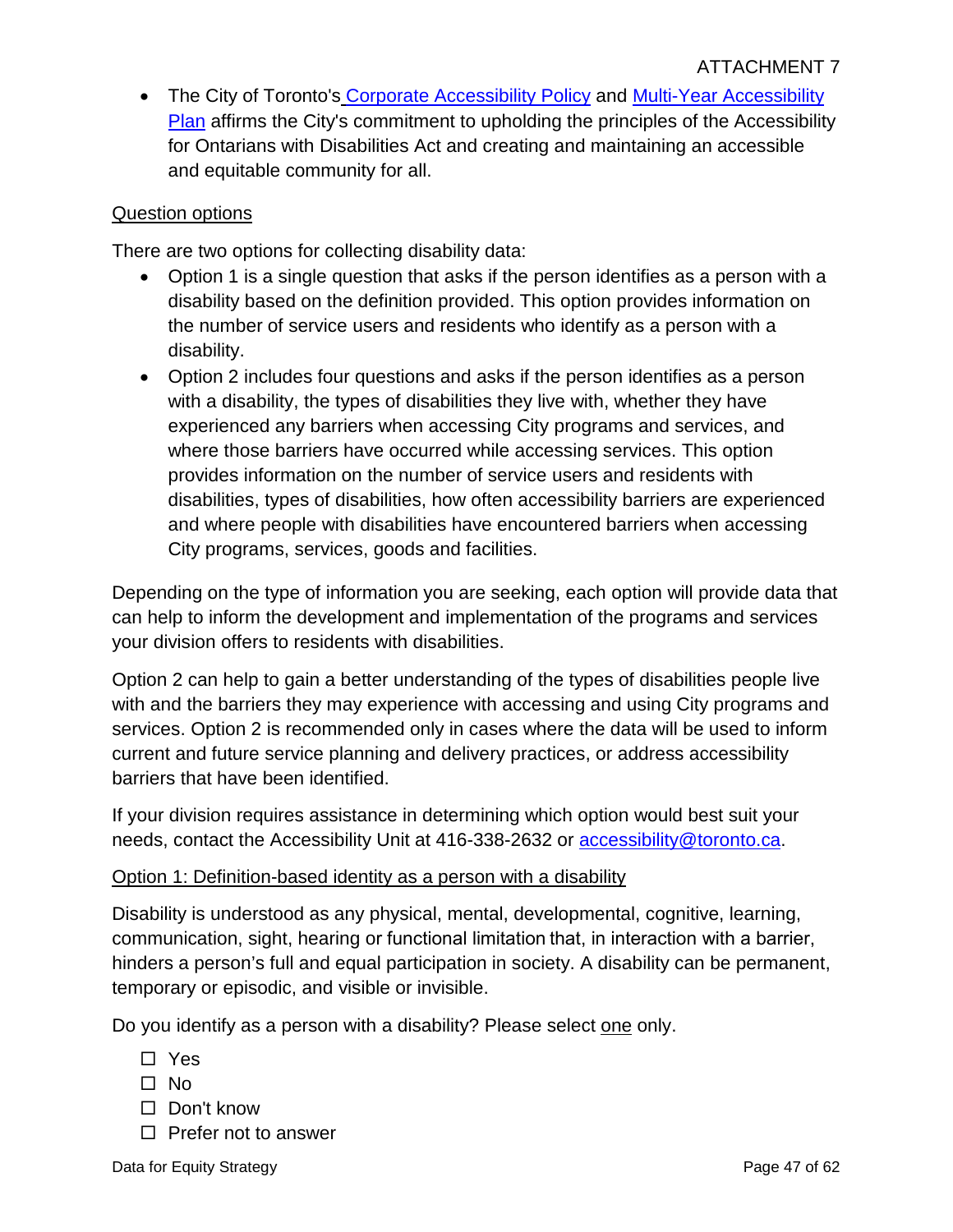#### Option 2: Types of Disability and Accessibility Barriers

NOTE: This option contains four questions.

- a) Do you identify as a person with a disability? Please select one only.
	- □ Yes
	- $\square$  No
	- □ Don't know
	- $\Box$  Prefer not to answer
- b) If yes, what type of disability do you live with? Please select all that apply
	- $\Box$  Blindness or low vision (does not include vision correctable by glasses or contact lenses)
	- $\Box$  Deaf, deafened or hard or hearing
	- $\Box$  Developmental or cognitive disability (example: Down syndrome)
	- $\Box$  Learning disability (example: dyslexia)
	- $\Box$  Mental health disability (examples: addictions, bipolar disorder, depression)
	- $\Box$  Mobility disability (examples: cane, wheelchair)
	- $\Box$  Physical, coordination, manual dexterity, or strength (example: handling objects)
	- $\Box$  Physical illness and/or pain (examples: diabetes, epilepsy, heart condition, kidney disease, lung disease, rheumatoid arthritis)
	- $\Box$  Speech and language disability (not caused by hearing loss)
	- $\Box$  Not listed, please describe:  $\Box$
	- $\Box$  Prefer not to answer
- c) Do you experience barriers that limit your ability to fully access or participate in [insert name of City service or program]?
	- □ Yes
	- No
	- □ Don't know
	- $\Box$  Prefer not to answer
- d) If yes, when have you experienced access barrier(s)? Please select all that apply.
	- $\Box$  Attending an event or program in person
	- $\Box$  Entering or navigating a building
	- $\Box$  Accessing counter services (wait lines, ticketing system)
	- $\Box$  Finding, accessing, or understanding print or online information
	- $\Box$  Completing forms or instructions
	- $\Box$  Communicating and interacting with staff
	- $\Box$  Overall uncomfortable environment (noise, lighting, smells)
	- $\Box$  Other, please describe:
	- $\Box$  Prefer not to answer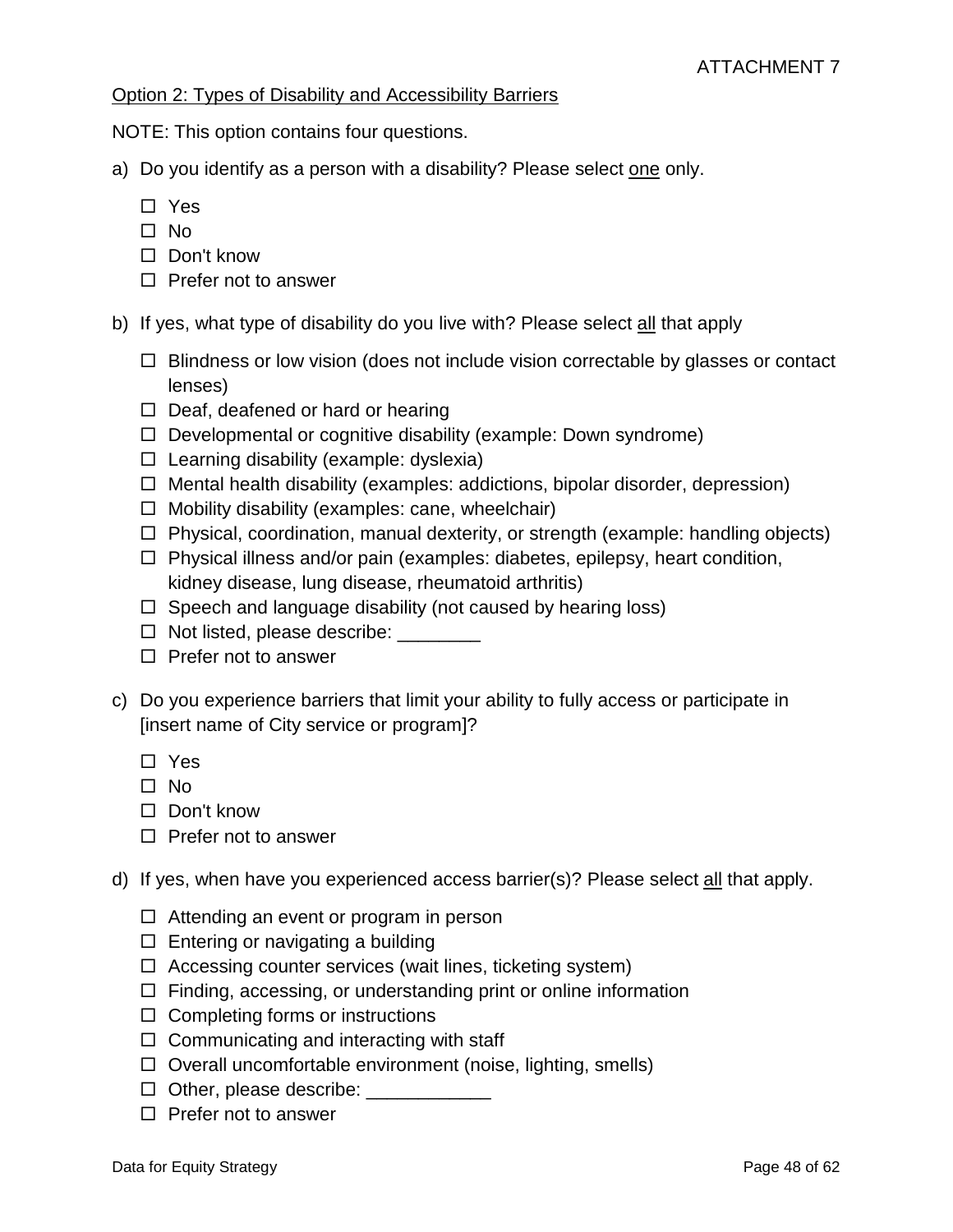NOTE: When possible in electronic survey tools and forms, Question #2, 3 and 4 should be branch questions that are only asked of people who selected "Yes" for the "Do you identify as a person with a disability" question. For branch questions, "If yes," should be left out at the beginning of each follow-up question.

#### <span id="page-48-0"></span>**Gender**

#### Purpose

- To determine a service user or resident's gender and gender identity information
- To help understand the genders and gender identities of people who are accessing programs and services, what programs and services they are accessing and how well these services are addressing their needs
- To help identify inequities experienced by women, girls, trans, non-binary and Two-Spirit people

#### Points to remember

- It is now widely recognized that it is more appropriate to collect gender data than sex data, and that collecting sex information is no longer an acceptable practice. Gender data collection has evolved in recent years to reflect this. Organizations and sectors have been making concerted efforts and changing their practices to move towards collecting gender identity instead.
- Gender identity can change over a person's lifetime and from day to day or moment to moment. Gender identity is different and completely separate from sexual orientation.
- Some people may find questions about gender intrusive, sensitive and triggering of emotional reactions or traumatic memories. People who are trans-identified or gender non-binary may be concerned with who will have access to this information. It is important to explain why this information is being collected and who will have access to it.
- The gender questions include a Two-Spirit answer option for Indigenous people whose gender identity is Two-Spirit. Two-Spirit is a term some Indigenous people may use to describe their overall identity, their gender, their sexual orientation or any combination of these.
- The question may underestimate the number of trans people because individuals who have transitioned may identify as "man" or "woman".
- For divisions and programs that require the collection of sex at birth data, contact the Data for Equity Unit for more information on the best ways to capture both sex at birth and gender data.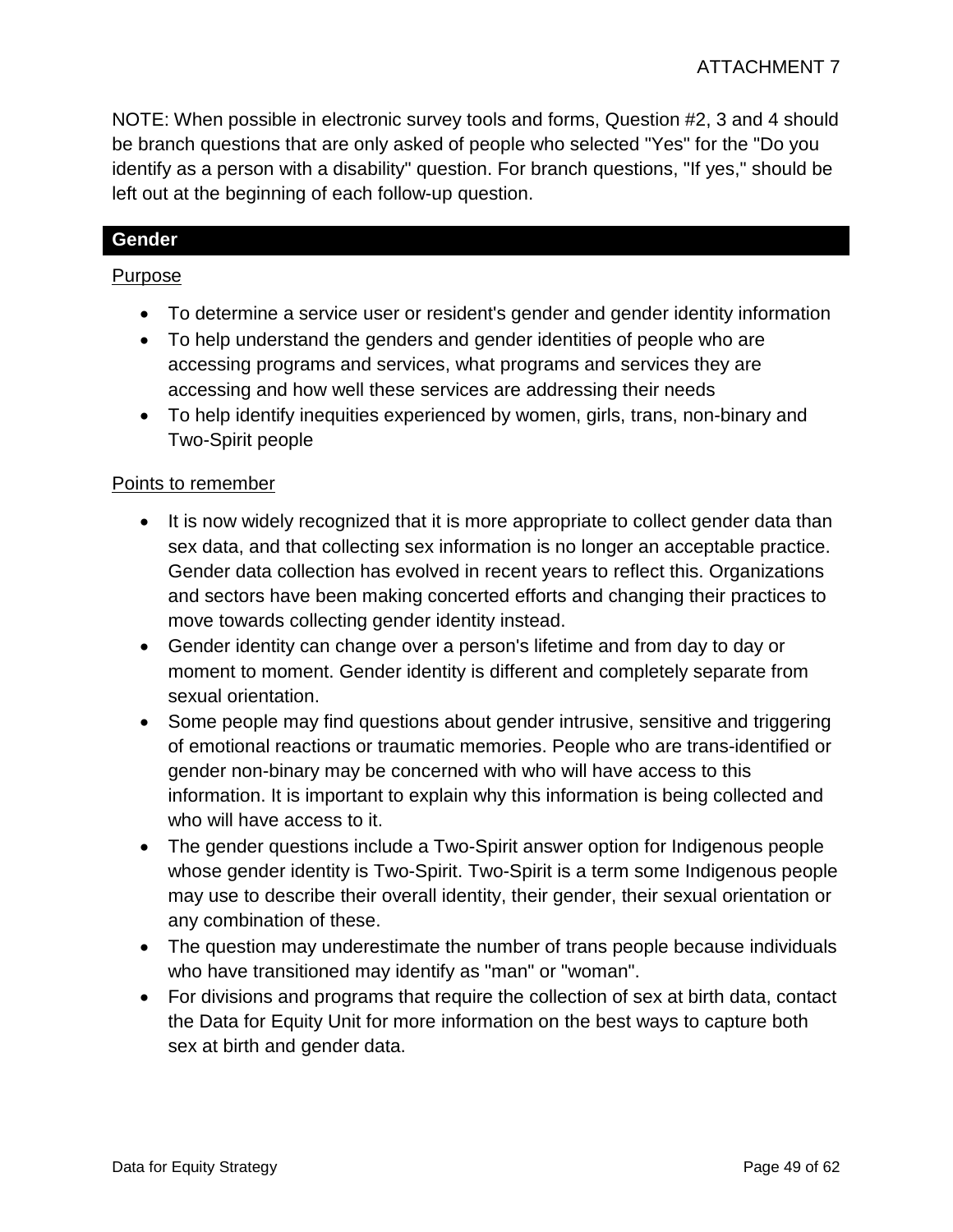#### The question

Gender identity is the gender that people identify with or how they perceive themselves, which may be different from their sex assigned at birth.

What best describes your gender? Please select one only.

- □ Woman
- $\square$  Man
- $\square$  Trans woman
- $\Box$  Trans man
- $\Box$  Gender non-binary (including gender fluid, genderqueer, androgynous)
- □ Two-Spirit
- $\Box$  Not listed, please describe:
- $\Box$  Prefer not to answer

#### <span id="page-49-0"></span>**Sexual Orientation**

#### Purpose

- To determine a person's sexual orientation
- To understand if and how many people of diverse sexual orientations are using City programs or services, what programs and services they are accessing and how well these services are addressing their needs

#### Points to remember

- Sexual orientation is a term for a person's emotional, physical, romantic, and/or sexual attraction towards other people. Lesbian, gay, bisexual, queer, Two-Spirit and heterosexual or straight are all sexual orientations. Sexual orientation is different from gender. Trans is not a sexual orientation.
- Some people may find this question intrusive so it is important to explain who will have access to the information, how their privacy will be protected and why the information is being collected.
- The sexual orientation question includes a Two-Spirit answer option for those Indigenous people who describe their sexual orientation as Two-Spirit. Two-Spirit is a term some Indigenous people may use to describe their overall identity, their gender, their sexual orientation or any combination of these.
- Answers are ordered alphabetically except for "heterosexual or straight" which is the first answer. This is due to evidence and experience from socio-demographic data collection in other settings, where the placement of a first answer option such as Asexual or Bisexual has led to a higher number of responses than would be expected. This was likely due to a lack of understanding of sexual orientation terms and concepts by people answering the question.
- Option 2 is recommended for programs specifically focused on LGBTQ2S+ people as it includes additional answer options.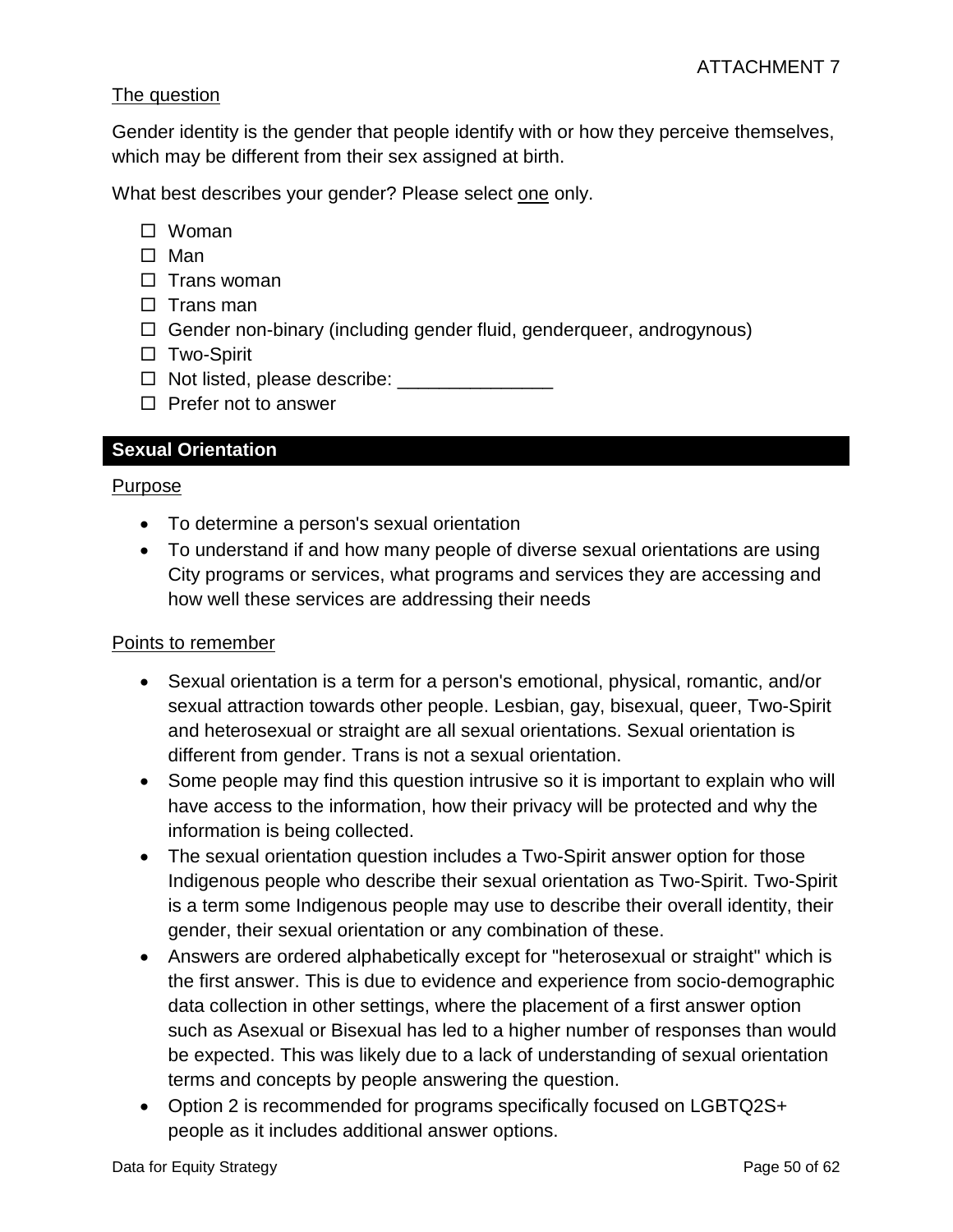#### Question options

There are two recommended options for collecting data on sexual orientation. Both options ask a person to select the answer option that best describes their sexual orientation. Option 2 provides additional answer options.

#### Option 1: Shorter list of answer options (Recommended in most cases)

Sexual orientation describes a person's emotional, physical, romantic and/or sexual attraction to other people.

What best describes your sexual orientation? Please select one only.

- $\Box$  Heterosexual or Straight
- $\square$  Bisexual
- □ Gav
- $\square$  Lesbian
- □ Queer
- □ Two-Spirit
- □ Don't know
- $\Box$  Not listed, please describe:  $\Box$
- $\square$  Prefer not to answer

#### Option 2: Additional answer options

What best describes your sexual orientation? Please select one only.

- $\Box$  Heterosexual or Straight
- Asexual
- $\Box$  Bisexual
- □ Gay
- $\square$  Lesbian
- Pansexual
- □ Queer
- □ Questioning
- □ Two-Spirit
- $\Box$  Don't know
- $\Box$  Not listed, please describe:
- $\Box$  Prefer not to answer

#### <span id="page-50-0"></span>**Household Income**

#### Purpose

• To determine whether a service user or resident has low income. This is based on the estimate of household income from this question, analyzed with data from the **Household size** question that immediately follows this question.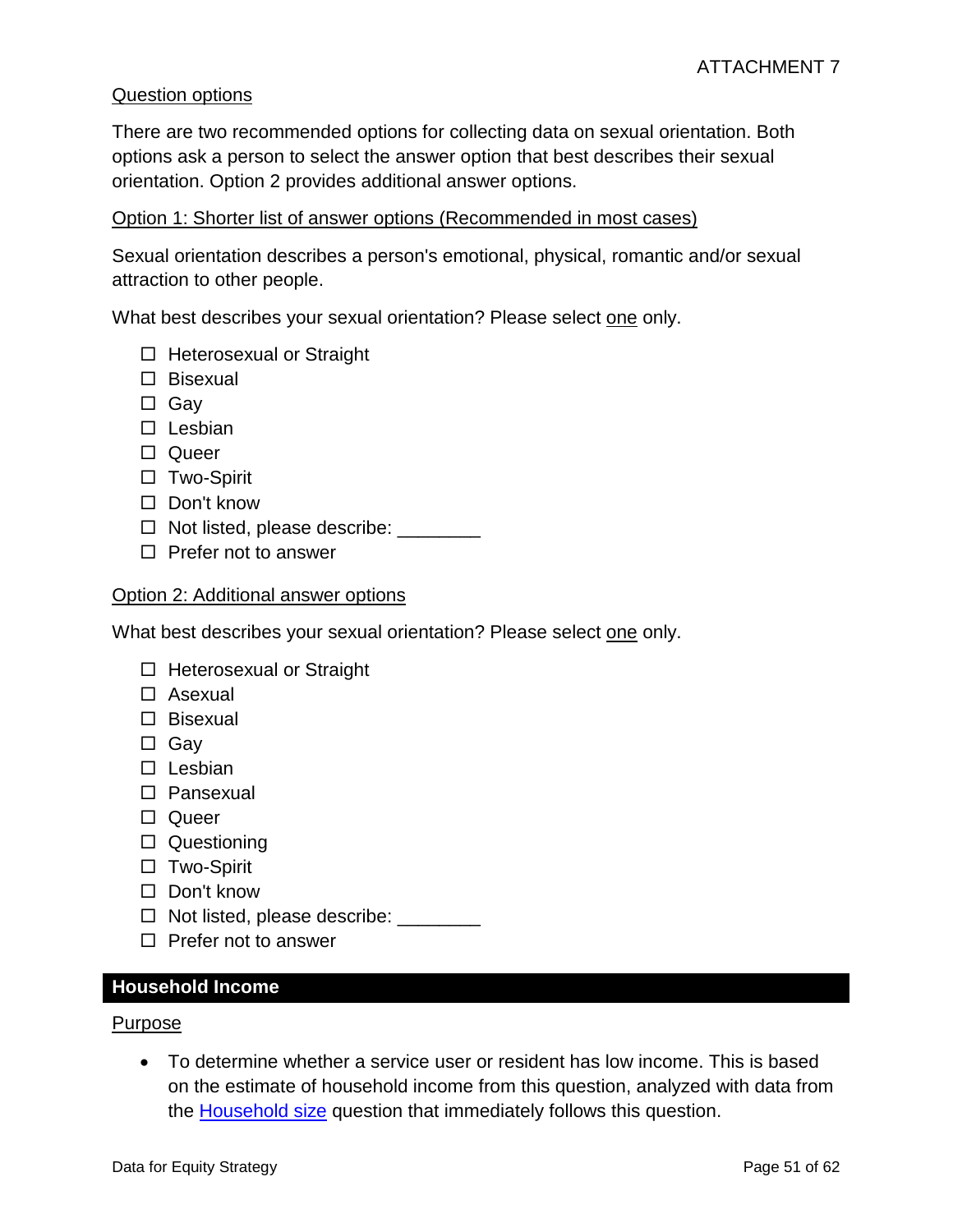- To determine whether the income levels of the people your data set are representative of the income groups in the general population of Toronto
- To help identify if and how many low income people are using City services, what programs they are accessing and how well these services are addressing their needs

#### Points to remember

- There is no need to use this question in programs with income eligibility criteria that already collect more detailed income information about their service users.
- This data element should be collected and analyzed along with the [Household](#page-53-1) size data element.
- These income groups were selected because, when analyzed together with household size, they roughly align with Low Income Measures (LIMs) and for one-person households, the annual salary of a person working full-time for minimum wage.
- To help respondents answer the question, you may choose to include estimates of weekly, daily or hourly wages as examples in brackets for each income category.

NOTE: Income categories can be broken down into smaller categories to be more appropriate for your service user group or if this will provide a level of detail needed to inform your program. For example, some programs serving low-income groups might be interested in \$5,000 and \$10,000 income groups in the lower income categories.

#### The question

What was your total household income before taxes last year? Your best estimate is fine. Please select one only.

- $\Box$  0 \$29.999
- $\square$  \$30,000-\$49,999
- $\square$  \$50,000-\$69.999
- $\square$  \$70,000-\$99,999
- $\square$  \$100,000-149,999
- $\square$  \$150,000 or more
- □ Don't know
- $\Box$  Prefer not to answer

#### Analysis Guidelines

This data element should be collected and analyzed along with the [Household](#page-53-1) size data element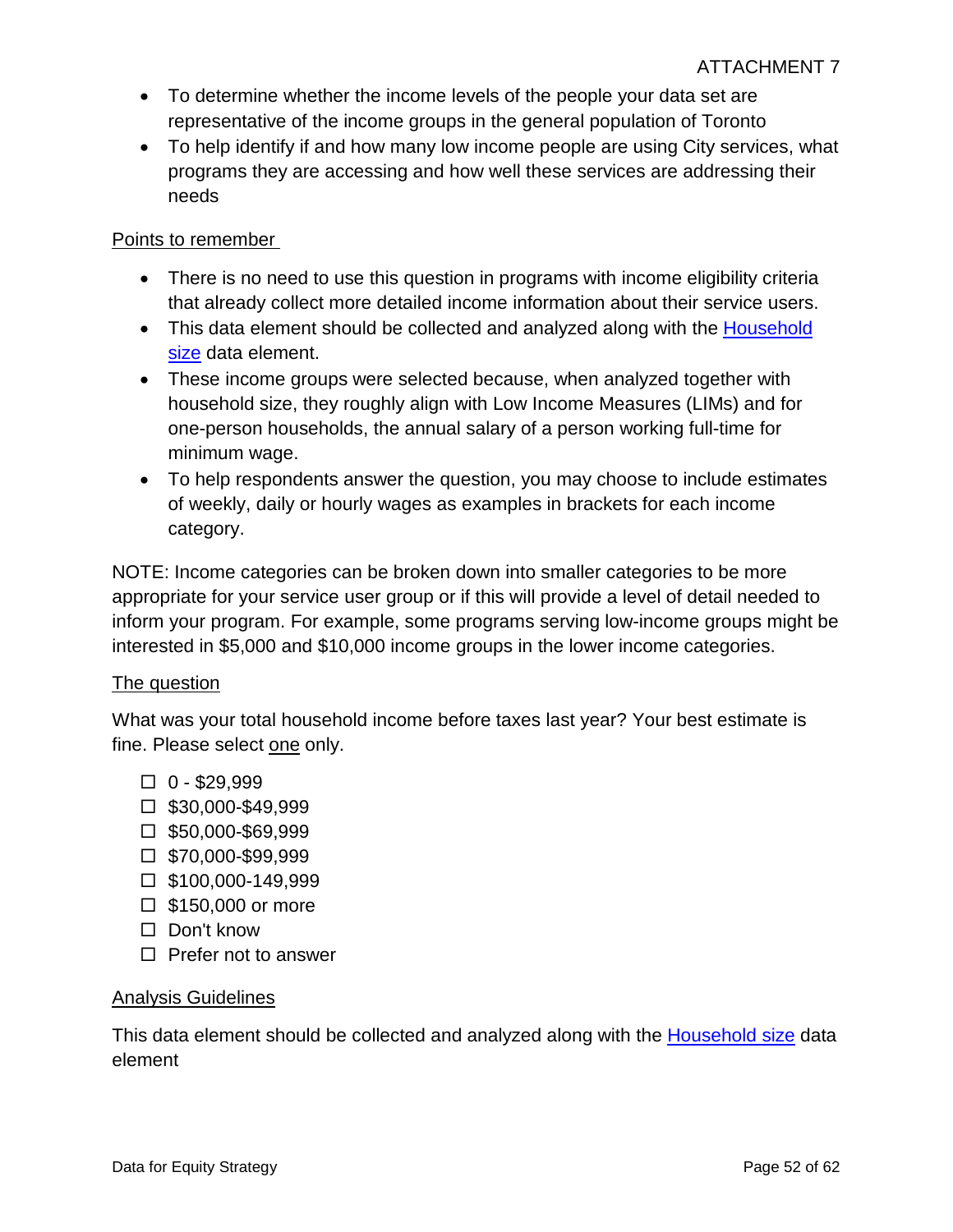#### *Assessing Low Income*

The table below provides rough estimates to identify people living in low-income households based on their reported household income and household size. For example, if a person reports their income as \$30,000-\$49,999 and their household size as 3, they could be categorized as low income. If a person reports their income as \$70,000-\$99,999 and their household size as 3, they would not be categorized as low income.

| Income range      | <b>Notes</b>                                                   |
|-------------------|----------------------------------------------------------------|
| $0 - $29,999$     | Roughly aligns with:                                           |
|                   | Low Income Measures (LIMs) for one person households           |
|                   | Annual salary of a person working full-time for minimum wage   |
| \$30,000-\$49,999 | Roughly aligns with Low Income Measures (LIMs) for 2, 3, and 4 |
|                   | person households                                              |
| \$50,000-\$69,999 | Roughly aligns with Low Income Measures (LIMs) for 5, 6, 7, 8  |
|                   | and 9 person households                                        |
| \$70,000-\$99,999 | Roughly aligns with Low Income Measures (LIMs) for 10 person   |
|                   | households                                                     |
| \$100,000-149,999 |                                                                |
| \$150,000 or more |                                                                |

#### *Comparing to the Overall Toronto Population*

- Income data for the general population of Toronto is available in Statistics Canada data sets and is usually broken down into \$5,000 or \$10,000 income groups depending on the measure and the income level. Statistics Canada comparison data that align with the recommended income groups above can be found on the publicly available [City of Toronto Census Profile](https://www12.statcan.gc.ca/census-recensement/2016/dp-pd/prof/details/page.cfm?Lang=E&Geo1=CSD&Code1=3520005&Geo2=PR&Code2=35&Data=Count&SearchType=Begins&SearchPR=01&B1=All) webpage: refer to "Household total income groups" under "Income of households".
- If you are breaking down the income categories into smaller categories and need to determine whether the income levels of the people your data set are representative of the income groups in the general population of Toronto, please ensure that your categories align with the census comparison data you will be using. The [Statistics Canada Census Profile for the City of Toronto](https://www12.statcan.gc.ca/census-recensement/2016/dp-pd/prof/details/page.cfm?Lang=E&Geo1=CSD&Code1=3520005&Geo2=PR&Code2=35&Data=Count&SearchType=Begins&SearchPR=01&B1=All) (refer to "Household total income groups" under "Income of households") provides household income groups that vary. The lower income categories are by \$5,000, middle categories by \$10,000, and higher income categories are larger, therefore, ensure that your smaller income groups can be combined to match these categories.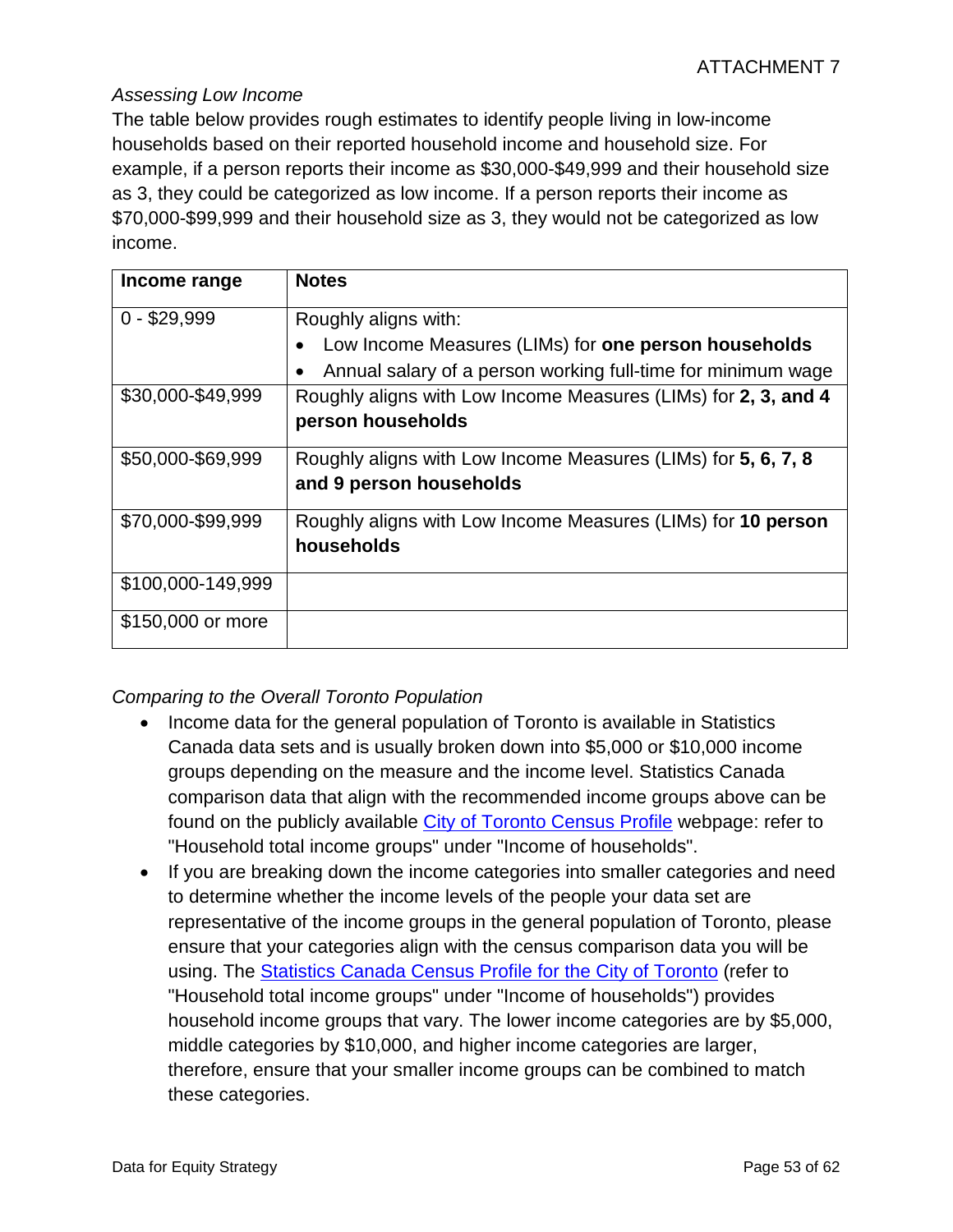#### <span id="page-53-1"></span>**Household Size**

NOTE: This question should be asked along with the [Household income](#page-50-0) question above. The data collected from this question should be analyzed in combination with the [Household income](#page-50-0) data.

#### Purpose

- To determine the number of people in a service user's or resident's household who live together and share income and resources
- Additional purposes are the same as for Household income. Please see the [Household income](#page-50-0) purpose and points to remember outlined above.

#### Points to remember

• There is no need to use this question in programs that already collect more detailed information about their service users' household income, family and household composition and household size.

#### The question

Including yourself, how many people live in your household on a regular basis? Please select one only.

- $\Box$  1
- $\Box$  2
- $\Box$  3
- $\Box$  4
- $\Box$  5
- $\Box$  More than 5, please specify:  $\Box$
- $\Box$  Prefer not to answer

#### **Optional socio-demographic questions**

The seven (7) optional data elements below are to be collected at the discretion of each division and program where applicable.

#### <span id="page-53-0"></span>**Ethnicity**

Purpose

- To identify ethnic diversity of service users and residents
- To help understand the ethnic diversity of service users and residents using City programs and services, which services they are accessing and how well these services are meeting their needs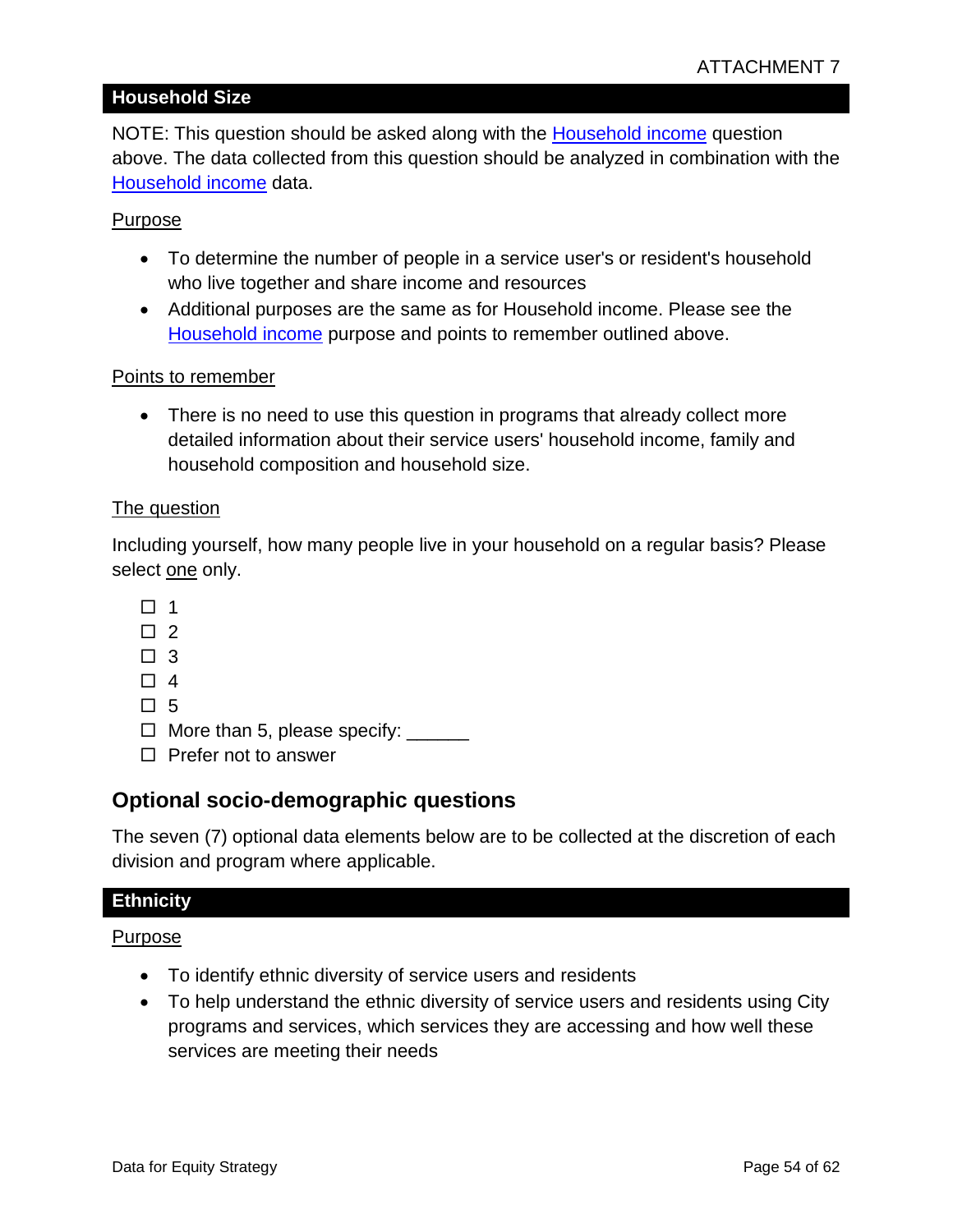#### Points to remember

- City divisions need to have capacity to review, process, group and analyze text field responses for this question.
- Collecting this data element can result in more accurate responses for the race [question](#page-42-0) and should be asked immediately before the race question if included. By providing people with an opportunity to describe their ethnic and cultural identity in their own words first, people may be more ready to select from a list of defined racial groups in the question that follows.
- Consider collecting ethnicity where service users will be predominantly one racial group, but differing ethnicity and cultural origins. For example, a program focusing on Black Torontonians may want to assess whether its program is inclusive to Black Torontonians of Caribbean, East African and West African origin.
- Ethnicity data can help provide a more thorough understanding of demographics and needs of service users and residents, particularly when ethnicity data is analyzed and cross-referenced with information about language, Canadian-born or immigrant, race and religion.

#### The question

What is your ethnic or cultural background?

[Examples: Afghani, Arab, Bengali, Canadian, Chilean, Chinese, Cree, Cuban, Dutch, English, Ethiopian, Filipino, French, German, Greek, Guyanese, Hungarian, Indian, Inuit, Irish, Iranian, Italian, Jamaican, Jewish, Kenyan, Korean, Lebanese, Métis, Nigerian, Ojibway, Pakistani, Polish, Portuguese, Roma, Russian, Scottish, Somali, Sri Lankan, Syrian, Trinidadian, Vietnamese, etc.]

\_\_\_\_\_\_\_\_\_\_\_\_\_\_\_\_

 $\Box$  Prefer not to answer

### <span id="page-54-0"></span>**Religion/spiritual affiliation**

#### Purpose

- To identify religious and spiritual diversity of service users and residents
- To help understand access barriers and the needs of service users and residents who may be experiencing discrimination on the basis of religion, including Islamophobia, anti-Semitism or xenophobia

#### Points to remember

• People can experience racism based on their religion or perceived religion, which may lead to unique negative impacts and unequal outcomes. In addition, there may be differences in experiences of systemic racism within and between religious groups.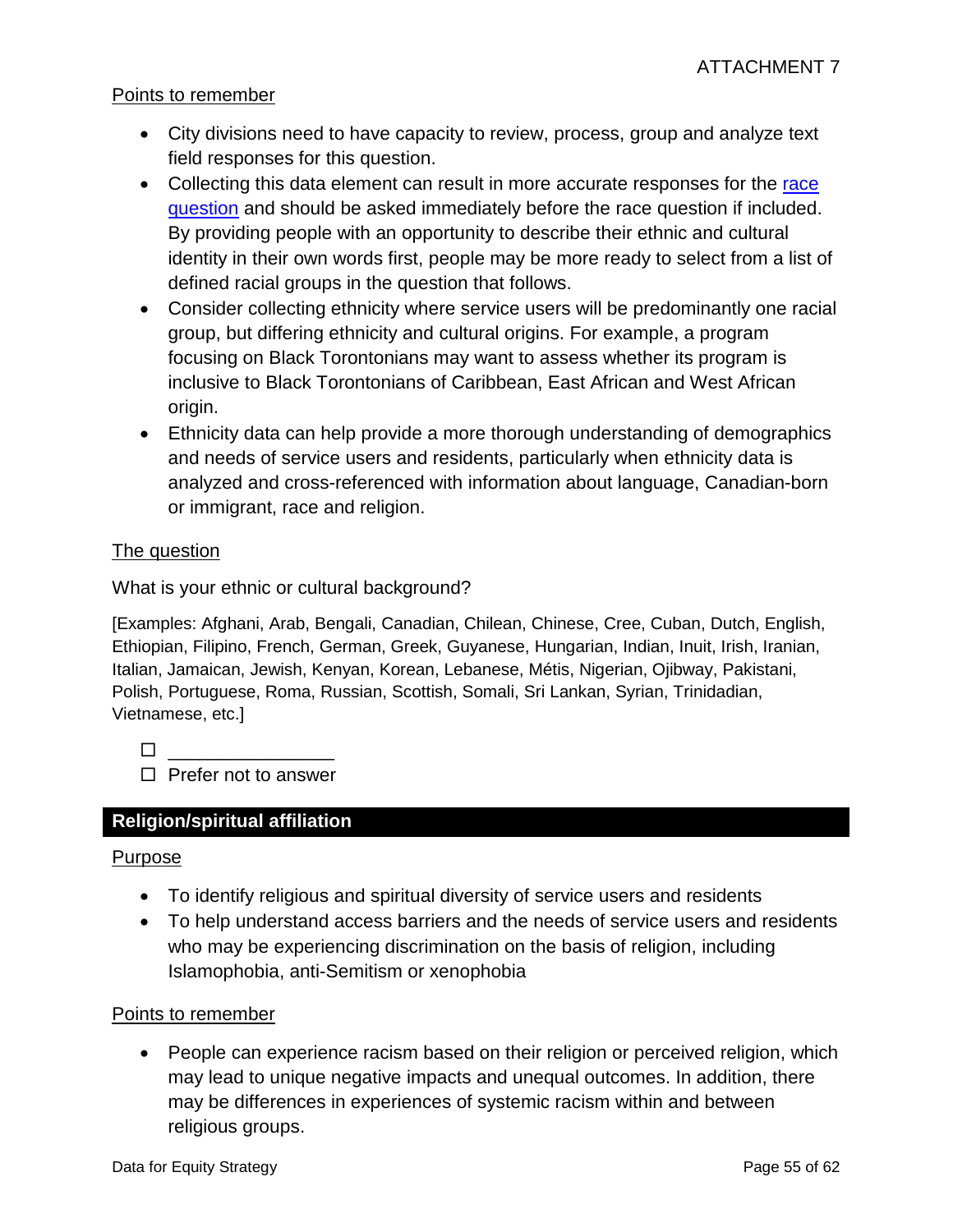- The question about religion can be placed either before the Indigenous identity question or after the race question.
- Religion data can help provide a better understanding of the demographics and needs of service users and residents, particularly when religion data is analyzed and cross-referenced with information about language, Canadian-born or immigrant, race and ethnicity.

#### The question

Religion refers to an individual's self-identification or affiliation with any religious denomination, group, or other religiously defined community, system of belief or spiritual faith practices.

What is your religion or spiritual affiliation? Please select one only.

- $\Box$  Agnosticism (Agnostic)
- $\Box$  Atheism (Atheist)
- $\Box$  Buddhism (Buddhist)
- $\Box$  Christianity (Christian)
- $\Box$  Hinduism (Hindu)
- $\Box$  Indigenous spirituality
- $\Box$  Islam (Muslim)
- $\Box$  Judaism (Jewish)
- $\Box$  Sikhism (Sikh)
- □ Spiritual
- $\Box$  More than one faith or religion
- $\square$  No religion
- $\Box$  Not listed, please describe:  $\Box$
- $\Box$  Prefer not to answer

### <span id="page-55-0"></span>**Citizenship and Immigration Status**

Collecting information about citizenship and immigration status should be done with caution. Unless this data is required for program eligibility, immigration status and citizenship should only be collected in anonymous surveys where the IP address is not tracked and location cannot be determined. This is consistent with the City of Toronto's [Access to City Services for Undocumented Torontonians](https://www.toronto.ca/city-government/accountability-operations-customer-service/long-term-vision-plans-and-strategies/access-to-city-services-for-undocumented-torontonians/) guidelines, which advises City staff that information about immigration status should be collected separately from personal information and kept in an aggregate form, unless it is a service requirement or prerequisite.

While immigration status data is sensitive, information related to the profile of service users is also necessary in order to plan and provide adequate services and supports. Please contact the Toronto Newcomer Office to determine if it is appropriate to collect immigration status and citizenship data in your situation. The Toronto Newcomer Office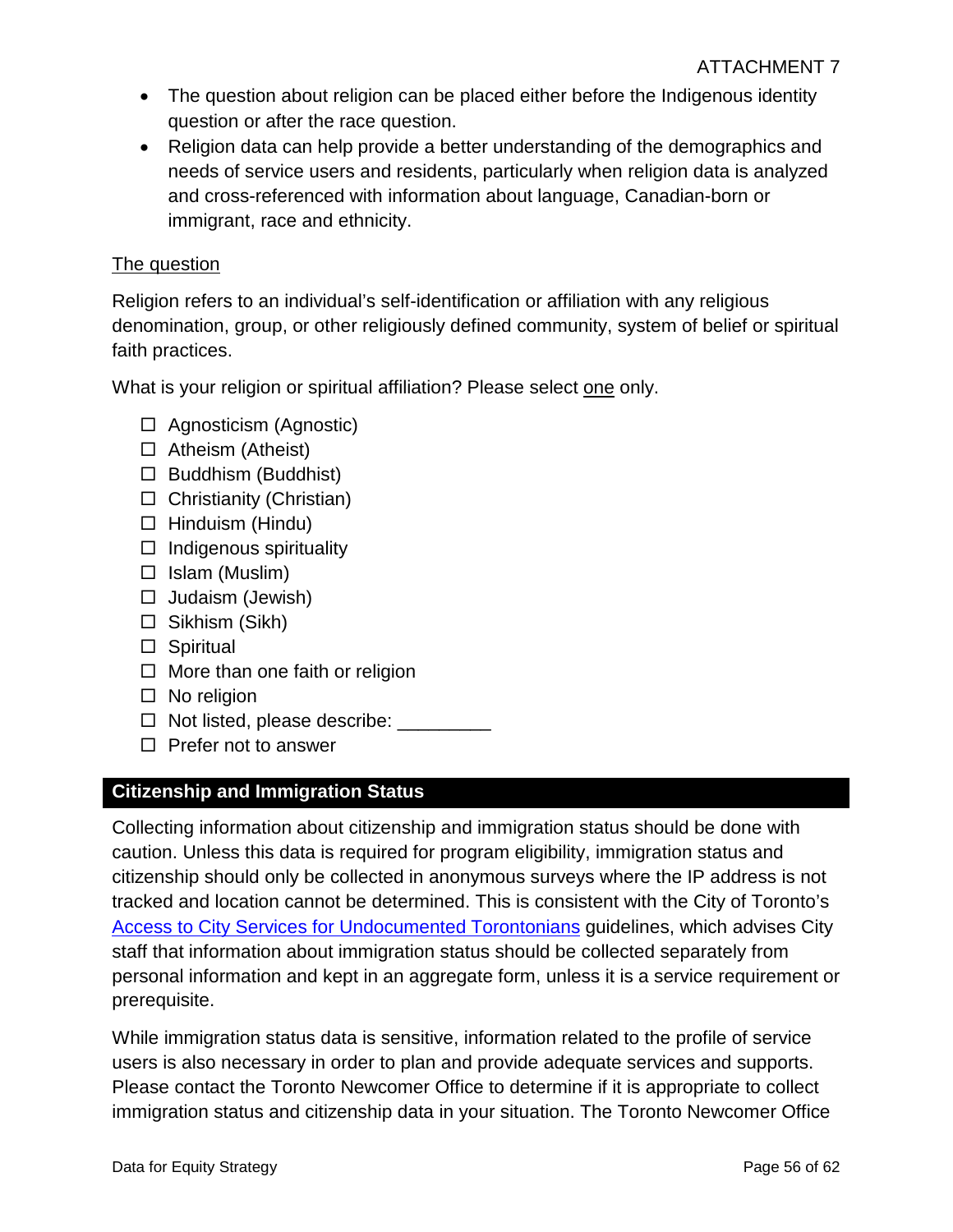will provide advice on if and how you should collect this information, and what question(s) to use to minimize potential risk and harm.

If collecting this information in a survey, the introduction section of the survey should provide respondents with clear information on confidentiality, how the data collected will be used, and the reason for collecting immigration information. City staff should take care when asking for immigration information, and ensure that their tone and approach does not discourage service users from completing other parts of the survey.

For more information on collecting citizenship and immigration status, please contact:

Merona Abbas Estiphanos, Community Development Officer Toronto Newcomer Office Telephone: 416-392-5187 Email: [MeronaAbbas.Estiphanos@toronto.ca](mailto:MeronaAbbas.Estiphanos@toronto.ca)

#### <span id="page-56-0"></span>**Housing Situation**

#### Purpose

- To identify the housing situation of service users or residents, specifically if a person lives in stable housing and if they own or rent their home
- For Option 2, to understand the housing situation and housing type a person lives in
- To help understand how many people of different housing situations are using City programs or services, what programs and services they are accessing and how well these services are addressing their needs

#### Points to remember

- The suggested housing questions below can provide some general information about housing situation, including housing stability, home ownership and housing type. These questions will not provide information on quality of housing, density, safety, adequacy, suitability and affordability
- When developing a housing question, please consider the purpose and plan for data collection, analysis and use, and design your question to reflect this purpose. This may include understanding:
	- o whether people are housed
	- o stability of housing
	- o quality of housing
	- o suitability of housing
	- o residing in Toronto Community Housing, Non-Profit housing, Co-op housing or supportive housing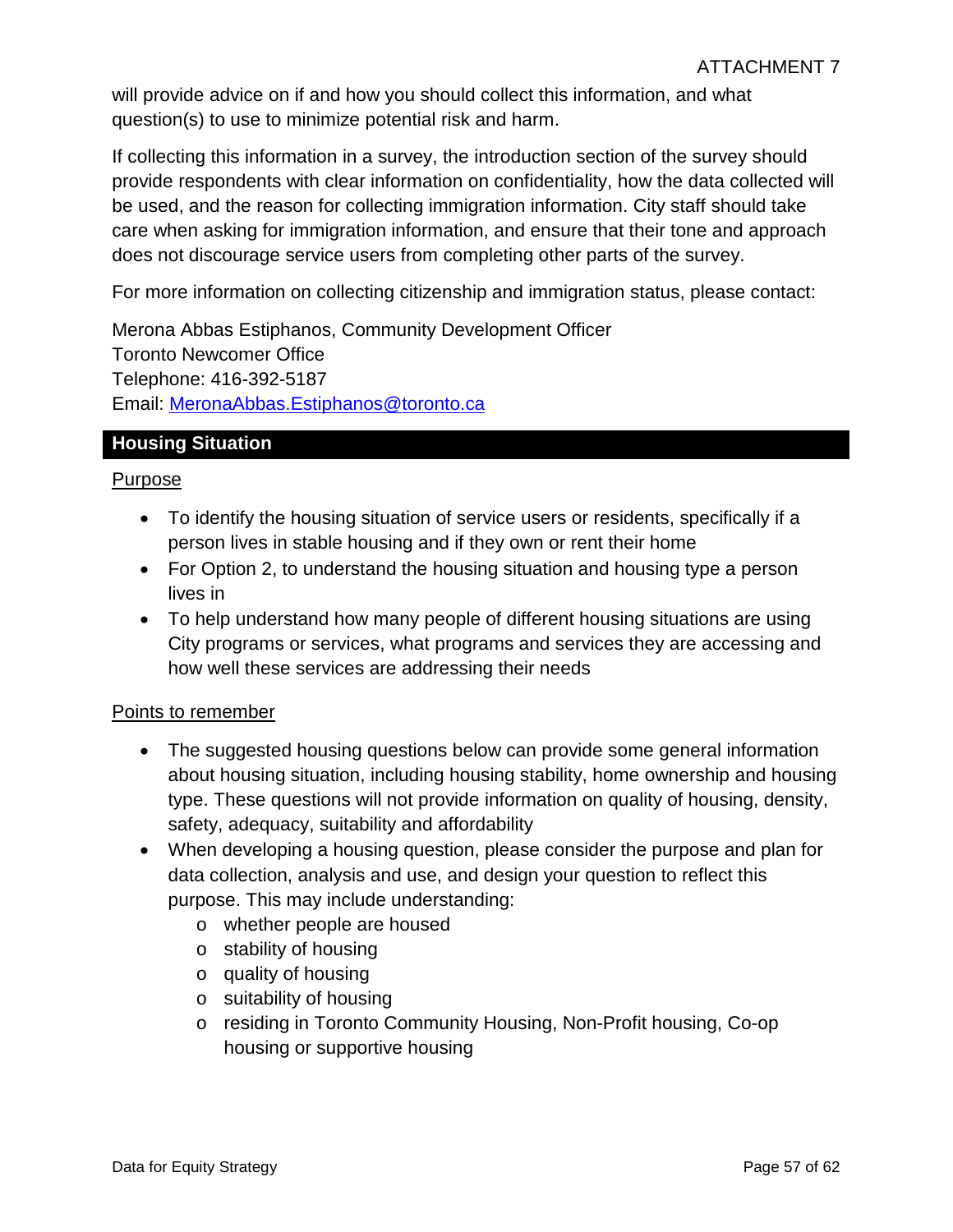#### Question options

There are two suggested options for how to collect data on a person's housing situation. Both are general questions that can help determine if a person lives in stable housing and if they own or rent their home. Option 1 provides a shorter list of answer options that do not provide insight into housing type. Option 2 provides additional more detailed answer options about a person's housing situation and housing type. You may choose to include all or some of the answer choices in Option 2 depending on your program context, what you hope to learn from the data and how you plan to use it.

For both options, information on quality of housing, density, safety, adequacy, suitability and affordability is not assessed.

#### Option 1: Shorter list of answer options

What best describes your current housing situation? Please select one only.

- $\Box$  Home owner
- $\Box$  Renting
- $\Box$  Permanently living with parent(s) or other family member(s)
- $\Box$  Temporarily staying with others (no fixed address)
- $\Box$  Homeless (staying outside, in a shelter, in a 24-hour respite)
- $\Box$  Not listed, please describe:
- $\Box$  Prefer not to answer

#### Option 2: Additional answer options

NOTE: You may choose to include all or some of these answer options depending on what you hope to learn from the data, how you will use the data, and who will be answering this question. Please consider and select answer options based on what information is needed to inform your program and what options will be most appropriate for the service users or residents providing the information.

What best describes your current housing situation? Please select one only.

- $\Box$  Home owner
- $\square$  Renting
	- o If renting, please specify who owns your housing:
		- $\Box$  Private landlord
		- $\Box$  TCH building
		- $\Box$  Non-profit housing or Housing Co-operative
		- $\Box$  Rooming house (multi-tenant house)
- $\Box$  Correctional Facility
- □ Group Home
- $\Box$  Permanently living with parent(s) or other family member(s)
- $\Box$  Temporarily staying with others (no fixed address)
- $\square$  Supportive Housing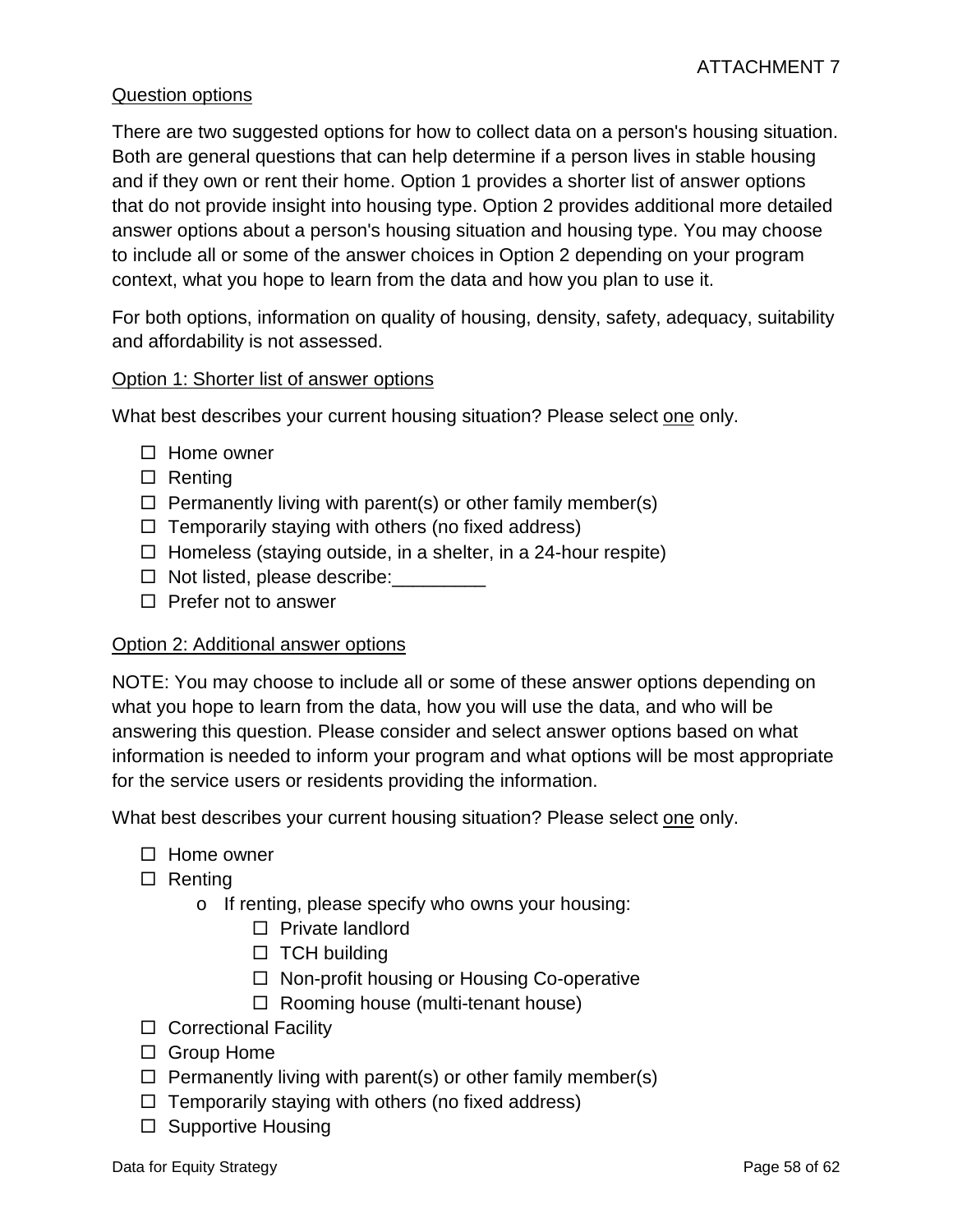- $\Box$  Retirement homes
- $\Box$  Long-term care or nursing homes
- □ Homeless:
	- $\square$  Staying outside
	- $\Box$  Staying in a shelter
	- $\Box$  Staying in a 24-hr respite
- $\Box$  Not listed, please describe:
- $\Box$  Prefer not to answer

#### Optional follow up question for Option 1 or Option 2 for those that rent:

Is your rent subsidized? For example, do you get a housing allowance, or live in rent geared to income social housing?

□ Yes

 $\Box$  No

#### <span id="page-58-0"></span>**Family and Household Composition**

#### Purpose

- To understand the structure of households and families in Toronto
- To help understand what types of family structures are accessing programs and services, what programs and services they are accessing and how well these services are addressing their needs

#### Points to remember

- This question is a more appropriate question than asking about marital status as it provides information on household composition and family make-up.
- City staff can cross-tabulate data from this question with answers from the gender question to identify lone-parent families led by women as well as families with trans or non-binary parents.
- City staff can cross-tabulate data from this question with answers from the sexual orientation question to get an understanding of same-gender families. However, it is important to recognize that a person's sexual orientation may not indicate if they are living in a same-gender relationship. For this reason, cross-referencing sexual orientation data with household and family composition may overestimate the number of LGBTQ2S+ families living in Toronto.

#### The question

Who are the family members living in your household? Please select one only.

- $\Box$  One parent with child(ren)
- $\Box$  Couple with child(ren)
- $\Box$  Couple without child(ren)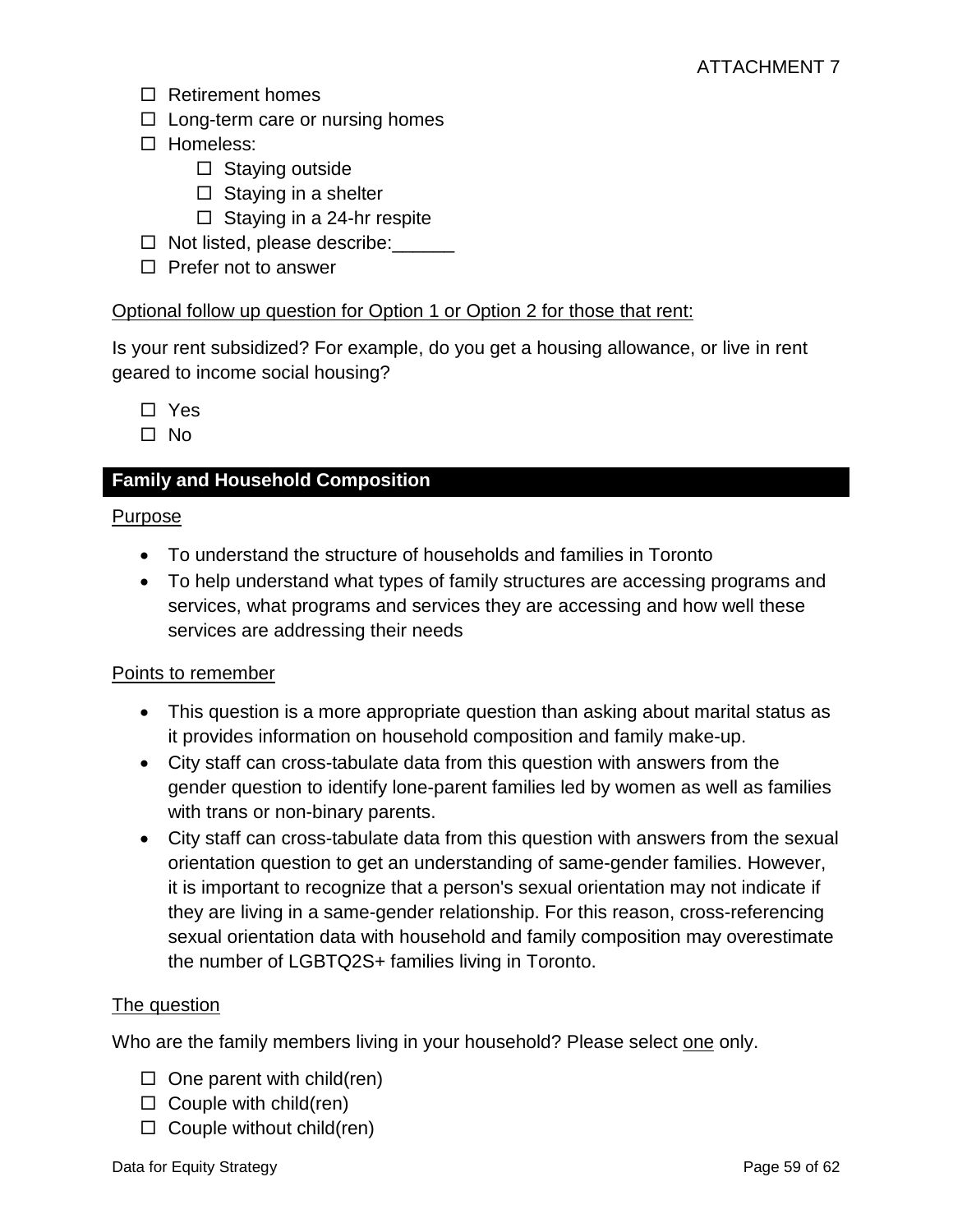- $\Box$  Inter-generational household (examples: children, parents and grandparents)
- $\Box$  Multiple families (examples: two adult sisters, their partners and their children)
- $\Box$  Not listed, please describe:
- $\Box$  Prefer not to answer

#### <span id="page-59-0"></span>**Education level**

#### Purpose

- To determine the educational level of service users and residents
- To understand if and how many people of diverse educational backgrounds are using City programs or services, what programs and services they are accessing and how well these services are addressing their needs

#### The question

What is the highest level of education you have completed? Please select one only.

- $\Box$  Less than high school
- $\Box$  High school or equivalent
- $\Box$  Degree or diploma from a college or university
- $\Box$  Graduate or professional degree (examples: Master, PhD, MD or LLB/JD)
- $\Box$  Prefer not to answer

Note: If relevant to your program, you may want to ask a follow-up question about whether the degree was obtained in Canada, such as:

Did you receive your highest degree or diploma in Canada?

- Yes
- □ No, please specify country\_\_\_\_\_\_\_
- $\Box$  Prefer not to answer

#### <span id="page-59-1"></span>**Employment status**

#### Purpose

- To determine the employment status of service users and residents
- To understand if and how many people of different employment situations are using City programs or services, what programs and services they are accessing and how well these services are addressing their needs

#### Points to remember

• If including this question, it is recommended to provide a multiple select format where people can select more than one response, because people's employment situation may fit equally in more than one category.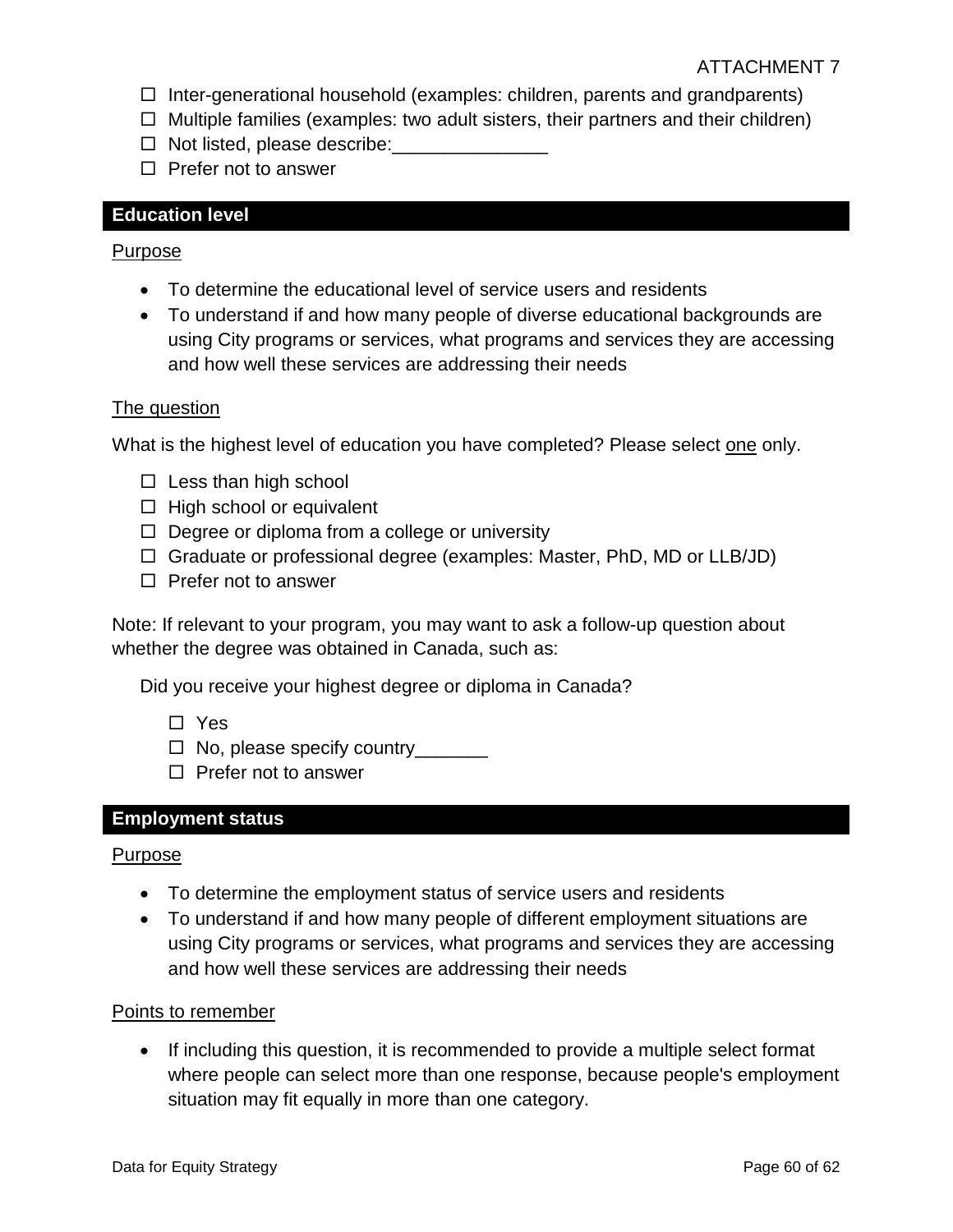• Information on employment is sometimes used to help measure income. However, the recommended employment question will not provide information on how much a person is paid by that employment, or about the income of other members of the household. The recommended household income and household size questions above are expected to result in more accurate income information.

#### The question

Which of the following best describes your current employment status? Please select all that apply.

- $\square$  Employed full-time
- $\Box$  Employed part-time
- $\Box$  Employed casual, on-call, temporary or seasonal
- $\Box$  Unemployed or looking for a job
- $\Box$  Stay at home caregiver
- □ Student
- □ Retired
- $\Box$  Unable to work
- □ Not listed, please describe: \_\_\_\_\_
- $\Box$  Prefer not to answer